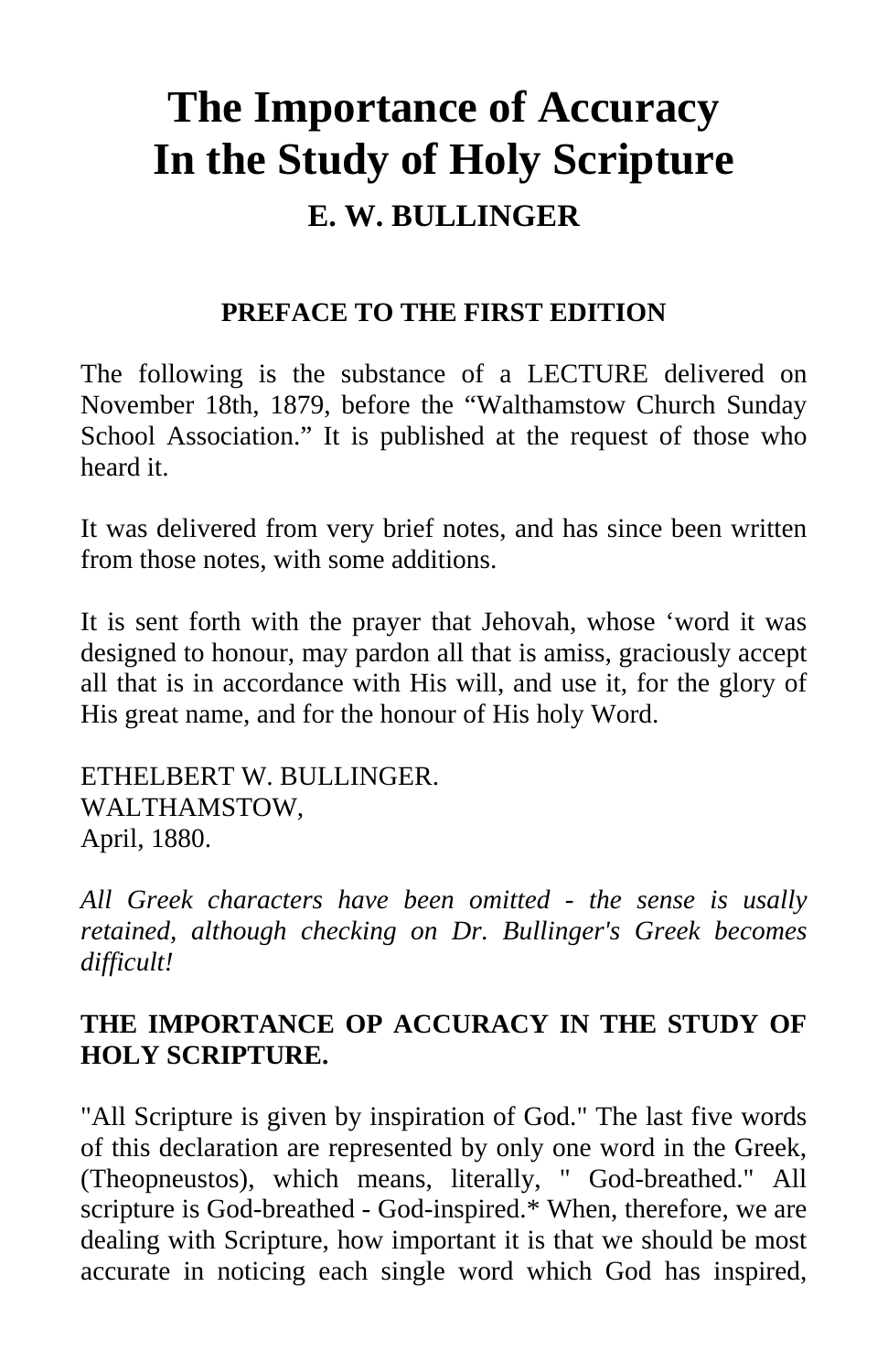however small, or apparently unimportant. inspiration must be regarded by us as a fact, a great, grand, and blessed fact to be believed and received, and not a system to be constructed or described. It is a fact which (as Gaussen says) is denied in its existence, in its universality, and in its plentitude. Some deny that there is any such thing at all, some deny that the whole of Scripture is inspired, admitting only certain parts so to be; while others, granting that the whole is inspired, deny that it is fully so, admitting it as regards the sense, but not the words. With these I do not propose to deal. I am addressing those who, I trust, are depending on the faithfulness of God's word of promise for their salvation, and who extend the same confidence to all the other "words which the Holy Ghost teacheth'

*\* I am aware of the alternative renderings proposed; e.g., "every*  (*portion of*) *Scripture being God-breathed is profitable," etc; or "every Scripture which is God-breathed is profitable," etc; but these renderings do not affect the real point at issue.* 

In fact, we may divide people into two great classes with regard to their treatment of the Bible :—

- 1. Those who put the Bible above everything.
- 2. Those who put something above the Bible.

The first say "the scripture cannot be broken." "Heaven and earth shall pass away, but My words shall not pass away." They have respect to the "jot and tittle," and thus treat the Scriptures as Christ and His apostles treated them. The second say that they, although they are only human judges, are lawfully entitled to sit in judgment upon Scripture, and actually do put something above it. The Jews put their Targums and Talmud above it, and "make void the Word of God by their tradition."

Romanists put the Church and Tradition above it.

Philosophers and Scientists put poor human reason above it.

Mysticists, and others such as the Swedenborgians, Mormons aeid Shakers, etc., put new revelations above it, professing to have received them from heaven.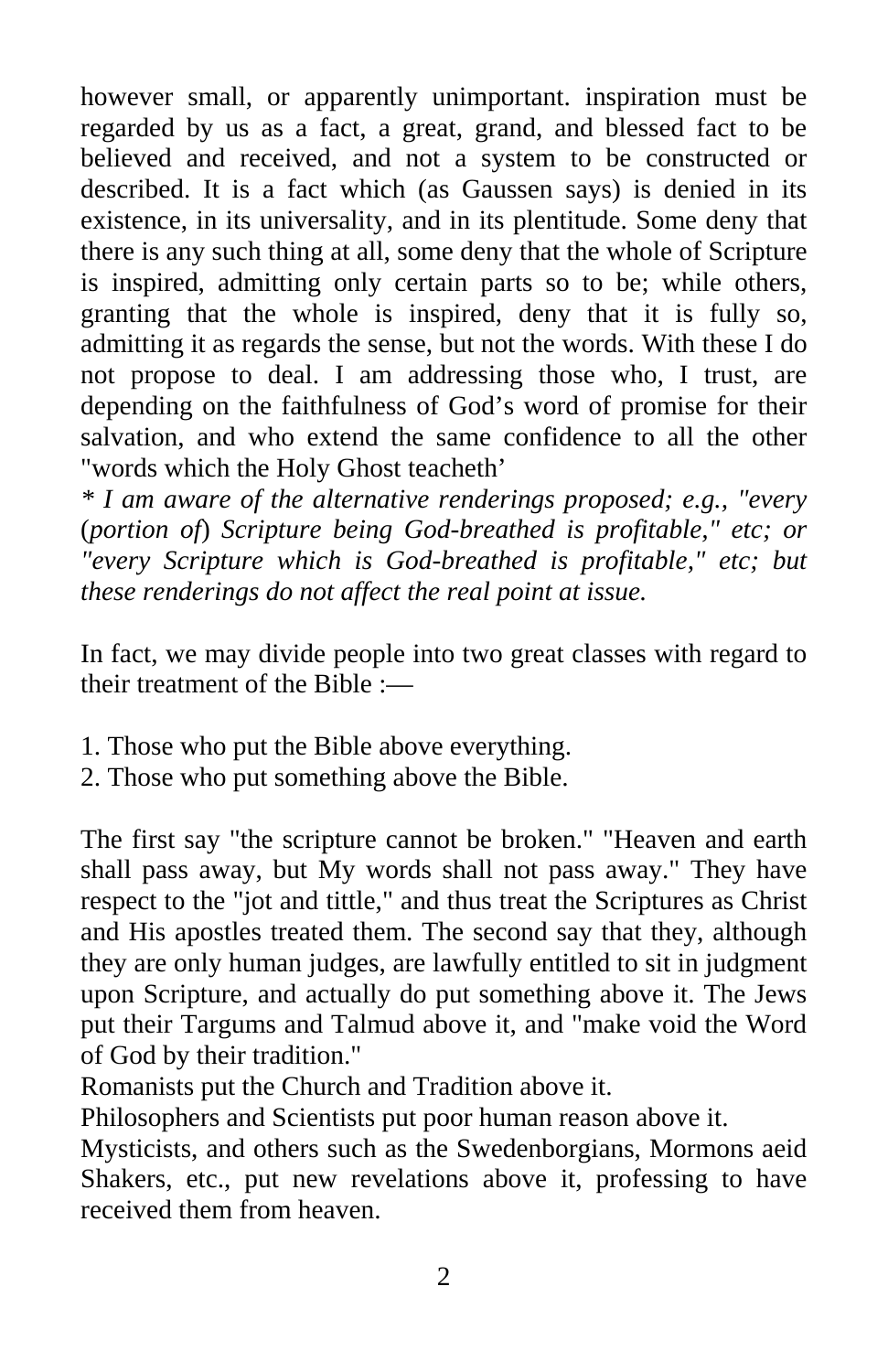As disciples of the Lord Jesus Christ, we say, with one of old," Speak, Lord, for Thy servant heareth "—" The law of the Lord is perfect."

The command to disciples or learners is, "Search." "Search the Scriptures." (John v. 39). Let us see what we may learn from noting accurately the meaning of the word here translated "Search "—(ereunao). It means to trace out, to track, to follow or scent out as a dog or a lion; hence, to notice a word, follow it out, see how it is used elsewhere, trace it and track it out in all its usages, and thus learn the mind of the Spirit and the will of God. There is another word used in Acts xvii. 11, where it says of the Jews of Berea "These were more noble than those in Thessalonica, in that they received the word with all readiness of mind and searched the scriptures daily whether these things were so." The word here is (anakrino), and it means to divide up; hence, to estimate carefully, judge of or sift, and it shows us how, if it be an apostle speaking, or even an angel from heaven, we are to go to the Word of God, compare it with what He has said, and judge of it accordingly. Then will it be true of us, as it is written of them - " **Therefore many of them believed**"! Here we have at once, at the outset, a beautiful example of what we may learn by observing accurately the very words that are employed.

**"Thy word is Truth."** It will bear any amount of investigation or searching, because it is Divine. No human mind can ever "by searching" exhaust the fulness of the word of God. "For what man knoweth the things of a man, save the spirit of man which is in him? Even so the things of God knoweth no man, but the Spirit of God." If we study a book written by man, a mind of equal power can exhaust it and fathom it. When it has done this, there is nothing more it can do. But the Bible is "God-breathed," infinite wisdom has indited it, and who then can ever say he has exhausted it? There is just the same analogy between Divine and human works. God's works will bear any amount of investigation, whether by microscope or telescope. The higher the power the more shall we see and learn. Not so man's. His works are like his words. A lens of higher power than that used by the engraver or the photographer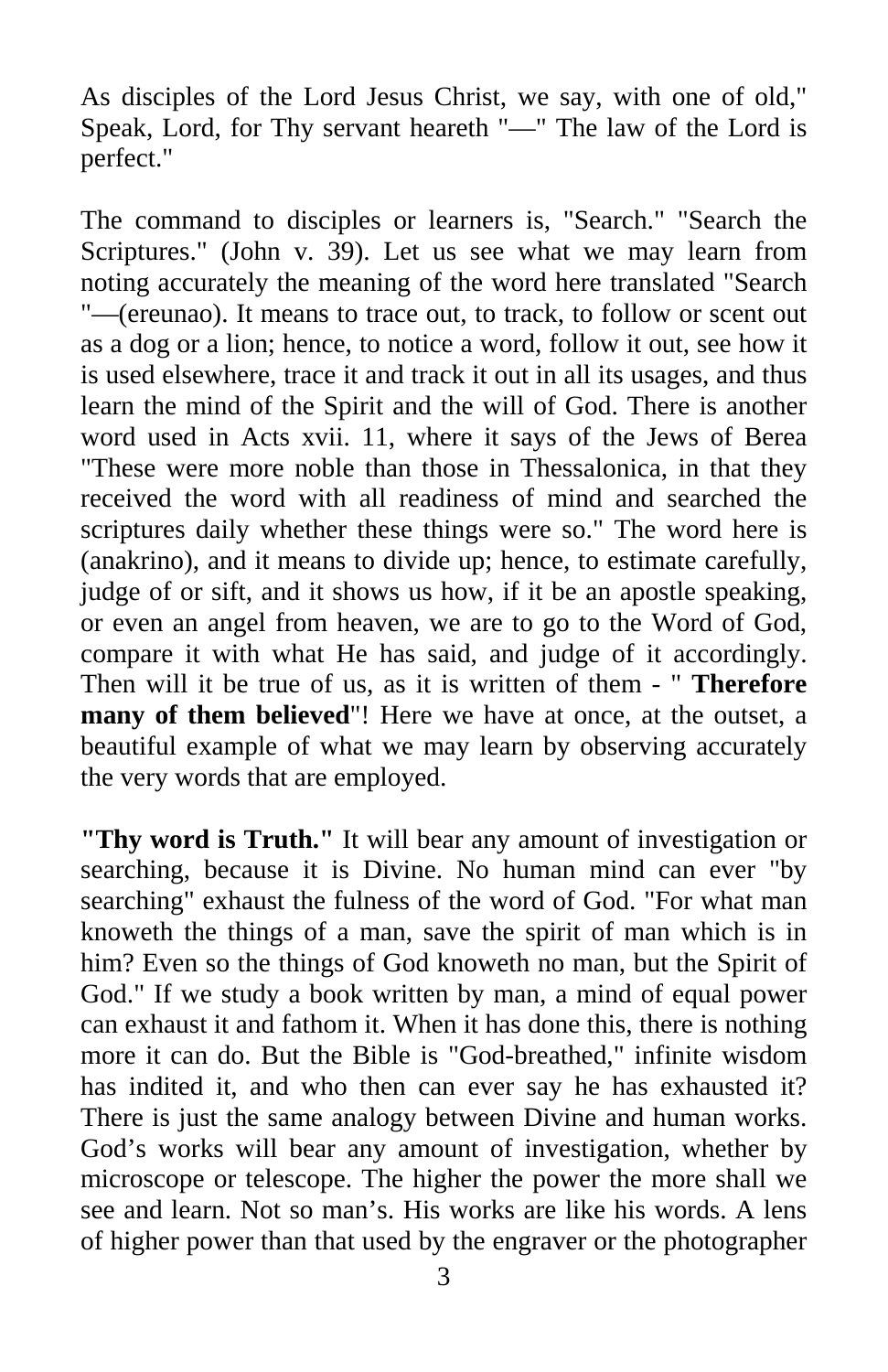makes manifest the coarseness of the material and of the work; and the higher the power the more are the imperfections and defects made manifest. We cannot bring study too close, or accuracy too exact, or investigation too searching. "The words of the Lord are pure words: as silver tried in a furnace of earth purified seven times." "Every word of God is pure?' They are not "the words which man's wisdom teacheth, but which the Holy Ghost teacheth," and hence, "the natural man receiveth not the things of the Spirit of God : for they are foolishness unto him; neither can he know them, because they are spiritually discerned."

In this respect the Bible may be likened to a sun-dial. Earthly lights may bring out the beauties of its structure, its carving, or inlaid work, or its decoration: but they cannot show us the one thing for which it exists - they cannot tell us the time of the day! No earthly light can do that, no candle, lamp or gas, not even the most brilliant electric light. Nothing but HEAVEN's LIGHT can show us the hour. So it is with the Word of God. Mere human learning and knowledge can bring out its beauties of language and throw light upon its geography, history or antiquities; but they cannot tell us the one thing which it was given to reveal - "the mind of God"! The wisest "natural man" cannot discern the true time - the meaning of God's word. Nothing but heaven's light - the Spirit of God - can reveal it. " He that is spiritual discerneth it." Happy they who can say, " Now we have received not the spirit of the world, but the Spirit which is of God; that we might know the things which are freely given to us of God."

The prayer of the disciple now is:-"Open Thou mine eyes, that I may behold wondrous things out of Thy law."(Ps. cxix.18).

The promise is: - " I will instruct thee and teach thee." (Ps. xxxii. 8). The performance is : - "Then opened He their understanding that they might understand the scriptures." (Luke xxiv. 45).

I wish now to proceed to show by example, as I have already done by precept, how important it is that we should be accurate in our reading, and study and teaching of God's word. I propose first to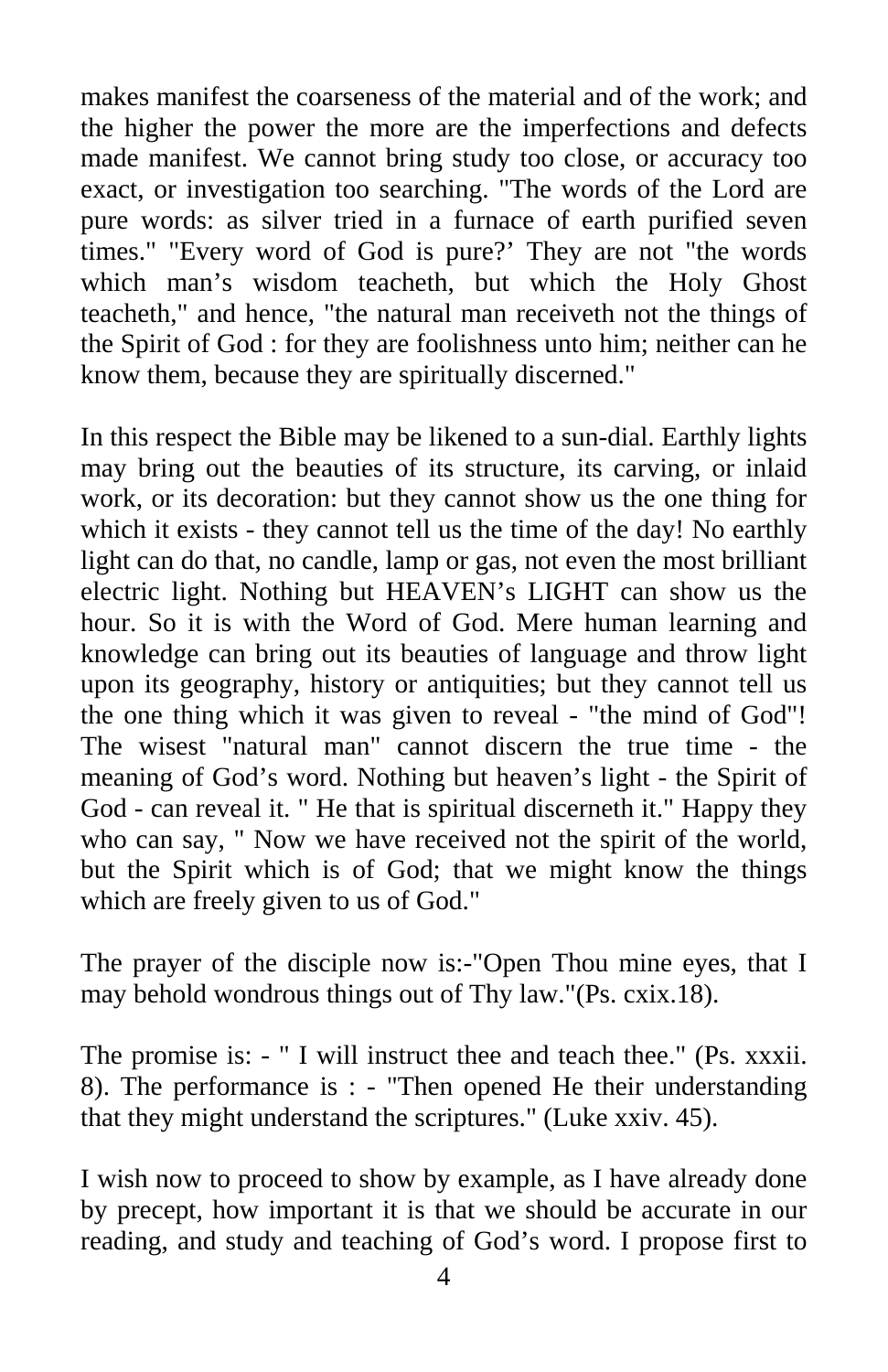give some examples where difficulties are thereby removed, and then some which are profitable for "instruction."

Instead of seeking, at random, for examples, it will serve a double purpose if I take some, just as they are presented to us in an article on "Stephen" by Dean Stanley in Dr. Smith's Dictionary of the Bible, because I am not aware that they have been hitherto noticed as a whole.

Speaking of what is called, and known as,

Stephen's Speech, which is contained in Acts vii., Dean Stanley says "No less than twelve of his references to the Mosaic History differ from it, either by variation or addition." \*

"1. - The call of Abraham before the migration to Haran (Acts vii. 2) not, as according to Gen. xii. 1, in Haran."

"2. - The death of his Father after the call (vii. 4), not, as according to Gen. xi. 32, before it."

"3. - The 75 souls of Jacob's migration (vii. 14), not (as according to Gen. xlvi. 27) 70."

"4 - The godlike loveliness of Moses (vii. 20), not simply as according to Ex. ii. 2 the statement that he was a goodly child."

"5. - His Egyptian education (vii. 22) as contrasted with the silence on this point in 1x. iv. 10."

"6. - The same contrast with regard to his secular greatness, 'mighty in words and deeds' (vii. 22. compare Ex. ii. 10)."

"7. - The distinct mention of the three periods of 40 years (vii. 23, 30, 36) of which only the last is specified in the Pentateuch."

"8. - The terror of Moses at the bush (vii. 32), not mentioned in Ex. iii. 3." "9. - The supplementing of the Mosaic narrative by the allusions in Amos to their neglect of the true worship in the desert (vii. 42, 43)."

"10. - The intervention of the angels in the giving of the law (vii. 53) not mentioned in Ex. xix. 16."

" 11. - The burial of the twelve Patriarchs at Shecham (vii. 16), not mentioned in Ex. i. 6."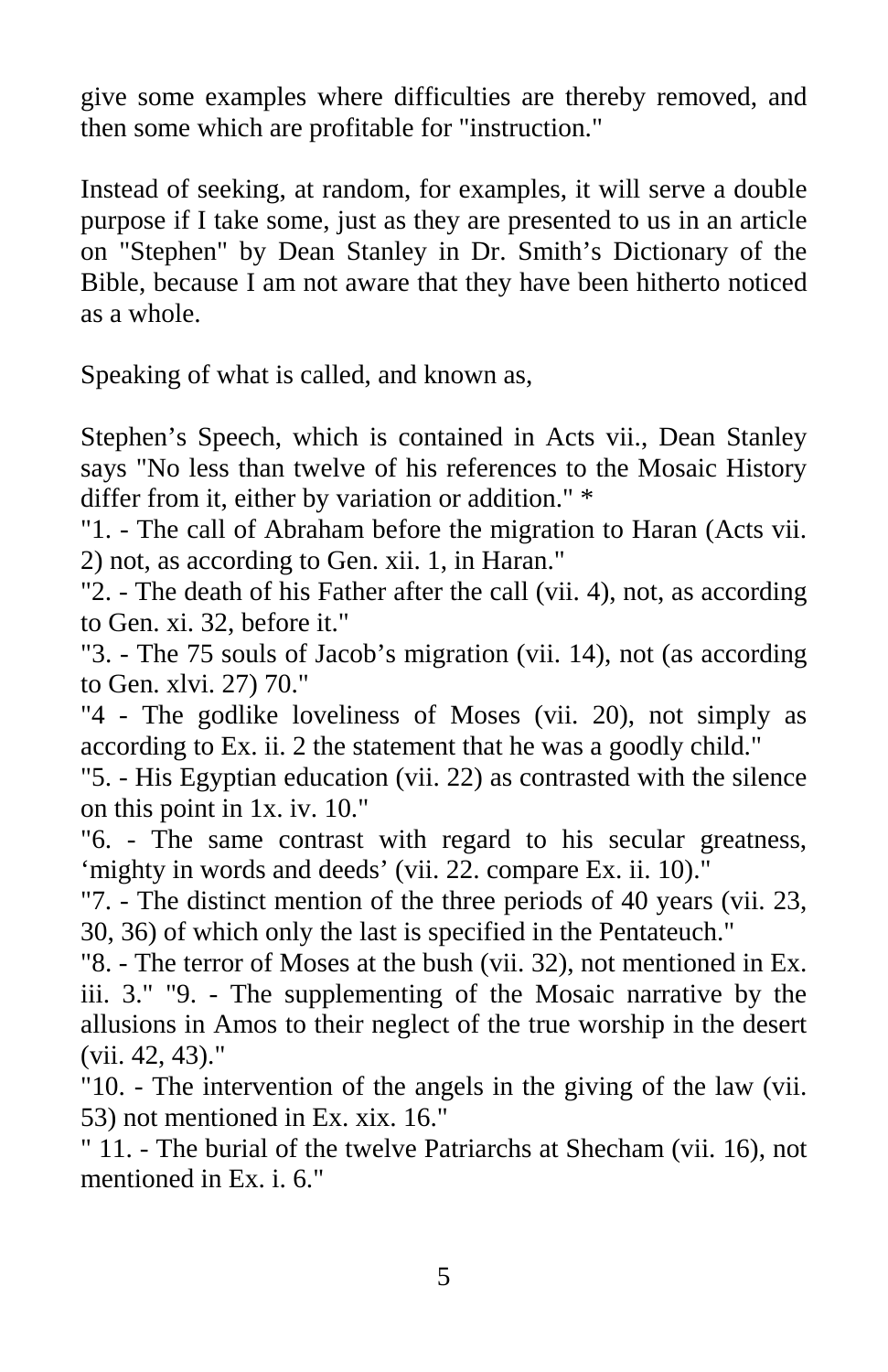"12. - The purchase of the tomb at Shechem by Abraham from the sons of Emmor (vii. 16), not, as according to Gen. xxiii. 15, the purchase of the cave at Machpelah from Ephron the Hittite." "To which may be added

13. - The introduction of Remphan from the lxx. of Amos v. 26, not found in the Hebrew."

"It is significant as showing the freedom with which he handled the sacred history, and the comparative unimportance assigned by him and by the sacred historian who records his speech to minute accuracy. It may be said that the whole speech is a protest against a rigid view of the mechanical exactness of the mspired records of the Old Testament."

*\* As though the Holy Spirit could not make an additional revelation at a subsequent time without its being called a "difference," a "mistake," or a "discrepancy "!*

You will perceive at once why I have selected these examples. Here a distinct issue is raised. Our subject is " The importance of accuracy." Dean Stanley gives examples in order to prove the "unimportance" of "minute accuracy." Let us take then, in his own order, his own words

"1. The call of Abraham before the migration to Haran (Acts vii. 2) not, as according to Gen. xii. 1, in Haran." But Acts vii. 2 does not refer to Gen. xii. 1. It refers to Gen. xi. 31; and Acts vii. 4, refers to Gen. xii. 1. By a comparison of the two portions of scripture, it is clear that "the God of glory appeared unto our father Abraham when he was in Mesopotamia, before he dwelt in Haran." So far from being inaccurate, Stephen draws particular attention to the fact, and adds (v. 4), "Then came he out of the land of the Chaldeans and dwelt in Haran."

That is exactly what is said in Gen. xi. 31. They "went forth from Ur of the Chaldees to go into the land of Canaan; and they came to Haran and dwelt there." The Holy Spirit by Stephen has told us why they started from Ur, and shows us how earthly relationships may hinder a perfect obedience to God's call. Until his father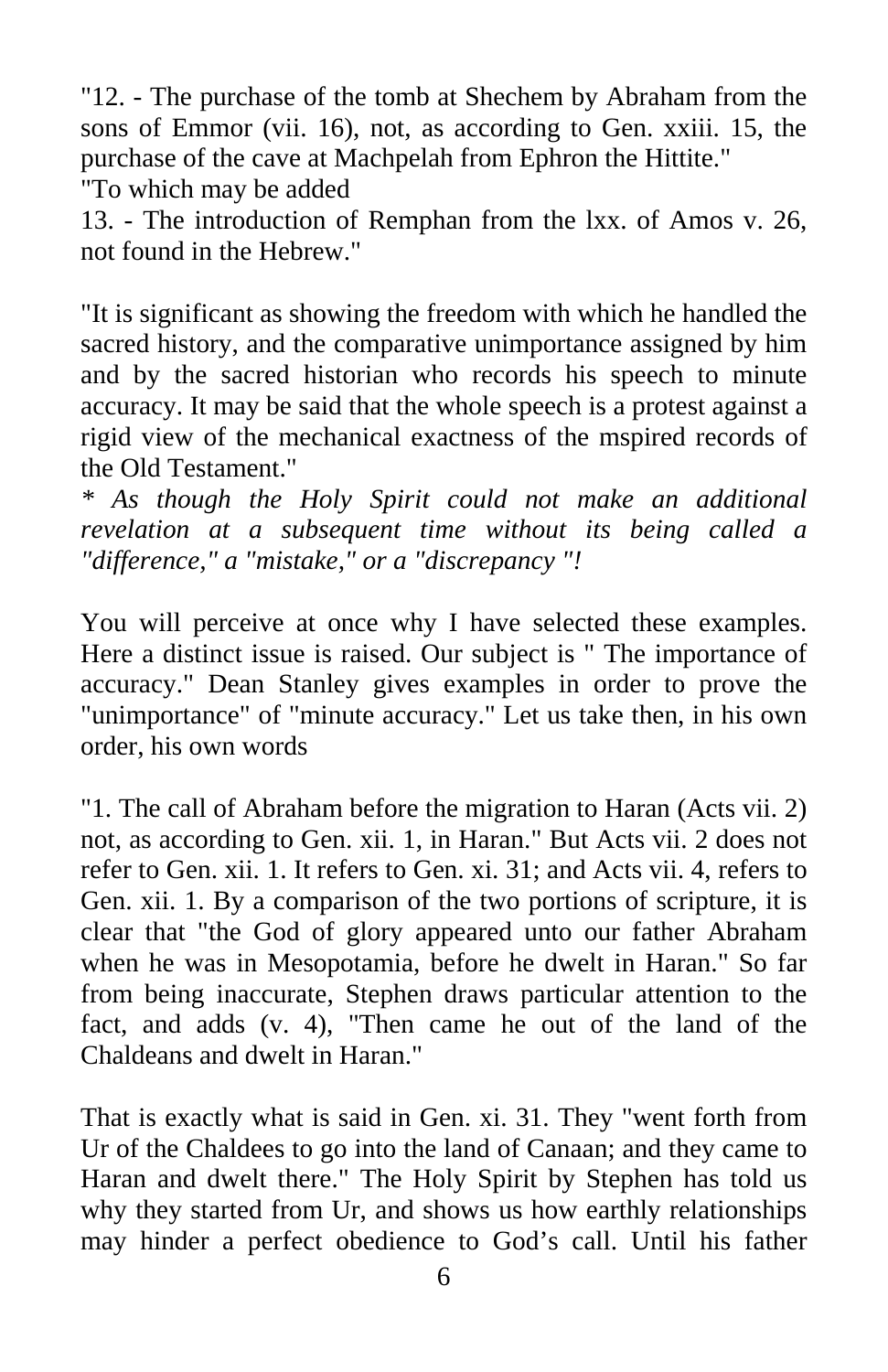Terah, an idolater, died, the obedience was not complete. Special stress is laid on his death both in Gen. xi. 32 and Acts vii. 4; "and from thence, when his father was dead, he removed him unto this land," etc.

And hence Gen. xii. 1 begins, "Now the Lord had said unto Abram, Get thee" (go for thyself, no longer have regard to thy family, but go for thyself) "out of thy country and from thy kindred and from thy father's house" (the first call was simply "Get thee out of thy country and from thy kindred" Acts vii. 3. Now it is added, with special reference to the previous hindrance "and from thy father's house ") unto the land ( "THE land ") "that I will show thee." \* *(Stephen indicates this second start by the use of the word "removed." (Acts vii. 4.) to lead to another abode, or to change one's dwelling.)*

And, as though to draw special attention to the half obedience to the "call" of which Stephen speaks, when he stopped at Haran, he emphatically adds, (Gen. 12:5) - "They went forth to go into the land of Canaan, *and into the land of Canaan they came"* Not, as before, in 11:31 - "they came into Haran and dwelt there"!

But if Moses does not record the call mentioned by Stephen, in Gen. 11:31 or 12:1 he does in Gen. 15:7 - "I am Jehovah who brought theee out of Ur of the Chaldees". The same fact is recorded in Neh. 9:7. Thuis the mere English reader, by noticing accurately the words employed, would have not only corrected Dean Stanley's mistake but learnt some valuable lessons as to obedience.

"2. - The death of his father after the call (5:4) not, as according to Gen. 11.32, before it"

This is answered above. But we may remark that if the Holy Spirit mentions a fact in one place, and the reason of it in another, we ought not to be asked to regard it as a difference, an example of free-handling or of inaccuracy, and a protest against exactness.

"3. The 75 souls of Jacob's migration (7:14) not (as according to Gen. 46:27) 70."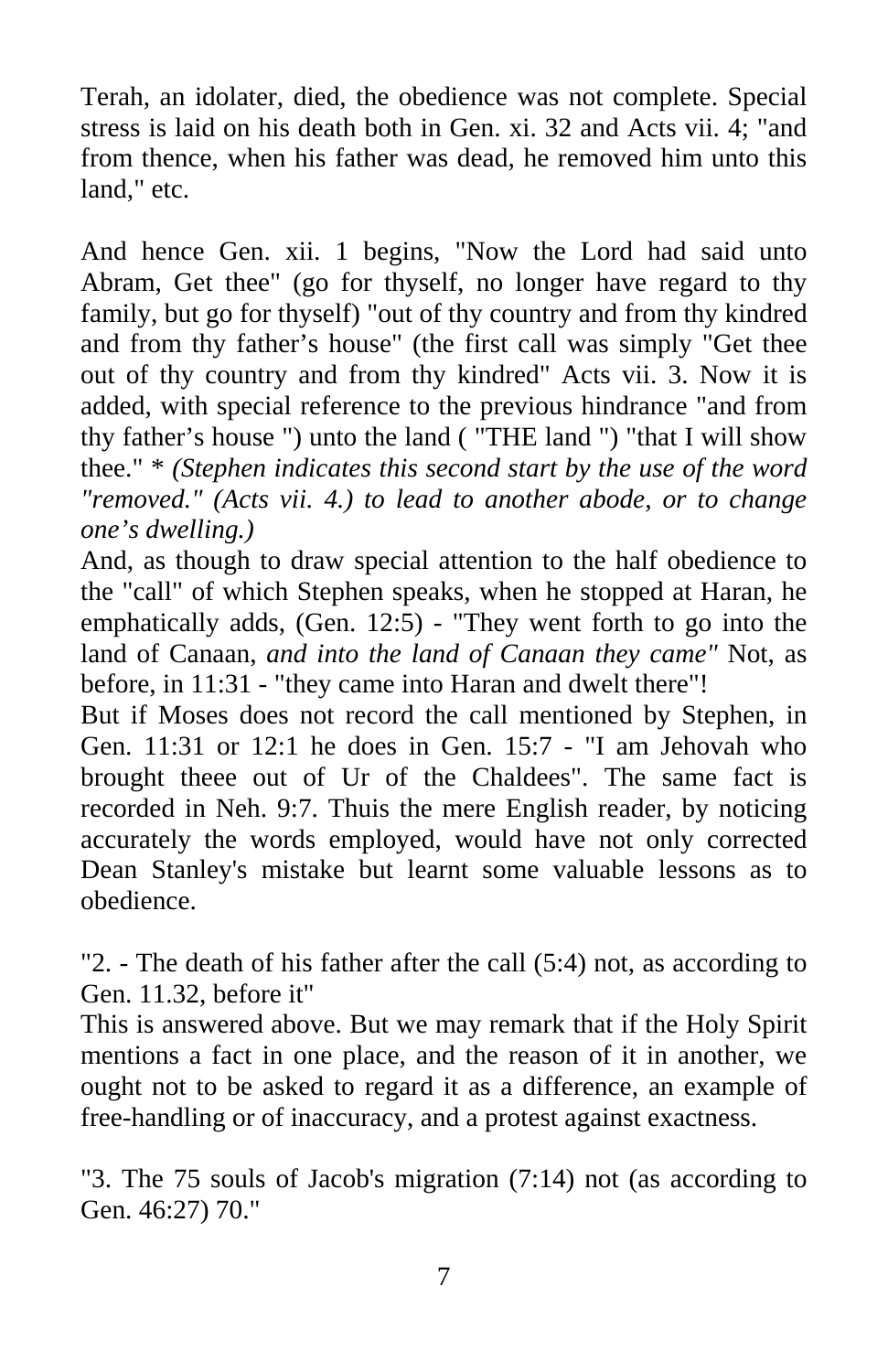It is neither Stephen nor Moses who is inaccurate here. It is the Dean who is free-handling the scripture. He makes them say something which they do NOT say, and then says there is a discrepancy.

Compare accurately what they DO say and notice what is put in italics.

| <b>Moses</b> (Gen. 46:26-27)<br>"All the souls that came with Jacob into<br>Egypt which came out of his loins, besides 14).<br>Egypt which came out of his loins, besides Then sent Joseph,<br>Jacob's Sons' wives, all the souls were<br>three score and 8!X, and the sons of Joseph $\begin{bmatrix} \text{and} \\ \text{Jacobi} \end{bmatrix}$ and $\begin{bmatrix} \text{and} \\ \text{in} \end{bmatrix}$<br>which were born him in Egypt were two his kindred, three<br>souls; all the souls of the house of Jacob,<br>which came into Egypt, were three score $\frac{1}{8011/8}$ .<br>and ten." (Compare Ex. 1. 1-5). | $\left\  \right\ $ <b>STEPHEN</b> (Acts vii.<br>and called his Father<br>score and fifteen |
|-----------------------------------------------------------------------------------------------------------------------------------------------------------------------------------------------------------------------------------------------------------------------------------------------------------------------------------------------------------------------------------------------------------------------------------------------------------------------------------------------------------------------------------------------------------------------------------------------------------------------------|--------------------------------------------------------------------------------------------|
|-----------------------------------------------------------------------------------------------------------------------------------------------------------------------------------------------------------------------------------------------------------------------------------------------------------------------------------------------------------------------------------------------------------------------------------------------------------------------------------------------------------------------------------------------------------------------------------------------------------------------------|--------------------------------------------------------------------------------------------|

Surely, if two persons are speaking of two different things. it is not inaccuracy if the numbers are different. But observe the accuracy. Stephen says all the "kindred" whom Joseph called were '75. Moses says those who "came out of his loins" were 66, and adding Jacob, and Joseph, and his two sons, makes 70, viz. : - " The house of Jacob." We could make a fourth numerical arrangement, but it would not necessarily be inaccurate. It is clear that Stephen includes what Moses excepts - and Moses excepts what Stephen includes. Is it not the critic who is himself inaccurate?

"4. The godlike loveliness of Moses (vii. 20), not, simply, as according to Ex. ii. 2, the statement that he was a goodly child." As this is a point which involves the original languages, it will be merel.y necessary to point out that, in Ex. ii. 2, the Hebrew word is rendered in the Septuagint by the very word used by Stephen, (asteion), as it is also in Heb. xi. 23. The margin of Acts vii. 20 says "fair to God," the English of Ex. ii. 2 says, "goodly," i.e., God-like. Where is the inaccuracy?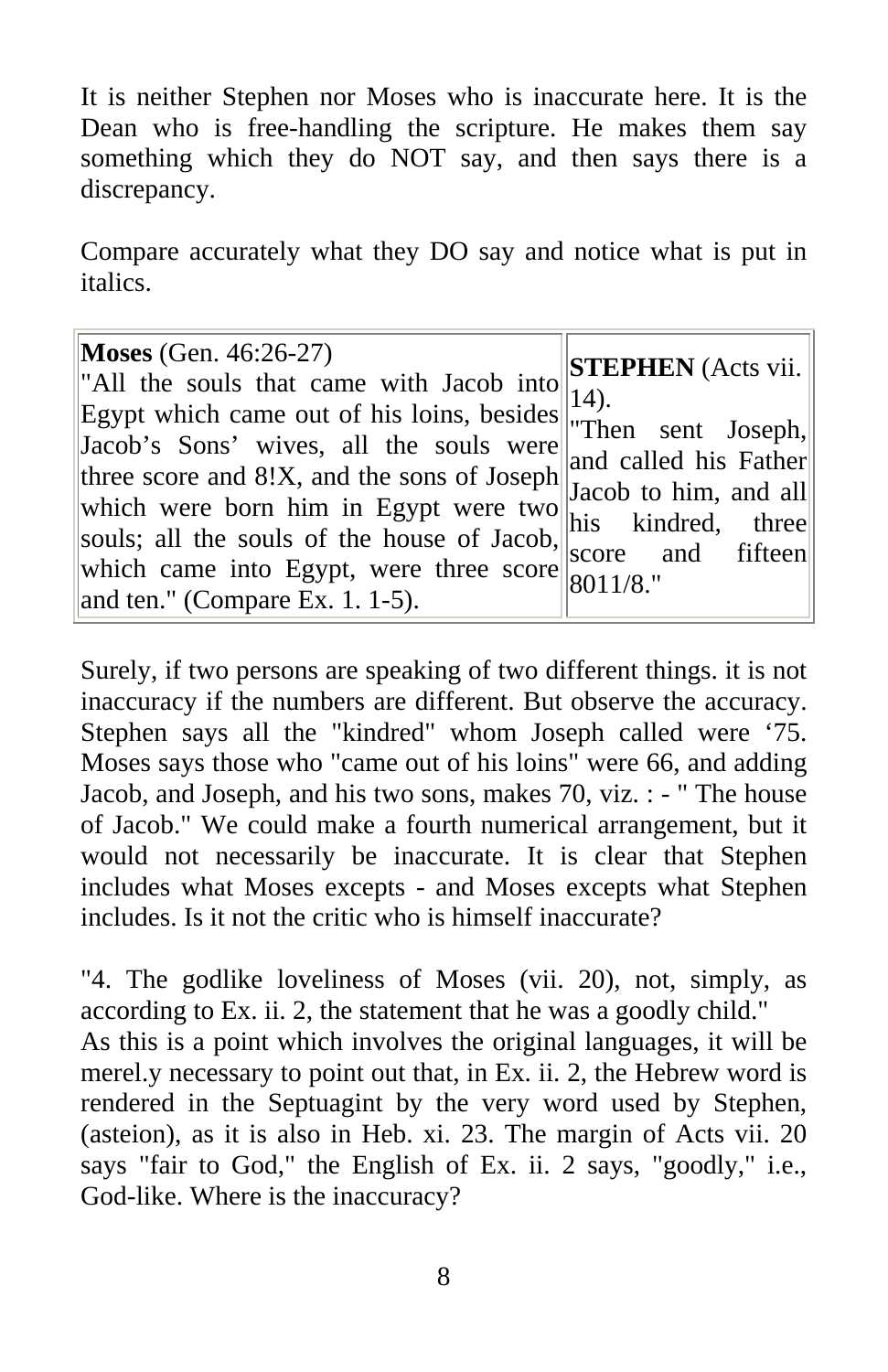"5. His Egyptian education (vii. 22) as contrasted with the silence on this point in Ex. iv. 10."

Stephen says that Moses was "learned in all the wisdom of the Egyptians" (vii. 22).

Whatever may be the silence of Ex. iv. 10, or any other chapter and verse, Ex. ii. 10 tells us that Moses was "brought unto Pharoah's daughter and he became her son." Is not this epiivalent to his being educated in the wisdom of the Egyptians? Ex. iv. 10 speaks only of his want of eloquence, but neither then, nor now, has eloquence ever been the necessary consequence of education. The contrary, indeed, is proverbially the case.

The spiritual mind will have no difficulty in discovering a great spiritual truth in the positive contrast and lesson taught by Ex. iv. 10. Notwithstanding all his proficiency in the learning and wisdom of the Egyptians, he had not the wisdom which God required for His service. It had to be all unlearned at the "back-side of the desert," and then Moses was taught of God. He confessed," I am not eloquent, but I am slow of speech, and of a slow tongue."

"6. - The same contrast with regard to his secular greatness, 'mighty in words and deeds' (vii. 22. compare Ex. ii. 10)."

But why compare a verse which is silent? Why not compare Heb. xi. 24, where it says, "By faith Moses when he was come to years" (when he became great)? Here we have the corresponding equivalent.

To say that the Holy Spirit, the author of the book, may not in one part give particulars which He has not recorded in another, is to deny the power of doing that which is allowed even in the case of human composition and of a human author.

"7. - The distinct mention of the three periods of 40 years (vii. 23, 80, 36) of which only the last is specified in the Pentateuch."

The last is specified in Deut. xxxi. 2, and xxxiv. 7, when his age at his death is given as 120 years (i.e. 3 times forty). The second is specified in Ex. vii. 7, "And Moses was fourscore years old" when he "spake unto Pharoah." The third is implied in Ex. ii. 11.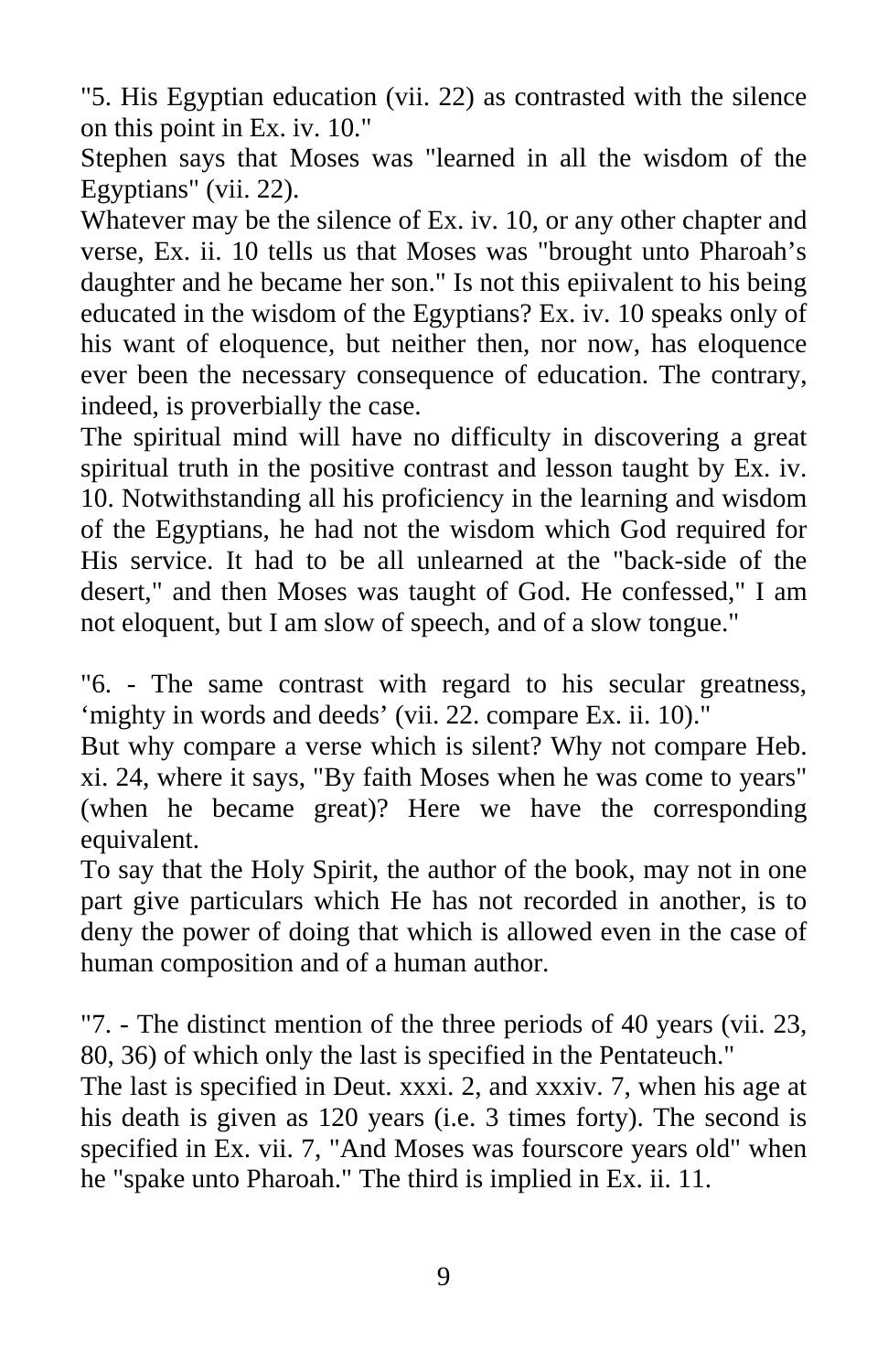" 8. - The terror of Moses at the bush (vii. 32), not mentioned in Ex. iii. 3."

No ! but it i8 mentioned in Ex. iii. 6, three verses further on. "And Moses hid his face, for he was afraid to look upon God."

This is an example of the importance of accuracy in studying the scriptures, or even in reading them, which, if attended to here, would have saved Dean Stanley from charging on Stephen and the Divine record a mistake which he has himself created, and which, in a school-boy, would be deservedly punished as gross carelessness.

"9. - The supplementing of the Mosaic narrative by the allusions in Amos to their neglect of the true worship in the desert (vii. 42, 43)."

If these verses be read *accurately*, it will be seen at once that Stephen does not supplement "the Mosaic narrative by the allusions in Amos." He leaves the Mosaic narrative altogether, and pointedly quotes another scripture, introducing it by the words "as it is written in the book of the prophets." It has yet to be shown that the giving of additional information,. by a quotation from another book, is a freehandling of the sacred history.

"10. - The intervention of the angels in the giving of the law (vii. 53) not mentioned in Ex. xix. 16."

No! but if Dean Stanley read the Pentateuch carefully, and had not been possessed with the idea of the "comparative unimportance assigned . . . to minute accuracy," he would have found that Moses does mention it in Dent. xxxiii. 2, if he does not in Ex. xix. 16. Dent. xxiii. 2: "The Lord came from Sinai, and rose up from Seir unto them; He shined forth from Mount Paran, and He came with ten thousands of saints: from His right hand went a fiery law for them." It is also mentioned in Psalm lxviii. 17 : "The chariots of God are twenty thousand, even thousands of angel8: the Lord is among them, as In Sinai, in the holy place." To which may be added the following passages, though of course they were not before the mind of Stephen.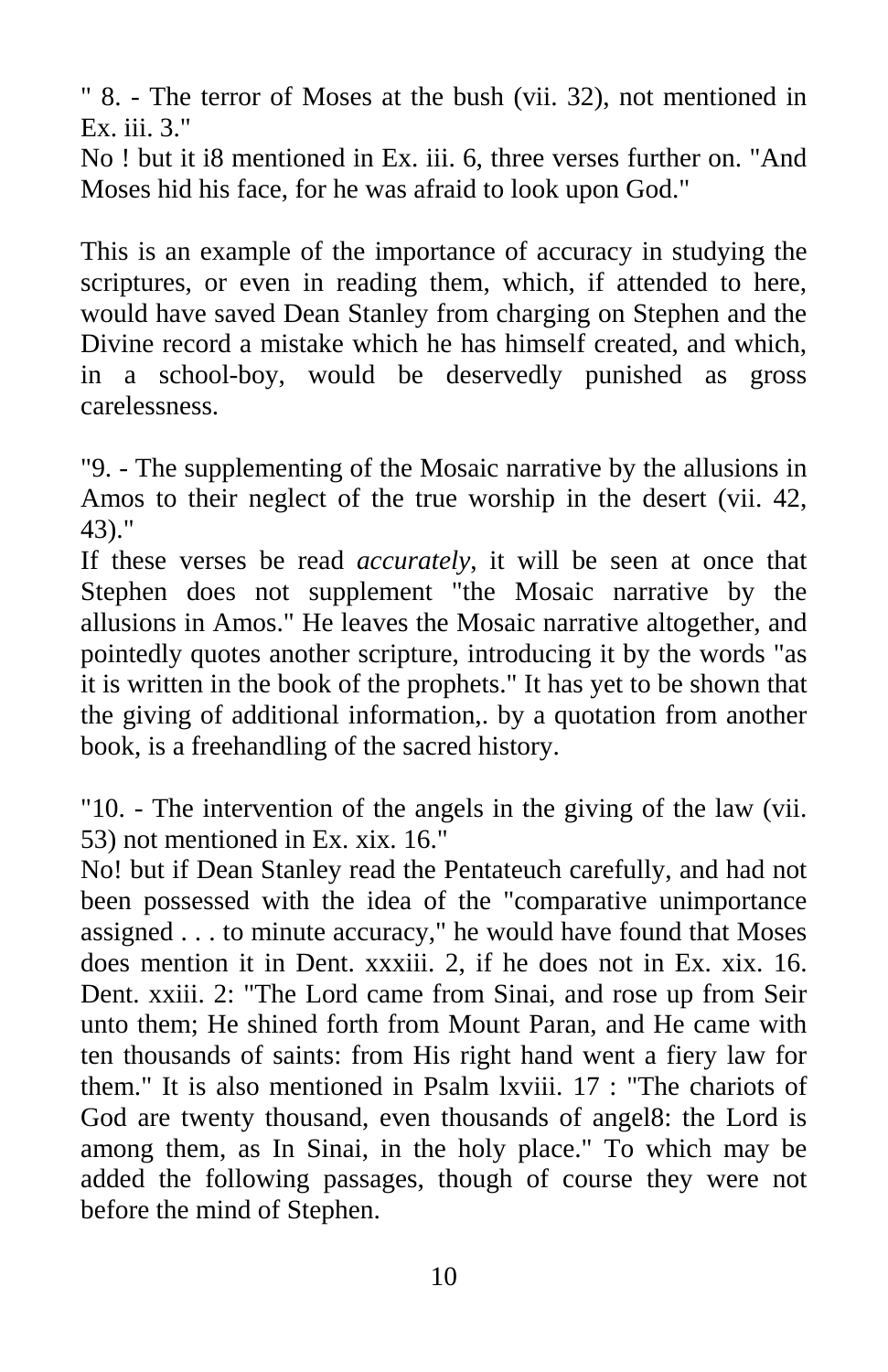Gal. iii. 19 : "It [the law] was ordained by angels in the hand of a mediator."

Heb. ii. 2: "For if the word spoken by angels was steadfast and every transgression," etc.

"11. - The burial of the twelve Patriarchs at Shechem (vii. 16), not mentioned in Ex. 1. 6."

If we are accurate, we shall notice that special terms are employed, which denote an exceptional fact. "They [i.e. our fathers] were carried over into Sychem and laid in the sepulchre." The word carried over" is significant, It is (Greek), and implies that they were transferred. We are told positively, in Ex. xiii. 19, that the bones of Joseph were thus "carried up:" and may not the Other patriarchs have first been deposited in Egypt or Hebron, and afterwards transferred to Sychem, where the Rabbinical traditions traditions mentioned by Wetstein and Lightfoot - report them to have been buried?

"12. - The purchase of the tomb at Shechem by Abraham from the sons of Emmor (vii. 16), not, as according to Gen. xxiii. 15, the purchase of the cave at Machpelah from Ephron the Hittite."

The conclusion is as gratuitous as the mode of reasoning is peculiar, to infer that the statement in Acts vii. 16 refers to that in Gen. xxiii. 15. Who can prove that Abraham did not buy a "sepulchre . . . of the sons of Emmor the father of Sychem"?

Shechem was the place where God at first appeared to Abraham in Canaan (Gen. xii. 6, 8), and here he built an altar. Is there any ground for doubting the inspired words of Stephen that Abraham afterwards bought a "sepulchre" there? and that Jacob in after days followed his example and bought not a "sepulchre" but "a parcel of a field" Gen. xxxiii. 19, or "a parcel of ground" Josh. xxiv. 82, of the children or descendants of [a younger] Hamor, **t**the father of [another and younger] Shechem? Probably it was the "field" containing or surrounding the "sepulchre" itself which Abraham had originally bought.

It is clear that accuracy demands that the two statements cannot refer to the same event, or include the same purchase from the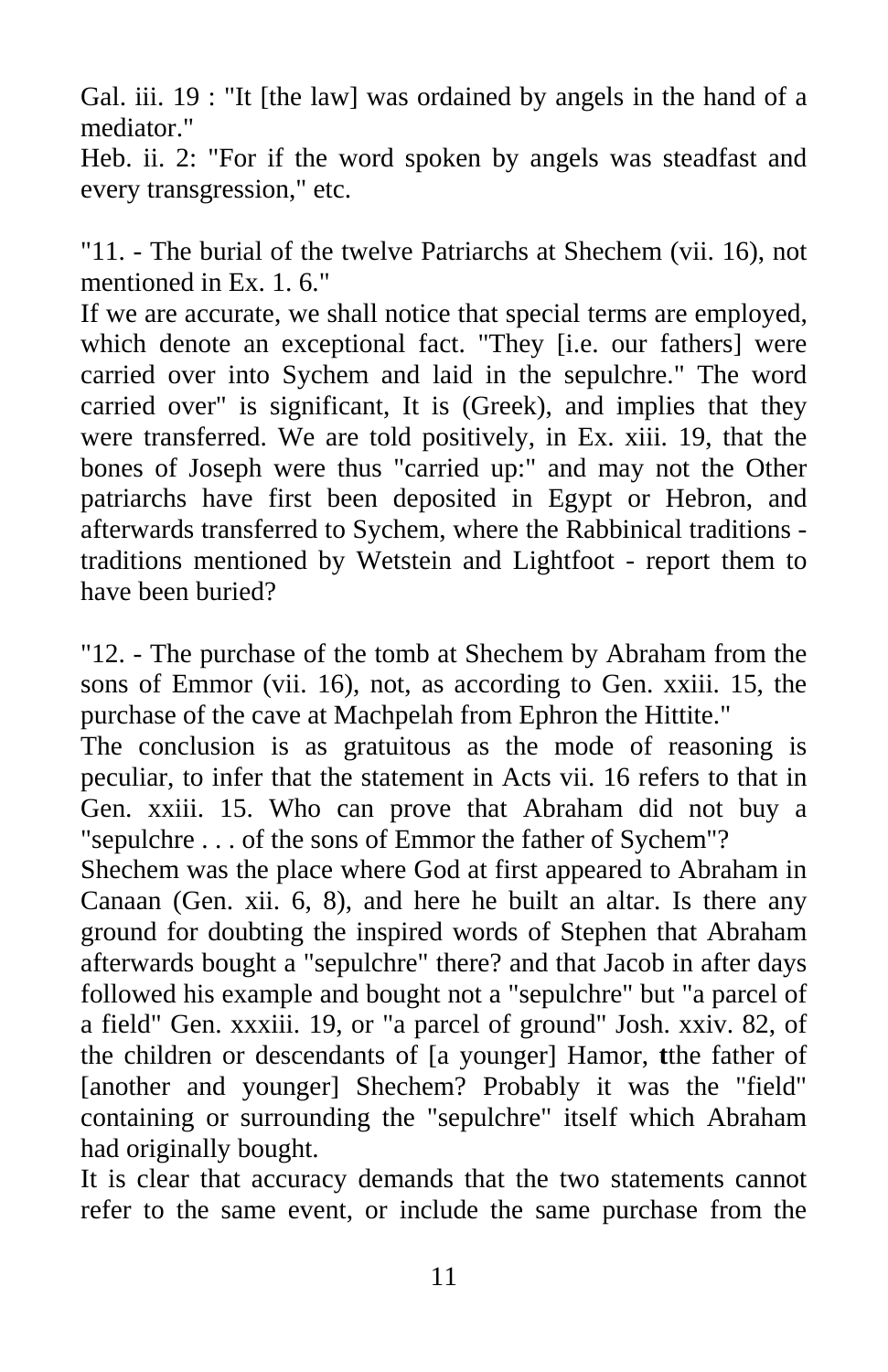same descendants.(*t "The name Hamor was probably the official name of the princes of Bheehem." Wordsworth, Comm. in loco.)* 

It is also inconceivable that Stephen could have made any such blunders as have been frequently alleged by many, when we consider that he was speaking in the presence of the Sanhedrin which comprised the most learned men in the whole nation; men who were "Masters in Israel," who knew every word of the law and the prophets by heart, and even the very number of words and letters in each book! I say it is inconceivable that in the presence of such men, who sought his life, his mis-statements should have gone uncorrected, if he had been guilty of making the alleged inaccuracies. On the contrary, we read "they were not able to resist the wisdom and the Spirit by which he spake." In our day, men are found who are "able" to deny that he spake by the Spirit, and to question the wisdom and truth of his words. This is an ability which has been reserved for modern cavillers and critics to manifest.

Dean Stanley, at the close of these twelve examples of inaccuracy, says, "To which may be added

13. - The introduction of Remphan from the lxx. of Amos v. 26, not found in the Hebrew."

Nor is the word "Ethiopia" found in the Hebrew! Nor is the word "Syria" I "Rempham" (Acts vii. 43) is the accurate equivalent for the Hebrew Chiun (in Amos v. 26), just as "Ethiopia" is the equivalent for the Hebrew "Koosh ;" as "Egypt" is the equivalent for the Hebrew Mitzraim; and as "Syria" or "Mesopotamia" is the equivalent for the Hebrew Aram, in the Septuagint and English versions!

So much then for the examples furnished by Dean Stanley.

There is one other statement in Stephen's address which sceptics have stumbled at, and at which Christians have been perplexed. I allude to the periods of 400 and 480 years mentioned in Acts vii. 6; Gen. xv. 13; Ex. xii. 40, and Gal. iii. 17. These are generally treated as though they referred to the same period of time, and hence it has been assumed that there is a " discrepancy." Critics,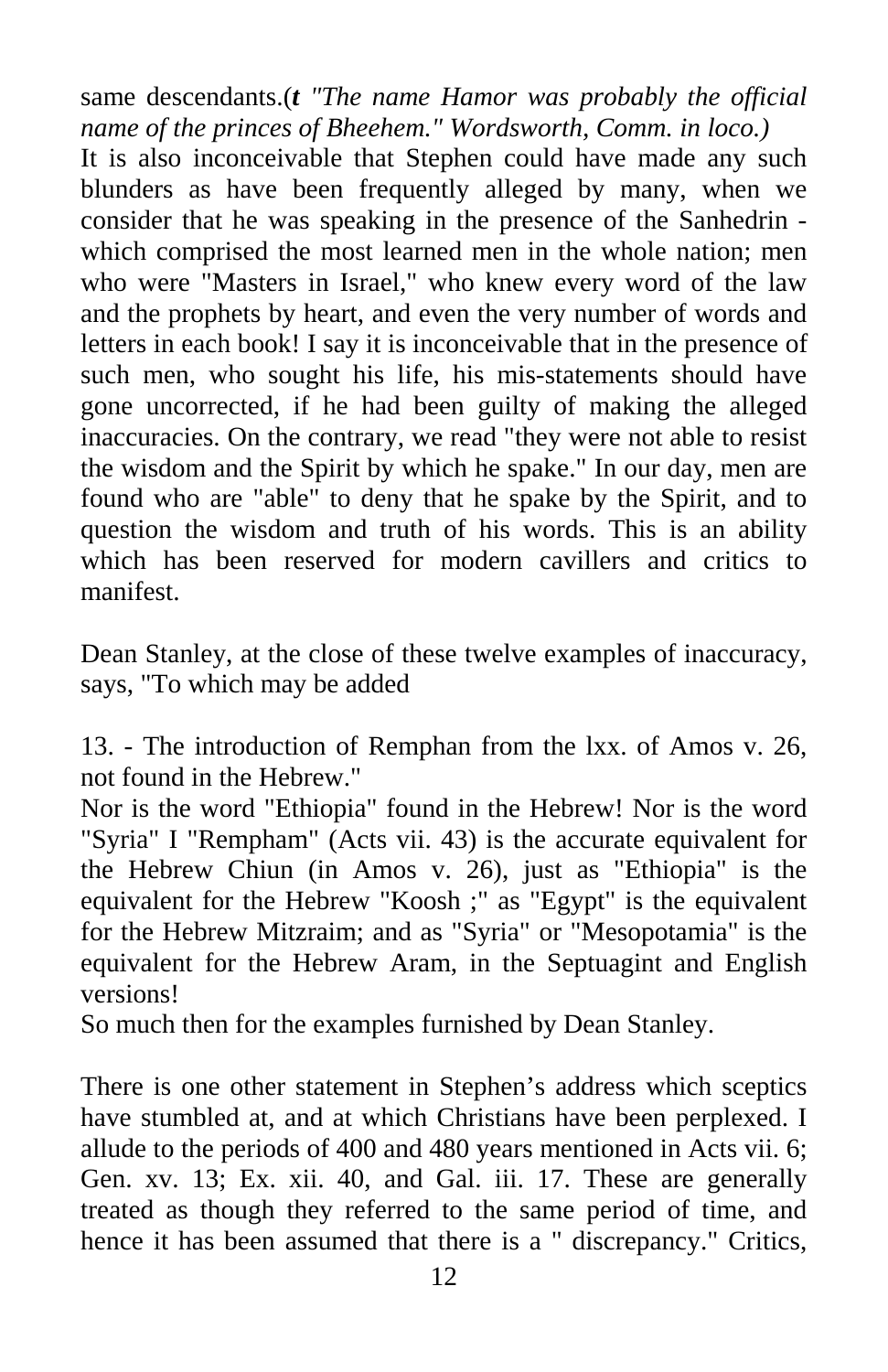first of all, create the difficulty themselves by their inaccurate reading, and then resort to such means of getting rid of it that "they make the word of God of none effect" by their very attempt to explain it.

If attention be paid to the exact words, it will be found that these two periods, while they have the same termination, do not commence at the same point of time. The 400 years commence at the birth of Isaac as the "seed" of Abraham. "In Isaac shall thy seed be called." (Rom. ix. 7). Acts vii. 6: " And God spake on this wise that his seed should sojourn in a strange land, and that they should bring them into bondage, and entreat them evil four hundred years."

Here, of course, the period embraces the whole sojourning, bondage and evil treatment, of the people from the birth of Isaac, "his seed," and is a reference to Gen. xv. 13: "And he said unto Abram, Know of a surety that thy seed shall be a stranger in a land that is not theirs, and shall serve them and they shall afflict them four hundred years."

Here, again, the period covers the whole strangership, servitude and affliction of the people from the birth of Isaac, "thy seed."

The 430 years commence from the call of Abraham (Gen. xi. 81; Acts vii. 2), from the promise made to him, and from his sojourning, and his descendants then "in his loins."

Exodus xii. 40: "Now the sojourning of the children of Israel who dwelt in Egypt was four hundred and thirty years."

Oh ! what difficulties have been raised, and objections urged against these words, and what shifts have been resorted to on the part of commentators, by going to the ends of the earth and referring to the Samaritan Pentateuch and the Septuagint - because they failed to notice accurately what is really said.

It is objected, "They were in Egypt only 215 years, and, therefore, Ex. xii. 40 must be wrong." But stop! it does not say so! What is the verb (Greek)." What is the nominative to it? "the sojourning!" The words "who dwelt in Egypt" form a relative clause defining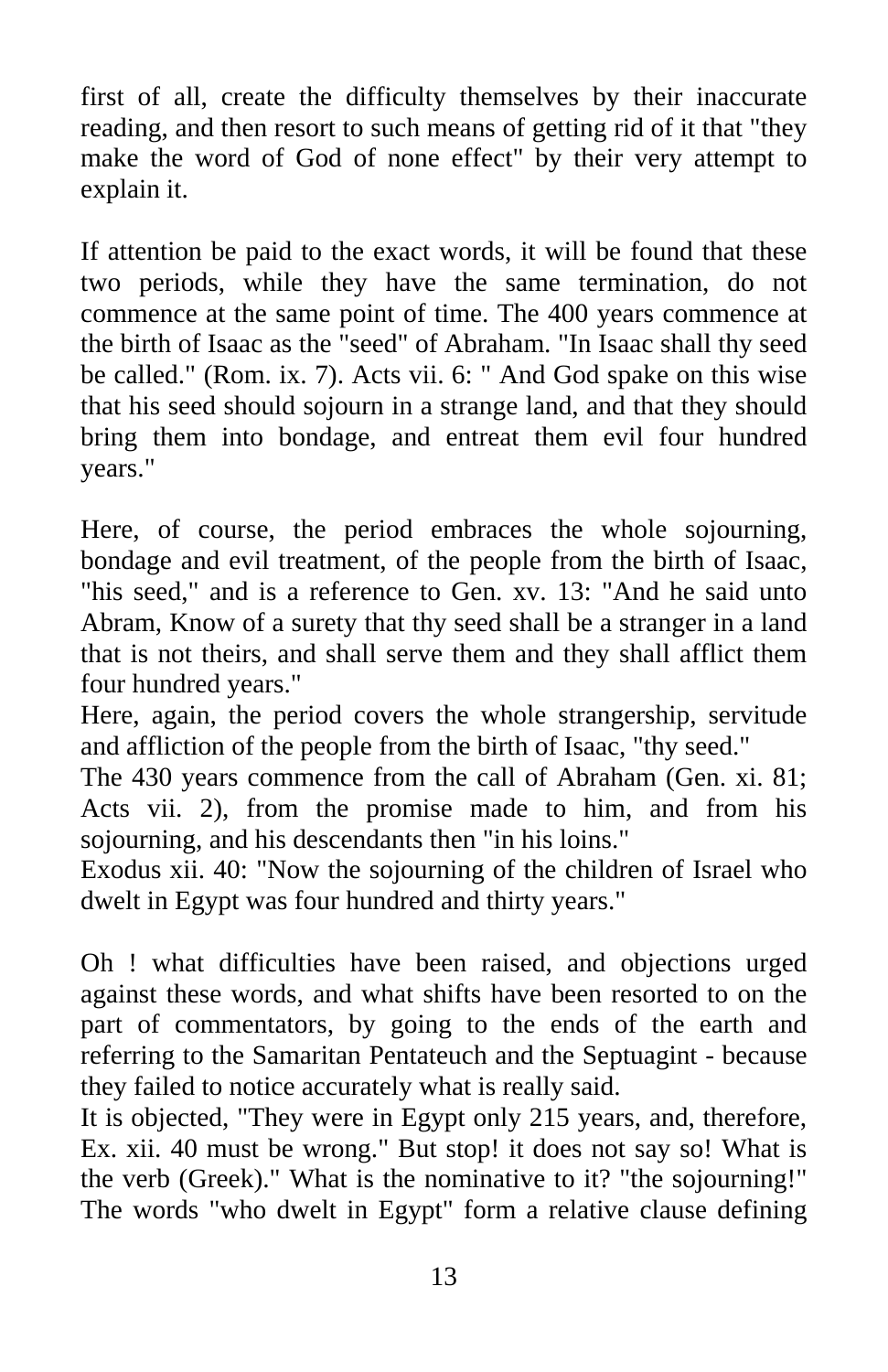who the people were. And the verse says that "the sojourning" of these people "was four hundred and thirty years?' And so it was."

*(\* See what difficulties men invent, and then labour to remove. HARTWELL HORNE (Introduction vol. ii. p. 265) says, "In Exodus xii. 40, we read, 'The sojourning of the children of Israel, who dwelt in Egypt, was 430 years.' But this is not true!" He reads it as though it said "The children of Israel dwelt in Egypt 430 years," but it does not say so, and, therefore, the Book is true.* 

*Dr. Adam CLARK says (Comm. Ex. xii. 40), "The statement in this verse is allowed on all hands to be extremely difficult," and quotes Dr. Kennicott, who asks, after having noticed some of the proposed solutions - " Can the difficulty be removed without having recourse to such absurd shifts? Certainly it can." In trying to remove it, he avoids an "absurd shift," but falls into the fatal error of exalting the lxx. and the Samaritan Pentateuch above the Hebrew Original which, if done in this case, may, nay ought to, be done in every other.* 

*DEAN ALFORD (Comm. Acts vii. 6, 7) referring to this and the other alleged discrepancies, stigmatizes such attempts as the present to reconcile and elucidate them as the "unworthy effort of squaring at all hazards the letter of God's word in such matters" (vol. ii. p. 65), and speaks of those who do so as persons "who from motives however good . . . handle the word of God deceitfully." (p. 69.) He says, on this very difference of the 400 and 430 years, " The shifts of some commentators to avoid this plain fact are not worth recounting~: but again, the student who would not handle the word of God deceitfully should be here end everywhere on his guard against them." (p. 69). Referring to another matter he says (p. 72), "The fact of the mistake [I] occurring where it does, will be far more instructive to the Christian student than the most ingenious solution of the difficulty would be, if it teaches him fearlessly and honestly [!] to recognize the phenomena presented by the text of scripture, instead of wresting them to suit a preconceived theory."*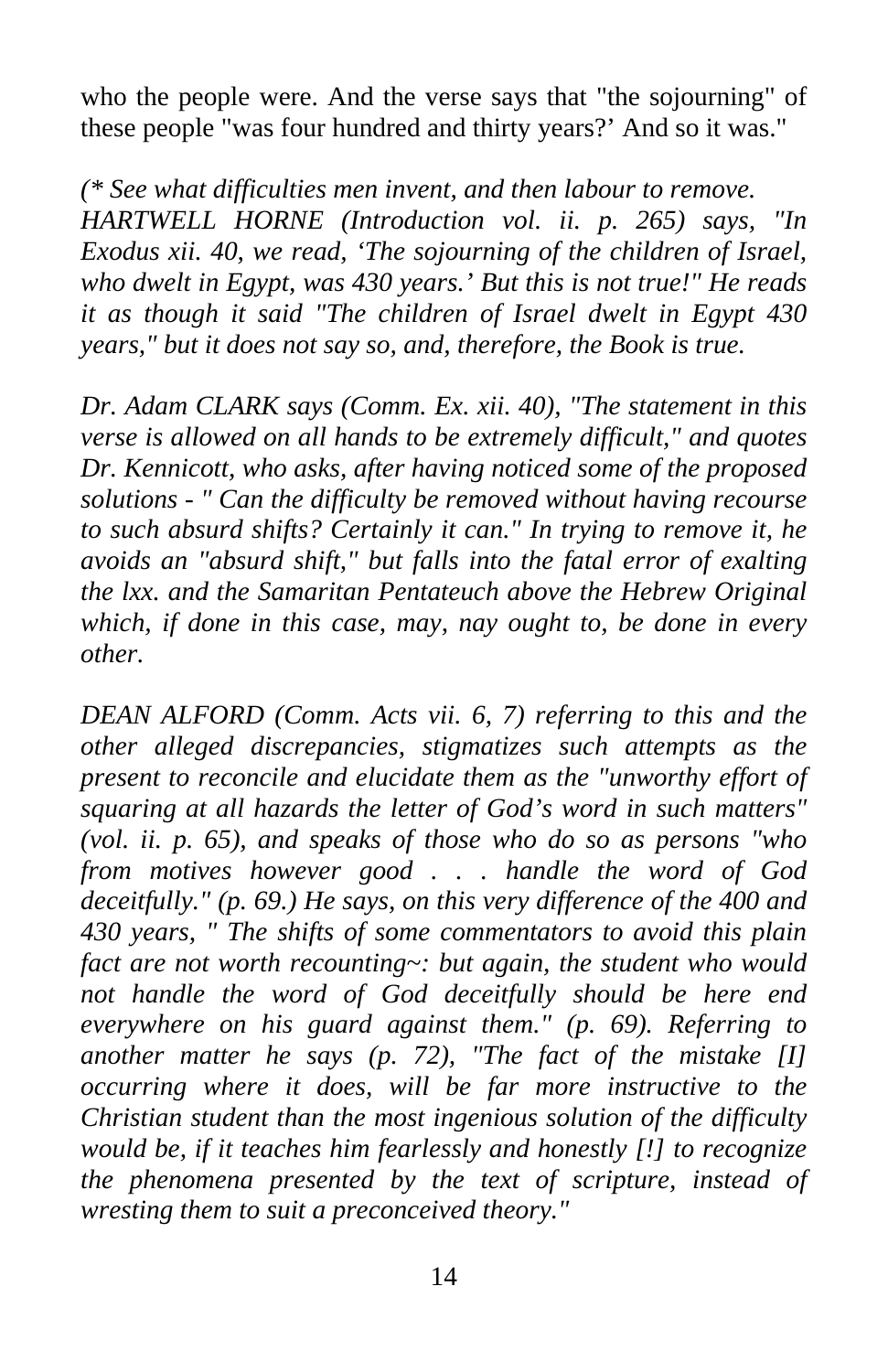*Thus the modern student is "fearlessly" to make the "mistake," to charge it home upon the word of God, and then "honestly" to recognize the phenomenon he has himself created! How much better to humbly believe God's word, and patiently wait for the solution of whatever may appear difficult.* 

*Finally, DEAN ALFORD says of himself and other "humble searchers after divine truth" that "they will feel it to be their duty to caution the student against all crooked and disingenuous ways of handling the word of God." Certainly, if those ways are the ways of himself, Dean Stanley and others, who handle the word of God so freely as to charge it with containing those mistakes, which by their own inaccuracy they themselves have made!* 

*\*\* The period of their bondage in Egypt has been hitherto merely assumed, by deducting the figures which are known from the whole. There is no other ground whatever and no other data for concluding that bondage to have been 215 years. The known numbers are as follows :* 

## *YEARS.*

*(1.) From the first call of Abram to the birth of "his seed" (430 minus 400 . . . . . . 30* 

*(2.) " Isaac was threescore years old when she [Rebecca] bare them." [Esau and Jacob]. Gen. xxv. 26 . . . . . .60* 

*(3.) "The days of the years of my pilgrimage are one hundred and thirty years," Jacob said when he stood before Pharaoh in Egypt. (Gen. xlvii. 9). . . . . . 130* 

*Therefore their "sojourning" before going to Egypt was. . . . . . 220* 

And their sojourning in Egypt therefore was  $(430 \text{ minus } 220 =)$ ... *. . . 210 years.* 

*Of the details of these 210 years we have no particulars, beyond the general facts given in Ex. vi. 16-20 and vii. 7, viz., that - (1.)*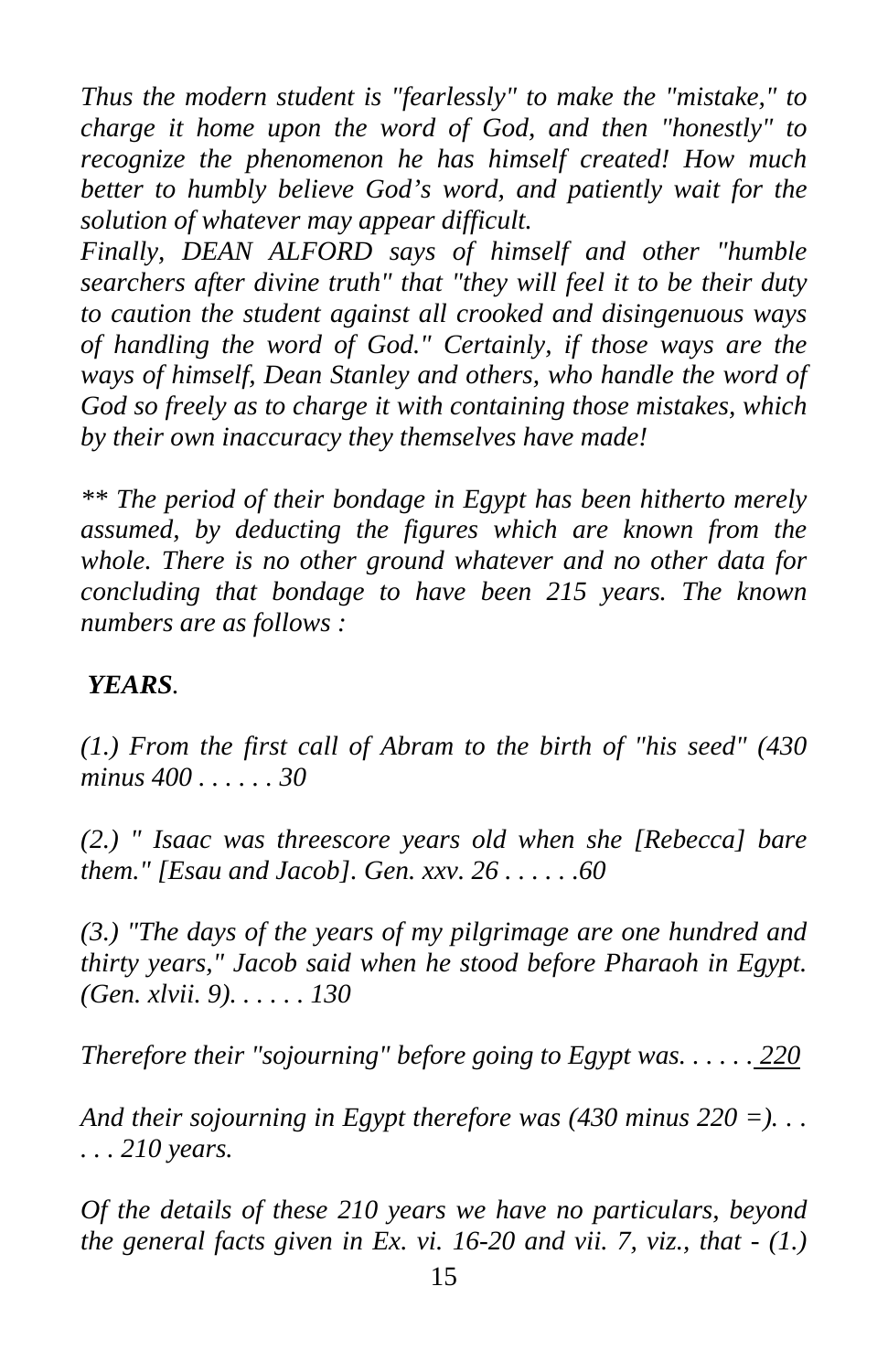*Levi, who must have been about 45 when he went down to Egypt, died there at the age of 137. (2.) Kohath, his son, went down with him and died there at the age of 133. (3.) Amram, Kohath's son, must have been born in Egypt, and died there at the age of 137. (His wife Jochebed (Levi's daughter) Moses's mother we know was born there. Num. xxvi. 59). (4.) Moses the son of Amram was born there and was 80 years old at the Exodus. Thus, while there is ample room for the 210 years, the word of God was fulfilled which He spake to Abraham (Gen. xv. 16), "In the fourth generation they shall come hither again." The only other facts are that Jacob lived in Egypt 17 years; and that Joseph, who, dying in Egypt at the age of 110, must have lived there 71 years after his father's coming down. (Gen. xli. 46, 53; xlv. 6 and 7; 1.22, 26).* 

Where did they sojourn? Heb. xi. 9 answers: "By faith he sojourned in the land of promise as in a strange country?' And Ex. vi. 4 also answers: "The land of Canaan,the land of their pilgrimage, wherein they were strangers?' They sojourned in Canaan - they dwelt in Egypt - and the whole period covered by both was 430 years. The Exodus was 400 years from Isaac's birth, when Abraham was 100 years old (Gen. xxi. 5). Abram was 76 years old at the departure from Haran (Gen. xii. 4), and we must believe, therefore, that he was 70 years old when he first started from Ur of the Chaldees and commenced his "sojourning" five years before.\*\*(See note above)

We have only one more passage to consider, in which this period is mentioned, and that is Gal. iii. 17: "The covenant that was confirmed before of God in Christ, the law, which was four hundred and thirty years after, cannot disannul, that it should make the promise of none effect."

Here the statement is clear that "the law" was given 430 years after "the promise." "Now to Abraham and his seed were the promises made," and, lest there should be any mistake as to our thinking of Isaac or Jacob, he adds: "He saith not, And to seeds, as of many; but as of one, And to thy seed, which is Christ" (v. 16). Therefore, the promise referred to is that which was made to Abraham, and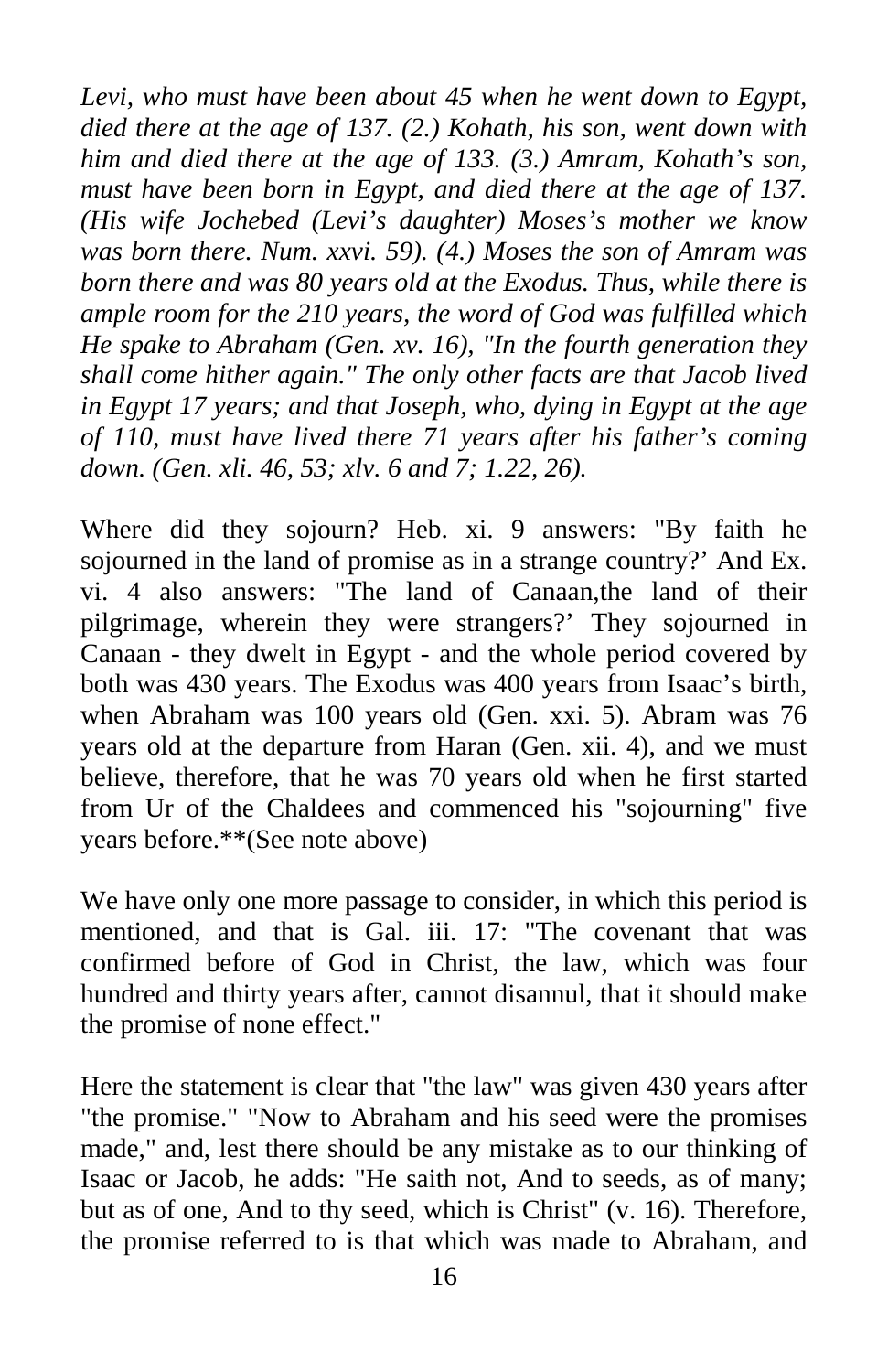"confirmed before of God in Christ." And this was 430 years before tht givingof the law, viz., in "Ur of the Chaldees (Acts vii. 2, and Gen. xv. 7), where the God of glory first appeared to him. This "promise" was repeated in various forms several times, the first recorded repetition being in Gen. xii. 2,3. "The God of glory" did not appear without speaking, for in Neh. ix. 7, 8 we find it distinctly stated: "Thou art the Lord the God, who didst choose Abram, and broughtest him forth out of Ur of the Chaldees, and gavest him the name of Abraham; and foundest his heart faithful before Thee, and madest a covenant with him to give him the land . . . to give it I say to his seed!"

This must now suffice for the alleged inaccuracies of Stephen's address. We will now pass on to a few other illustrations which show how difficulties are removed by carefully noting the exact defining words; and then we will take a few which serve to bring out some hidden beauties which are thus brought to light.

The seventy weeks of Dan. ix. 25: "From the going forth of the commandment to restore and to build Jerusalem, unto Messiah the Prince, shall be seven weeks and threescore and two weeks," etc.

Now, accurate attention to the words used, will save us from being led into error as to the starting point of the seventy weeks: "From the going forth of the commandment to restore and to build Jerusalem." There were .four commandments or decrees that went forth, Viz. : -

- 1. Cyrus to Ezra (1. 1), B.C. 536.
- 2. Darius to Ezra (vi. 1-12), B.C. 519.
- 3. Artaxerxes to Ezra (vii. 7-11), B.C. 468.
- 4. Artaxerxes to Nehemiah (ii. 1-5), B.C. 455.

Unless we note the defining words we shall be at a loss to discover to which of these decrees reference is made.

(1.) Cyrus's decree to Ezra (i. 1) is confined exclusively to the building of the temple : and mention of this, and "the house," "the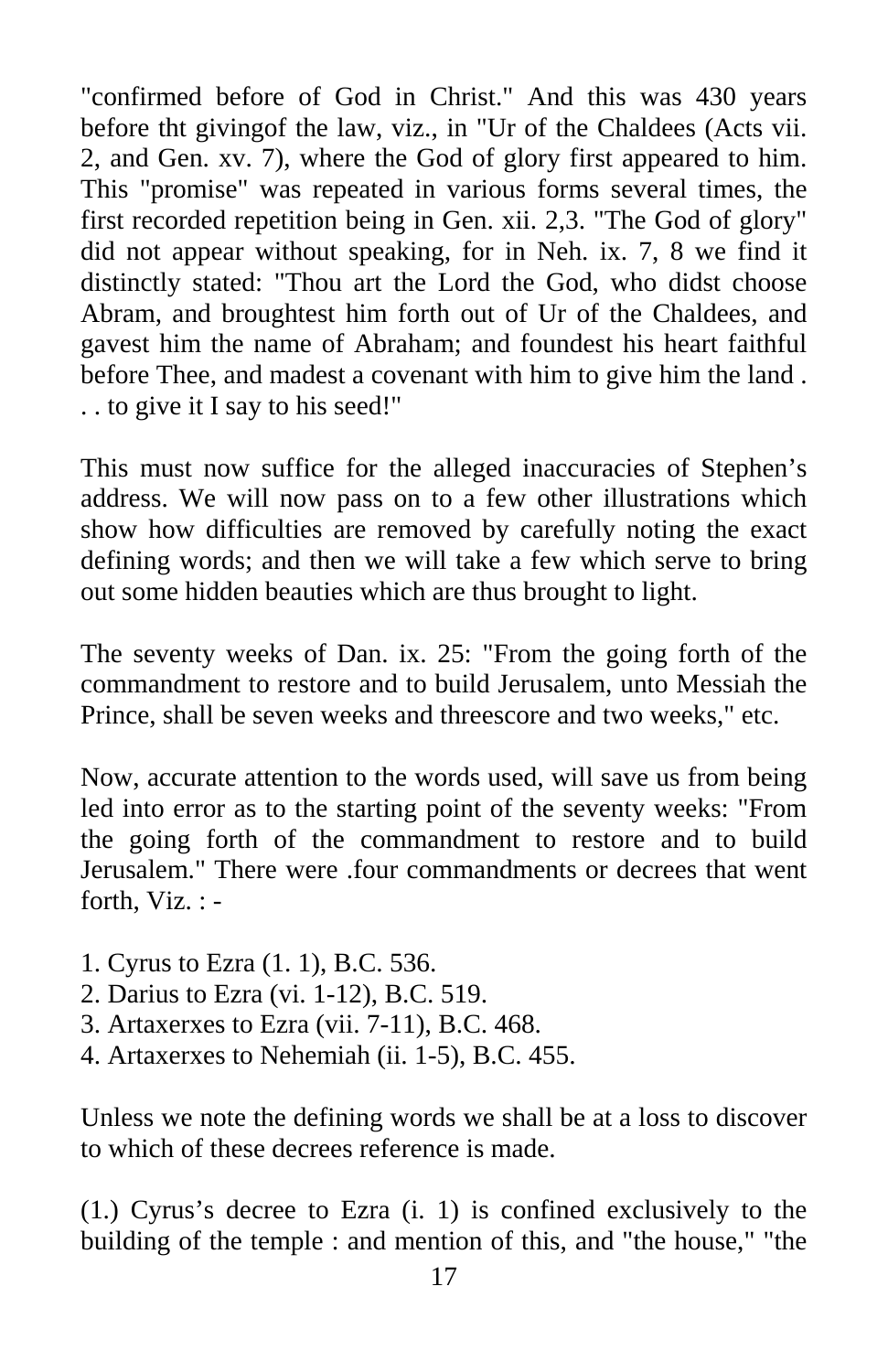altar," the " house of the Lord," etc., is made in chaps. i. - v. no less than 22 times. True, their enemies "wrote a letter against" them (iv.) accusing them (falsely,\* we may well believe) of rebuilding "the rebellious and bad city," and so their work was stopped "until another commandment shall be given."

This, then, cannot be the decree referred to in Dan. ix. 25, quite apart from any difficulty of fitting in the date.

(2.) Darius's decree to Ezra (vi. 1 - 12). In this chapter, twelve times do we find this decree confined to "the house," "the temple," "the house of God." This, then, cannot be the decree.

(3.) Artaxerxes's decree to Ezra (vii. 7 - 11). This decree is confined particularly to the permission that was given to "the people of israel and of his priests and Levites in my realm which are minded of their own free will to go up to Jerusalem." It declares what they were to carry with them "for the house of their God which is at Jerusalem;" but there is not one word about building, either the temple or the city. This, then, cannot be the decree referred to.

(4.) Artaxerxes's decree to Nehemiah (ii. 1 - 5). This is declared specially to relate to Nehemiah's request, "That thou wouldest send me unto Judah, unto the city of my fathers' sepulchres, that / may build it" (ii. 5). "So it pleased the king to send me" (v.6). Consequently we read now nothing of the temple, for that was already built. Many also of the people were there, but there was no city. We read nothing now but of building "the city," its " walls," its "gates," and its "houses." We read of nothing else. This, then, must be the decree referred to in Dan. ix. 25,\* whatever may be the difficulties created or removed. *\* It should be noted that Daniel's prayer had been about "the city," - see Dan. ix. 16, 18, 19, 24, 25. )* Those who have theories must be prepared to correct them, those who have them not, will be prepared to learn.

*(t There can be little or no doubt that the 20th year of Artaxerxes was B.C. 455. It was so original put in our English version. But Bishop Lloyd, at a subsequent revision, altered it to B.C. 445, to make it agree with a theory of his own, and it so stands at the*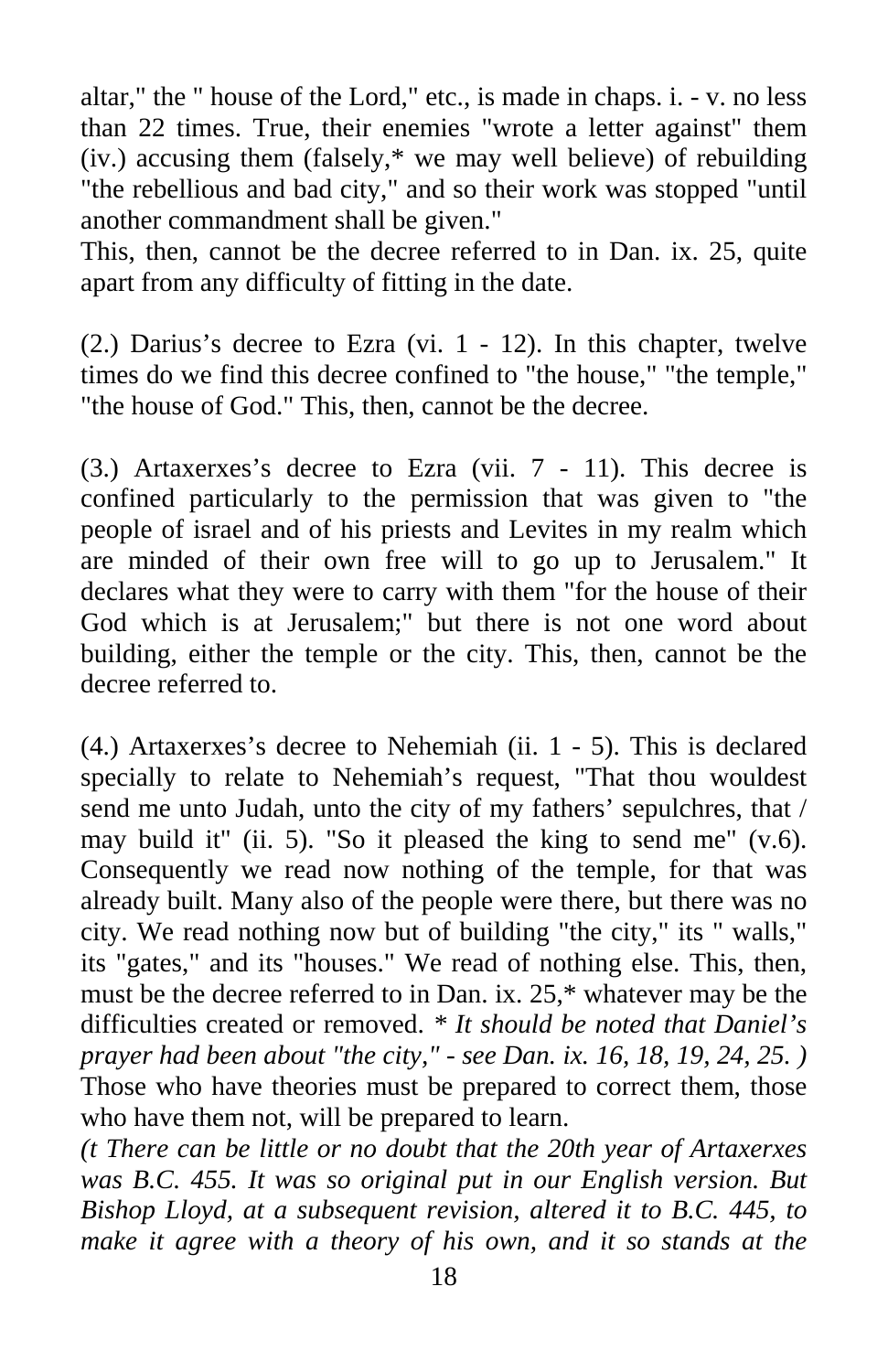*present moment in our Bibles. But Petavius, Vitringa, Kruger, Hengstenberg, Tregelles, and others, all agree with Ussher's date, and make it 455 B.C. It may be well to add here, to make this part of the subject complete, that there are 3 periods in Dan. ix., viz. : - 7 weeks, 62 weeks, and 1 week, making in all 70 sevens or hebdomads (as the word means). After seven weeks and "threescore and two weeks shall Messiah be cut off" (Dan. ix. 26). Therefore, at the end of (7 x 7 = )49 years + (62 x 7 = )434 years. which together make 483 years, Messiah was to be cut off. This brings us to A.D. 29 inasmuch as 455 + 29 make 484 or rather 483 years, allowing one year for the adjustment of the two eras (it being only one year from Jan. 1 B.C. 1 to Jan. 1 A.D. 1). All the best authorities agree in making the Crucifixion A.D. 29; but we need go no further here than our own Bibles, for the date of our Lord's birth is given, at the beginning of the Gospels, as "Before the account called Auno Domini the fourth year," or "The fourth year before the common account called Anno Domini." In Luke iii. 23, it is stated that Jesus at his baptism was "about thirty years of age." His ministry is on all hands allowed to have been about three years, and y.t at the close of the Gospels the date of the Crucifixion (or "cutting off of Messiah ") is given as A.D. 33. But if He were born four years before AD. this would of necessity be A.D. 29.* )

It is difficult to imagine how any should have missed the plain, and apparently unmistakable, language of verses 26 and 27. For the restoration and rebuilding of the city having been foretold in v. 25, its destruction is also foretold in v. 26. The agents are "the people of the prince that shall come." As the destruction of Jerusalem was by the Romans, "the prince that shall come" must also be a Roman. Moreover, " the prince" is the nominative to the verbs "confirm," &c., in v. 27, expressed by the pronoun "he - " "And he shall confirm the covenant with many for one week."

Could any have referred this to the Messiah, if they had noticed that this "covenant" is mentioned again in other passages as having been made and broken by "the prince of the covenant." Dan. xi. 22, (who is the same as "the vile person" xi. 21, and "the little horn" viii. 9, 23-25)? By him the covenant is made and afterwards broken, xi. 28, 30, 32. This cannot be the Messiah, nor is it the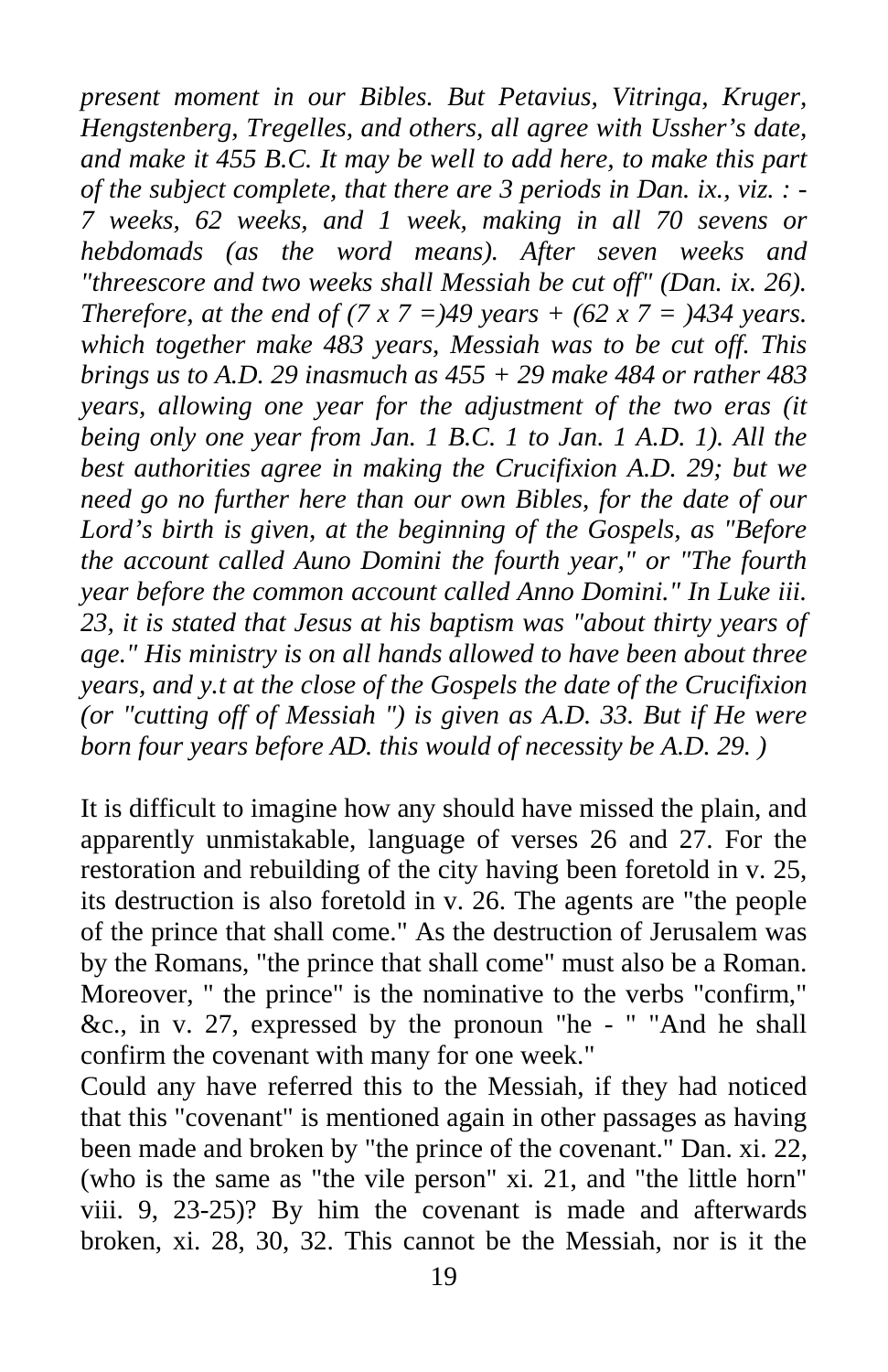Messiah who causes "the sacrifice and oblation to cease" in the midst of the last week (which is still future), as is clear from viii. 11-13; xi. 31; and xii. 11, where it is also connected with the setting up of the "abomination of desolation." Let those who doubt read carefully and accurately the passages referred to in this paragraph. The 26th verse describes the present dispensation from the crucifixion of Christ to the rise of the Anti-Christ, while the 27th verse describes the last week (or 7 years of Anti-Christ's actings), divided as it is into two parts of 1260 days, and 3 1/2 years or 42 months.

David's numbering of the people. - 2 Sam. xxiv. 9; and 1 Chron. xxi. 5. - Through not accurately noticing what the numbers given in the two accounts respectively define, it has been assumed that they refer to the same thing, and hence, being different, they have been treated as a discrepancy, and as a difficulty which does not really exist. In the one account Israel is said to number 800,000, and in the other 1,100,000, while Judah is given as 500,000 and 470,000. Now, compare the two accounts and employ the principle which is the subject of our lecture, to this illustration.

| <b>2 Samuel 24:9</b>                                               | 1 Chron. $21:5$ |
|--------------------------------------------------------------------|-----------------|
| "There were in Israel eight"And all "And all they of Israel were a |                 |
| they of Israel were hundred thousand thousand and an               |                 |
| thousand valiant men a thousand hundred thousand men that          |                 |
| thousand and an that drew the drew the sword: and Judah            |                 |
| sword; and the hundred thousand was four hundred threescore        |                 |
| men that drew men of Judah were and ten thousand men that          |                 |
| five hundred thousand men."                                        | drew sword."    |

In taking a census, of course, more may be done than merely counting heads, and, in this case, distinctions must have been made between the totals, and the various numbers which made up those totals. As to Israel, there was, consequently, a smaller number of "valiant" men; and as to Judah, it is clear that not all the "men of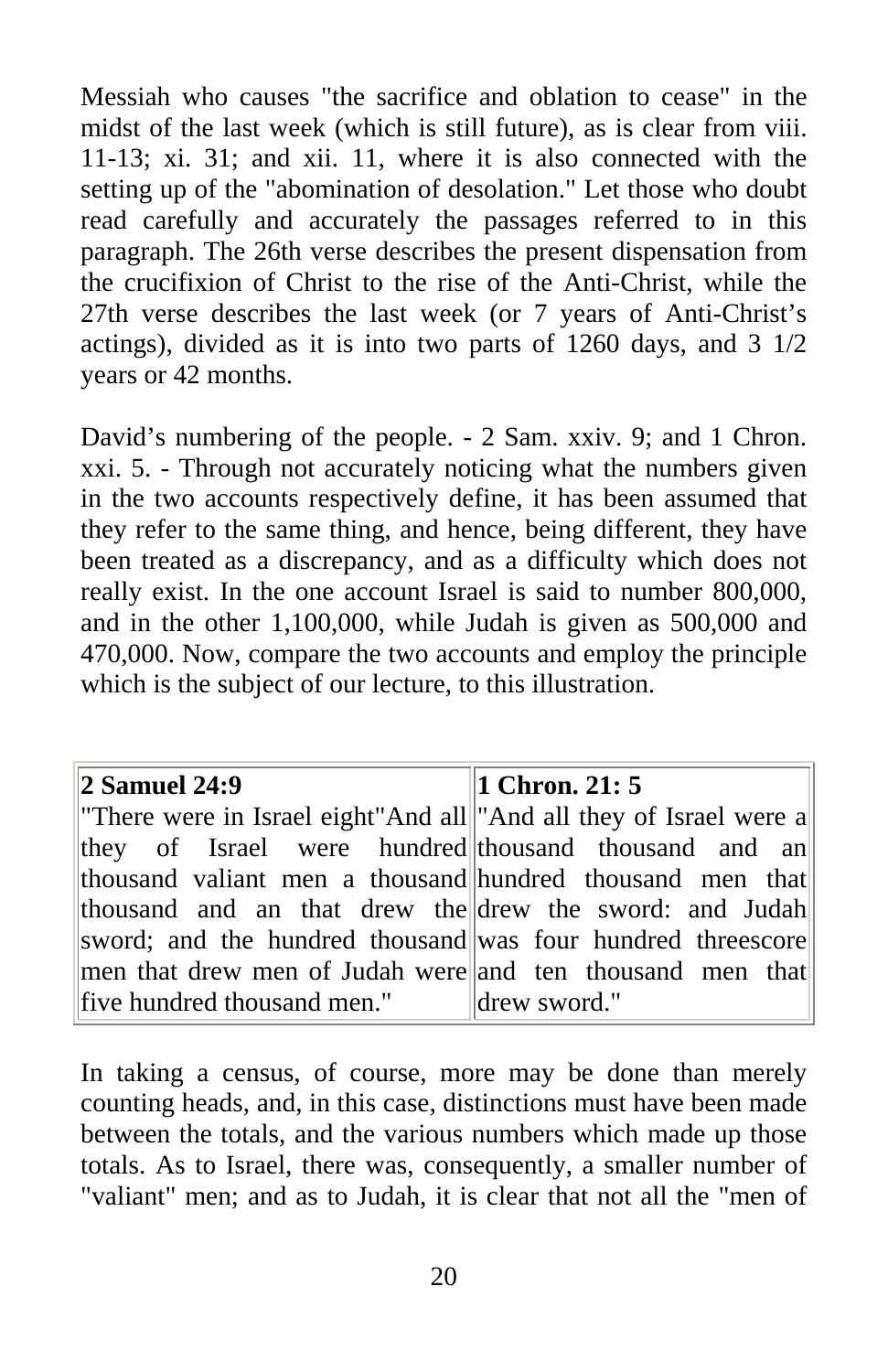Judah" "drew sword :" there were at least 30,000 who did not, either from old age or some other cause.

Accuracy, in a case like this, ought not to come in to explain a difficulty; it ought to have prevented its ever being made.

David's purchase from Araunah or Oman, affords an illustration similar in character. In the one account David, it is said, gave "fifty shekels of silver;" in the other account, he gave "six hundred shekels of gold." Without looking to see what was purchased in each case, it is assumed that it was the same, and the sacred history is either ridiculed or too ingeniously explained. But notice the nature of the purchase.

| 2 Sam. xxiv. 24 : -                                                          | 1 Chron. xxi. $25: -$ |
|------------------------------------------------------------------------------|-----------------------|
| "So David bought the threshing- <sup> </sup> "So David gave to Ornan for the |                       |
| floor and the oxen for fifty place six hundred shekels of                    |                       |
| gold by weight."<br>shekels of silver."                                      |                       |

No person would see a discrepancy if they heard that a friend had given so much for a farm, and so much for the live and dead stock. All could distinguish between a house, and its fixtures or furniture. But yet many see no difference, till it is pointed out, between "the threshing-floor and oxen," and "the place." The difference is clear, even in English, but it is still more so in the original. "The threshing-floor" (Hebrew), was a very small spot (Ruth iii. 2) - a place made smooth and even (as the word means), for a particular object. "The place is (Hebrew), and means a possession, a region or district (Judg. xviii. 10, xix. 16; Ruth iv. 10; Gen. xii. 6, xviii. 24, xix. 12-14, xxix. 22, xxiii. 17), just as we still use the English "place." In this case it consisted of Moriah, which contained about eight or nine acres, on which grew that which was threshed in the "floor."

Once more, a difficulty created by inaccuracy, is avoided and explained by carefully noting even the English words.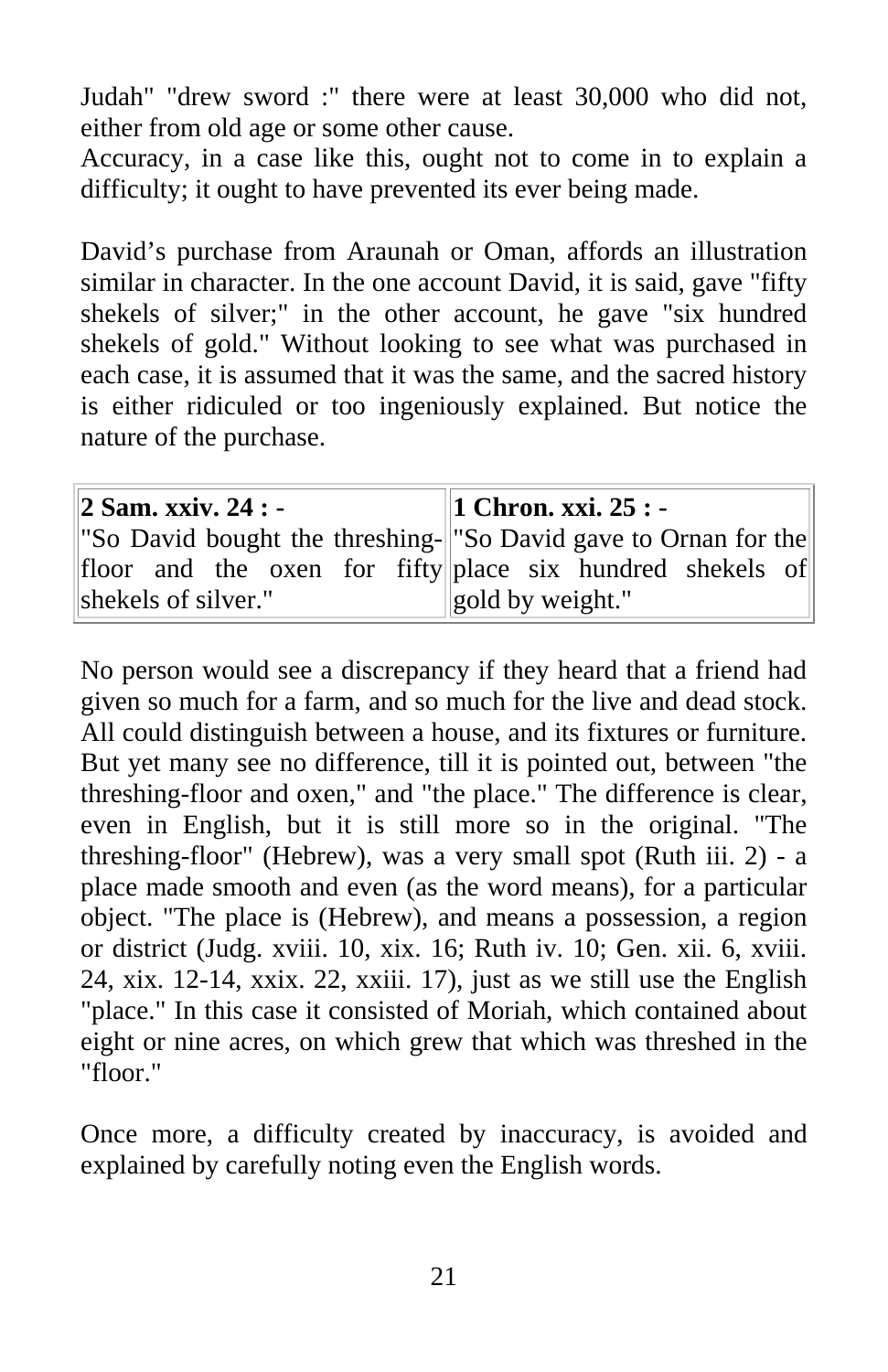The thirty pieces of silver. **-** Matt. xxvii. 9, 10: - "Then was fulfilled that which was spoken by Jeremy, the prophet, saying, And they took the thirty pieces of silver."

It is urged that this passage is not written in the book of the prophet Jeremiah, but in Zech. xi. 12, 13. Well, it does not say that it is! It says that it "was spoken by Jeremy, the prophet." Can it be proved that it was not "spoken" by him? True, it was afterwards written by Zechariah, but surely we are not required to believe that every prophecy spoken was put into writing, nor is there any great demand on our faith in being asked to believe that a prophecy originally spoken by Jeremiah should have been afterwards written by Zeohariah.\* *(\* There was a saying amongst the Jews that "the spirit of Jeremiah rested on Zecljariah" and it is a curious fact that in the Apostolical Constitutions (an ante-nicene work), other words recorded in Zechariah are ascribed to Jeremiah. Indeed, in Zech. vu. 7, it is said "Hear the words which the Loin hath cried by the former prophets." )* 

The murder of Zacharias. - Matt. xxiii. 35, 36: - "That upon you may come all the righteous blood 8hed upon the earth, from the blood of righteous Abel unto the blood of Zacharias son of Barachias, whom ye slew between the temple and the altar," &c.

Now, in 2 Chron. xxiv. 20, 21, we read: "The Spirit of the Lord came upon Zechariah the son of Jehoiada the priest . . . ana they conspired against him and stoned him with stones at the commandment of the king in the court of the house of the Lord." It is hastily and inaccurately assumed that our Lord referred to this event; and either He - the Son of God - is charged with a grievous mistake, or the sacred history is convicted of a serious blunder. But let accuracy again come to our aid. Let us reverently conclude that if our Lord says he was the "son of Barachias," be could not have been the same man who is spoken of as the "son of Jehoiada." If He says he was slain "between the temple and the altar," it could not be the same event as that which took place "in the court of the house of the Lord." This is clear from the English, but it is still more so from the Greek: for in the former case it is vaóc (naos),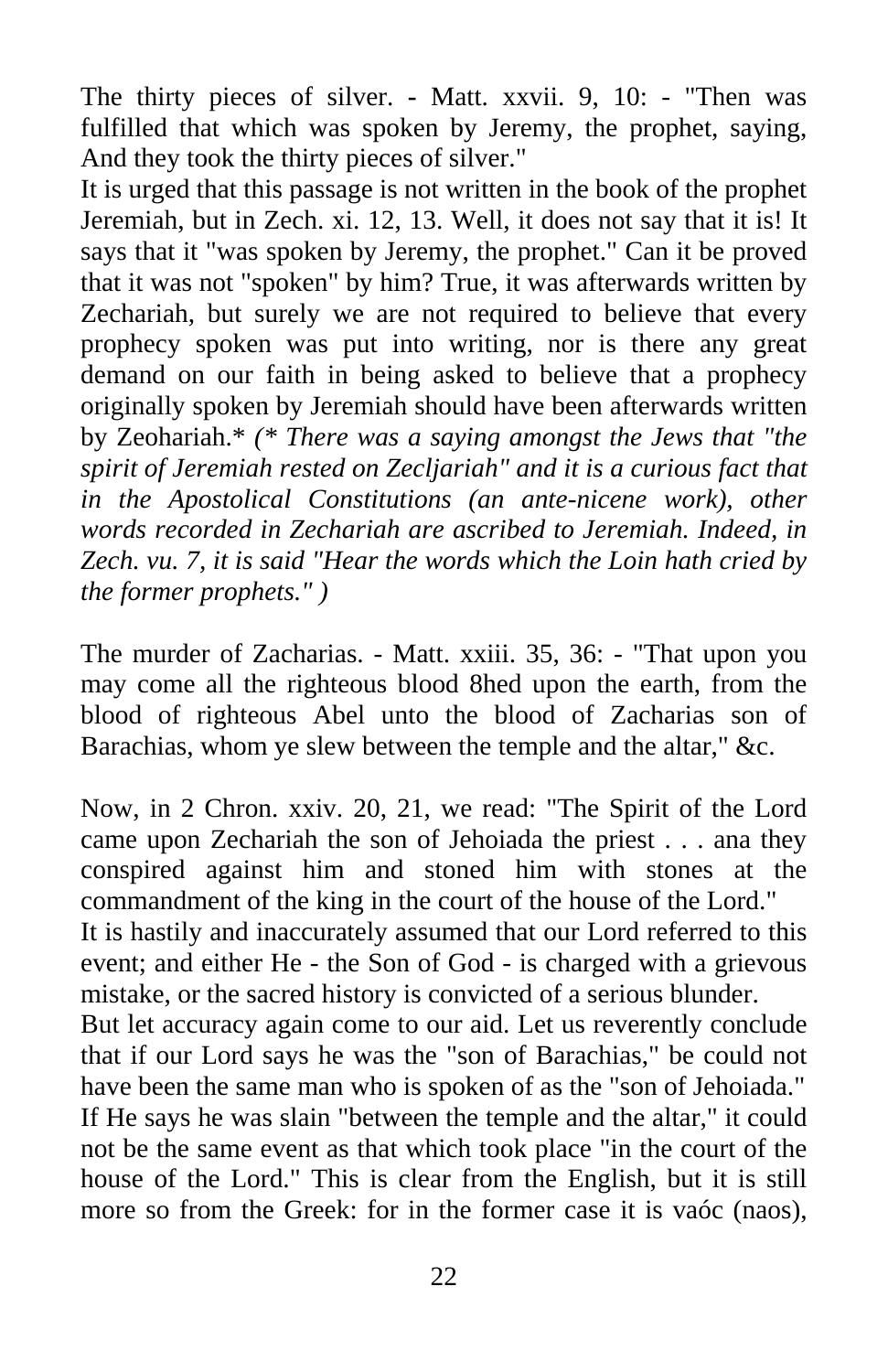the holy place, and in the latter it is icpóv (hieron), the temple. Two words which are never confounded in the Scriptures.

If He began with "Abel," the first martyr, it is not probable that He would end with a murder which took place B.C. 840, when there were many worse in those 840 years.

Let us ask, then, was there another Zacharias? Yes, there was. He, of whom we read in Zechariah i. 1, who is, there, and in i. 7, called "the son of Berechiah." He lived some 850 years later than the other, and he was next to the last of the prophets. True, his death is not mentioned in the sacred history. but the Lord here tells us how he died. There is every reason, therefore, for believing the truth and the accuracy both of the sacred historic record and of the Lord's own word.\* *( \* While actually referring to this in the past tense, there would, doubtless, be in the Lord's mind another Zacharias, the son of Baruch, one of the "wise men and scribes," whom He said (v. 34) He would send. His murder occurred some 34 years later and immediately before the destruction of Jerusalem, thus filling up with the last drop the cup of Jewish iniquity. (See Josephus, Wars, iv. 5, 4).)* 

These examples must suffice for illustrating how assumed difficulties may be removed by carefully attending to the exact words of Holy Scripture. There are some cases, of course, where this will not suffice, and recourse must be had to the exactness of the words in the Hebrew or Greek. I have chosen these from the English version as being more to our purpose, and therefore, of greater interest to us.

We will now take a few other illustrations, not for the purpose of removing difficulties, but in order that our minds and our hearts may be impressed with the fact that every word of importance has its place, and that not one such word is without its design, its meaning, and its lesson, which no other word could equally supply. Take the use of names in scripture, whether human or divine. We use them, or think they are or may be used, indiscriminately, but I have long believed that, whether we should ever discover the reason or not, there is infinite wisdom displayed in the use of the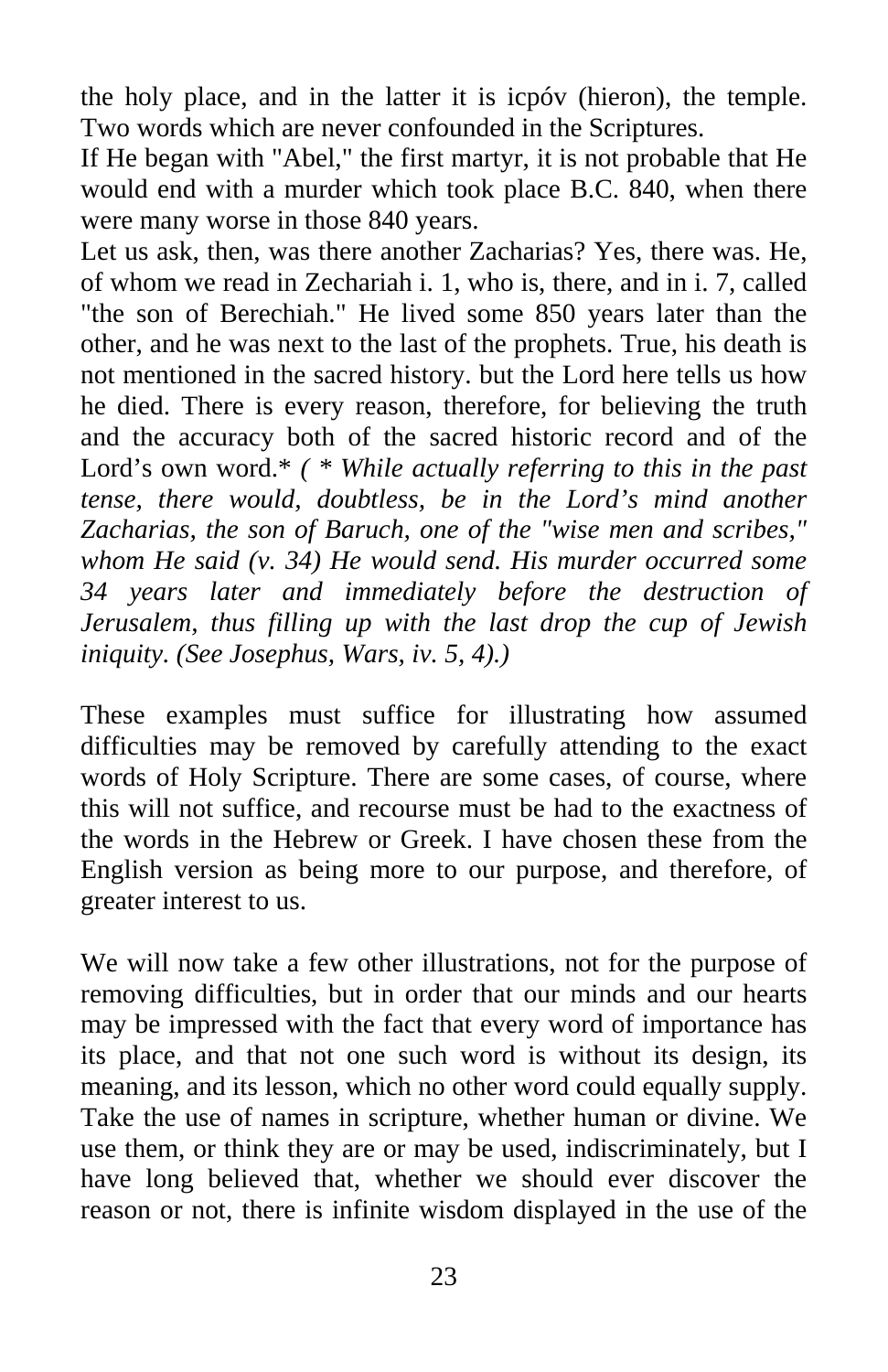commonest names, and that we could not transpose or alter any one of them without marring the perfection of the Word.

God Himself has many names and titles. He has given many of His people two names. Perhaps they all have a "new name" given by Him - " My new name " - at their new birth I Whether this be so or not, let us look at Jacob and his new name" Israel." Jacob was the birth-name, and means a supplanter or deceiver. Esau asks, "Is he not rightly named Jacob P" (Gen. xxii, 36). It set forth his natural character. Israel was the God-given name, and means "a prince or prevailer with God." It set forth the new nature, or what he was as grace had made him. "Jacob "expressed his relation to God by creation; "Israel" his relation by covenant. Jacob was the human side - Israel the divine side of his character.

This is true in all similar cases. You will find a great precision and meaning in the use of these names, and it ie important that you should accurately notice which is used. For example, "Fear not, thou worm Jacob" (Isa. xli. 14) strikes us at once. We see that "Israel" would not be rightly used in this case.

"Hear ye this, 0 house of Jacob, which are called by the name of Israel?' Isa. xlviii. 1.

"But now saith the Lord that created thee, 0 Jacob, and he that formed thee, 0 Israel." Isa. xliii. 1.

Gen. xlv. 26,28: "Jacob's heart fainted, for he believed them not," when they told him that Joseph was alive, but, "when he saw the wagons which Joseph had sent to carry him, the spirit of Jacob their father revived; and ISRAEL said, It is enough, Joseph my son is yet alive, I will go and see him before I die."

The significance of this is so apparent that I need not stop to enforce it. Then look at Simon the son of Jonas. The Lord calls him, and gives him a new name, he calls him "Peter." \* It was the divine name setting forth a new-covenant relation to Christ - what he was as grace had made him. Hence, when the Lord would recall to his mind what He was before He had called him and dealt with him, He always uses his old name of "Simon."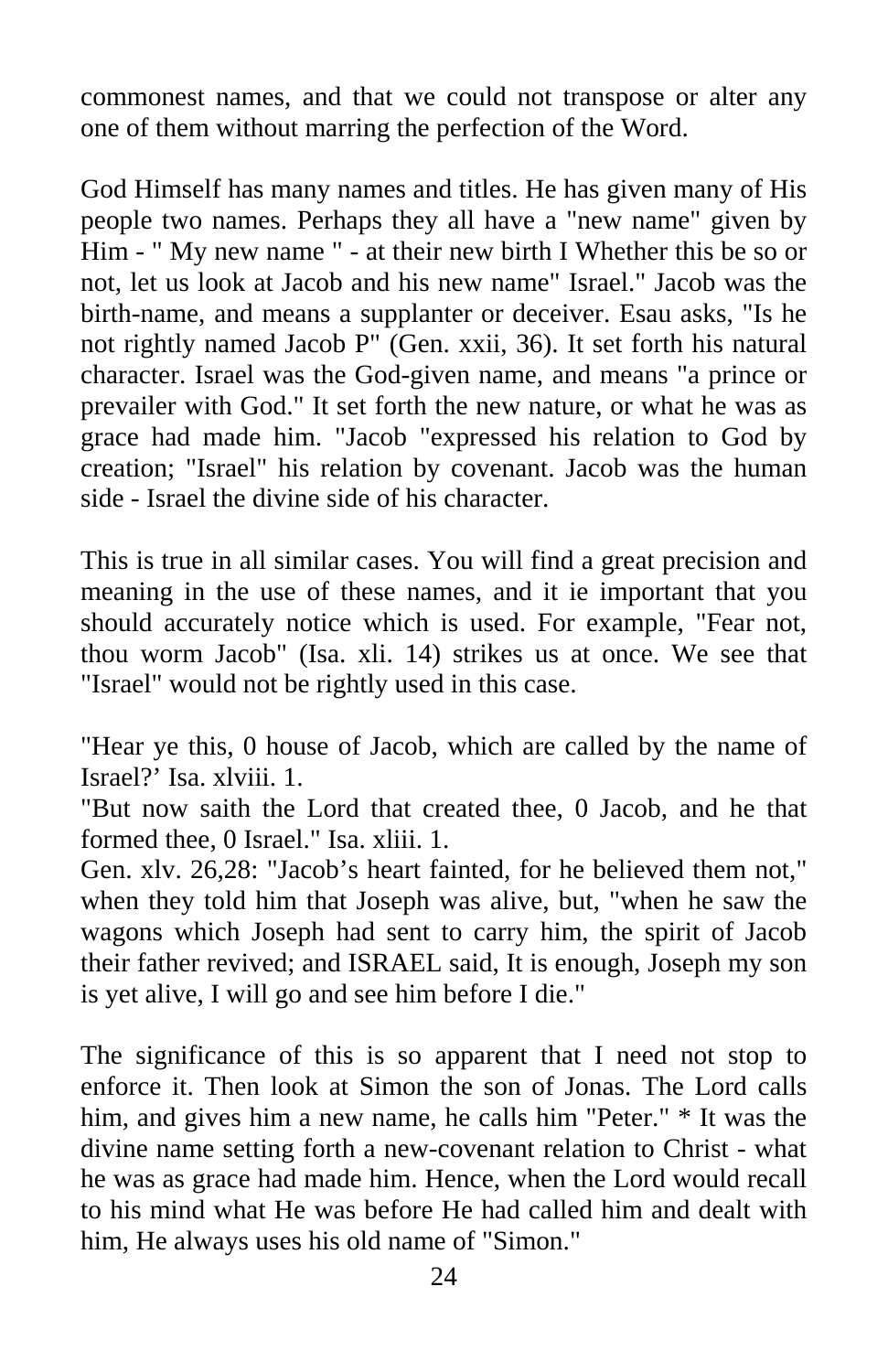Luke xxii. 31 : "SIMON, SIMON, behold, Satan hath desired to have you, that he may sift you as wheat: f - but I have prayed for thee" etc.

*(f Satan "sifts" to get rid of the wheat. Christ "fans"to get rid of the chaff. )* 

Mark xiv. 87: "And He cometh and findeth them sleeping, and saith unto Peter, SIMON, sleepest thou, couldest not thou watch one hourP"

Luke xxii. 62: " Peter went out and wept bitterly."

John xxi. 16 : "Simon, son of Jonas, lovest thou Me?"

When the question had been repeated a third time, we read "Peter was grieved."

*\* (Petros) a stone, a rolling stone, here to-day and gone to morrow. Very different from (petra) a rock, geologically a rock in situ. .ln Matt. xvi. 18: "Thou art pétros, and upon this petra I will build my church." Peter was weak and changeful, but Christ was the rock - the foundation laid in Zion.* 

The Divine Names and Titles afford a vast field for the exercise of the principle I am now seeking to advocate and impress upon you. Let me, in a tew words, point out to you the leading features of the chief names and titles, that you may in your own studies be able to learn many lessons which would otherwise have passed unnoticed.

1. "God" Heb. (Elohim), occurs about 2700 times in the Old Testament. It is plural.in its form -and is so translated in Gen. iii. 5; Ps. xcvii. 7; lxxxii. 6; and John x. 34, 35\*

*( \* Elohim is used of one set apart with the solemnity of an oath, and is used specially of the second person of the Trinity, who created all things. Hence, Elohim, is used of one who is set apart to represent another and act for another, and therefore is used of Idols, made to represent the true God. (Ex. xii. 12, Num. xxv. 2, Gen. xxxi. 30,32), of magistrates, Ex. xxi. 6, xxii. 8, 9, 28; of Moses, Ex. vii. 1, made a God unto Pharoah. )*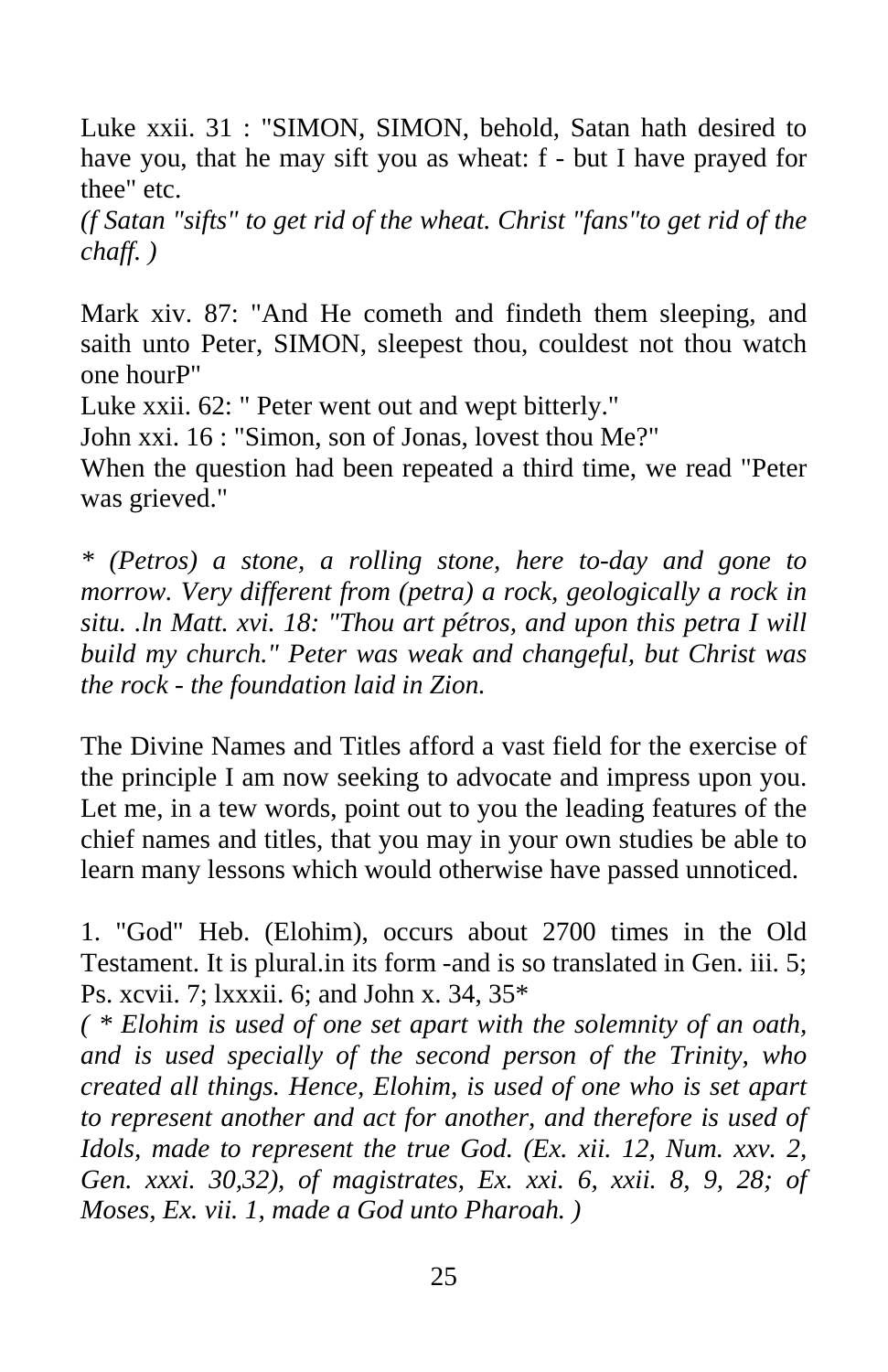It implies strength, and hence, whenever the word "God" is used, it is the God of creation, and denotes creation- power and glory. It implies merely a creation-relationship. "In the beginning God created the heavens and the earth" (Gen i.1.)

2. "Eloah" Heb. is formed from a root, not in use, which means to worship. It denotes, when used of God, - the one living and true God - who alone is worthy of adoration. It is put, therefore, in direct contrast with false gods, or the many gods of the heathen.t *(t In the New Testament expression "the living God," there is always this latent reference to lifeless gods of the heathen. )* 

There is a beautiful example in Neh. ix. 17: "Thou art a God [Eloah] ready to pardon, gracious and merciful, slow to anger, and of great kindness, and forsookest them not. 18 : Yea, when they had made them a molten calf, and said, This is thy God [Elohim] ." Another example occurs in Deut. xxxii. 15 : "Then he forsook God [Eloah] who made him." 17 : "They sacrificed to devils, not to God [Eloah]; to gods [Elohim] whom they knew not, to new gods that came newly up, whom your fathers feared not."

Still more pointed is Ps. xviii. 31: "Who is God [Eloah] save the Lord " [Jehovah] and Ps. c. 3 " Know ye that the Lord [Jehovah], He is God [Elohim) ."

3. "Jehovah," (Jehovah), is generally represented by the word printed in capital letters, thus, "LORD" It expresses God, in His covenant relation to His people, sustaining what His hands have made, and directing all to the accomplishing of His own purpose. It is He who was, and is, and is to be \*. The word denotes a personal, continuous, absolute existence. Hence, in several passages, the very words," I am that I am" (Ex. iii. 14) are translated in the same chapter (v. 12) "I will be with thee." So also in Gen. xxvi. 3 ; xxxi. 3. It might be well rendered in these passages : " I AM with thee." It marks the eternal, unchanging presence of a covenant God. Jesus uses these words of Himself in speaking to Paul (Acts xviii. 10) " I am with thee," etc., as he does also in John vhi. 58 " Before Abraham was, I AM."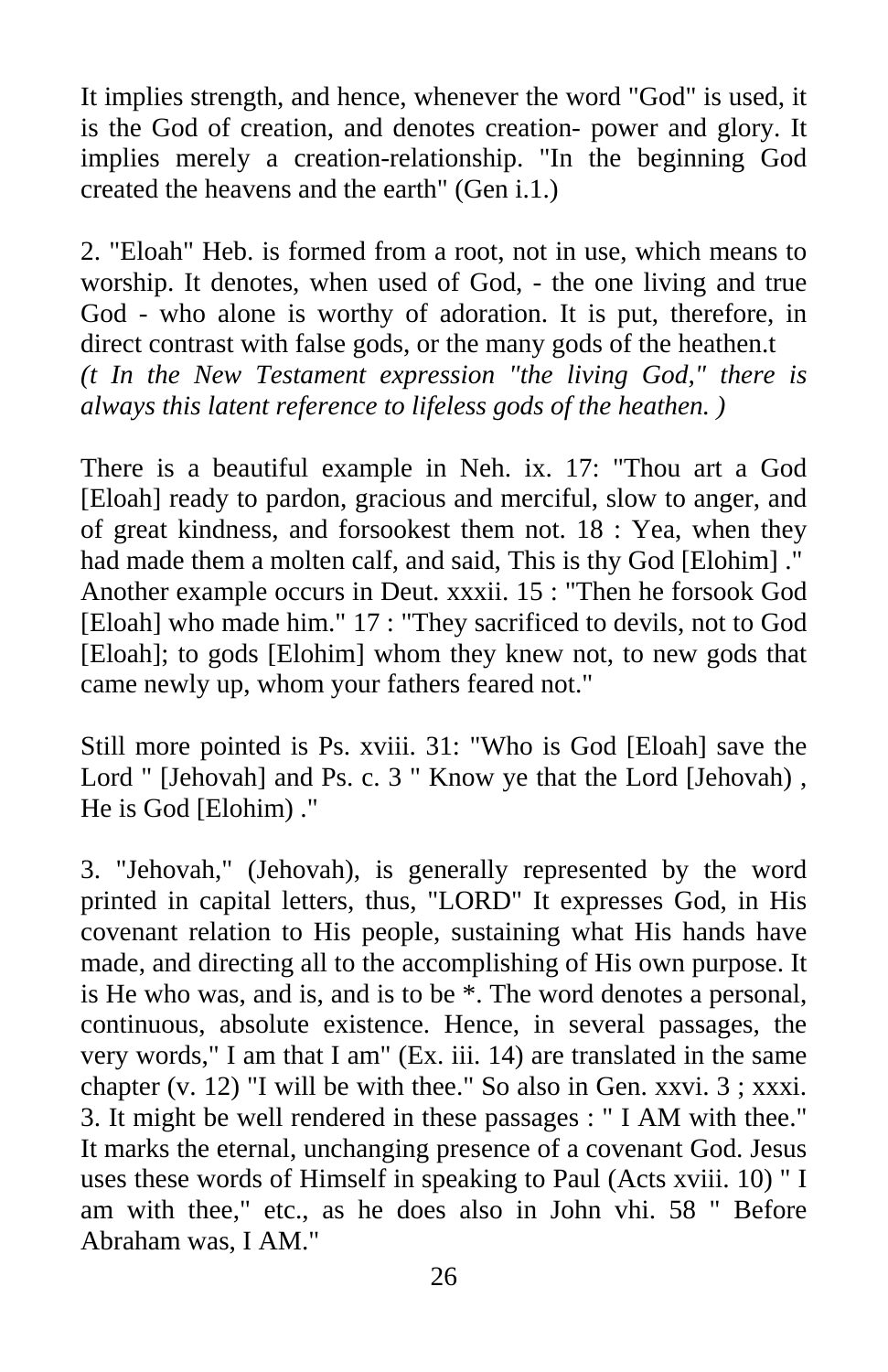Hence, we read of "the God," never, the Jehovah, because "Jehovah, He is the God." (1 Kings xviii. 39). We hear His people say, "my God," not my Jehovah, because Jehovah implies my God. We read of "the God of Israel," but not the Jehovah of Israel, because there was no other Jehovah for Israel, though Israel frequently went after "other gods." We read, as we have seen, of "the living God;" but never of the living Jehovah, because Jehovah is He who was, and is, and is to be - the ever-living One. For the some reason it is generally "thus saith the Lord," not thus saith God. The full meaning or significance of this name was first revealed in Lx. vi. 2-8:" And God spake unto Moses, and said unto him, I am the Lord : And I appeared unto Abraham, unto Isaac, and Jacub, by the name of God Almighty, but by my name JEHOVAH was I not known unto them." Immediately, the "covenant" mentioned, and the actings of a covenant God rehearsed, "I have established my covenant;" " I have remembered my covenant; " "I have heard;" "I will bring you out;" "I will rid you ;" "I will redeem; " "I will take you to nie for my people; " "I will be to you a. God" "I will bring you in unto a land" "I will give it you for a heritage" And then the whole is summed up by the declaration with which it commenced, as including all beside, "I am Jehovah."

In Ex. xxxiv. 6, 7, Jehovah still further "proclaims Jehovah," and gives twelve attributes, all included in the name of a covenantkeeping God4 See verse 10 " Behold I make a covenant."

I have mentioned all this, because I want you to notice as you read your Bibles every particular title that is used. You are doubtless aware that in the book of Genesis the name " God," and "Lord" (Elohim and Jehovah) are both frequently used, and that critics, who have little or no reverence for the Bible as the inspired word of God, have invented what is called the Elohistic and Jehovistic theory to account for the use of first one and then another of these names. They have supposed that Moses had before him a number of documents written by two or more individuals, one of whom employed the word "Jehovah," and another the word "Elohim; "that he wove these fragments together, and thus compiled the book of Genesis. This is as far as human wisdom can go without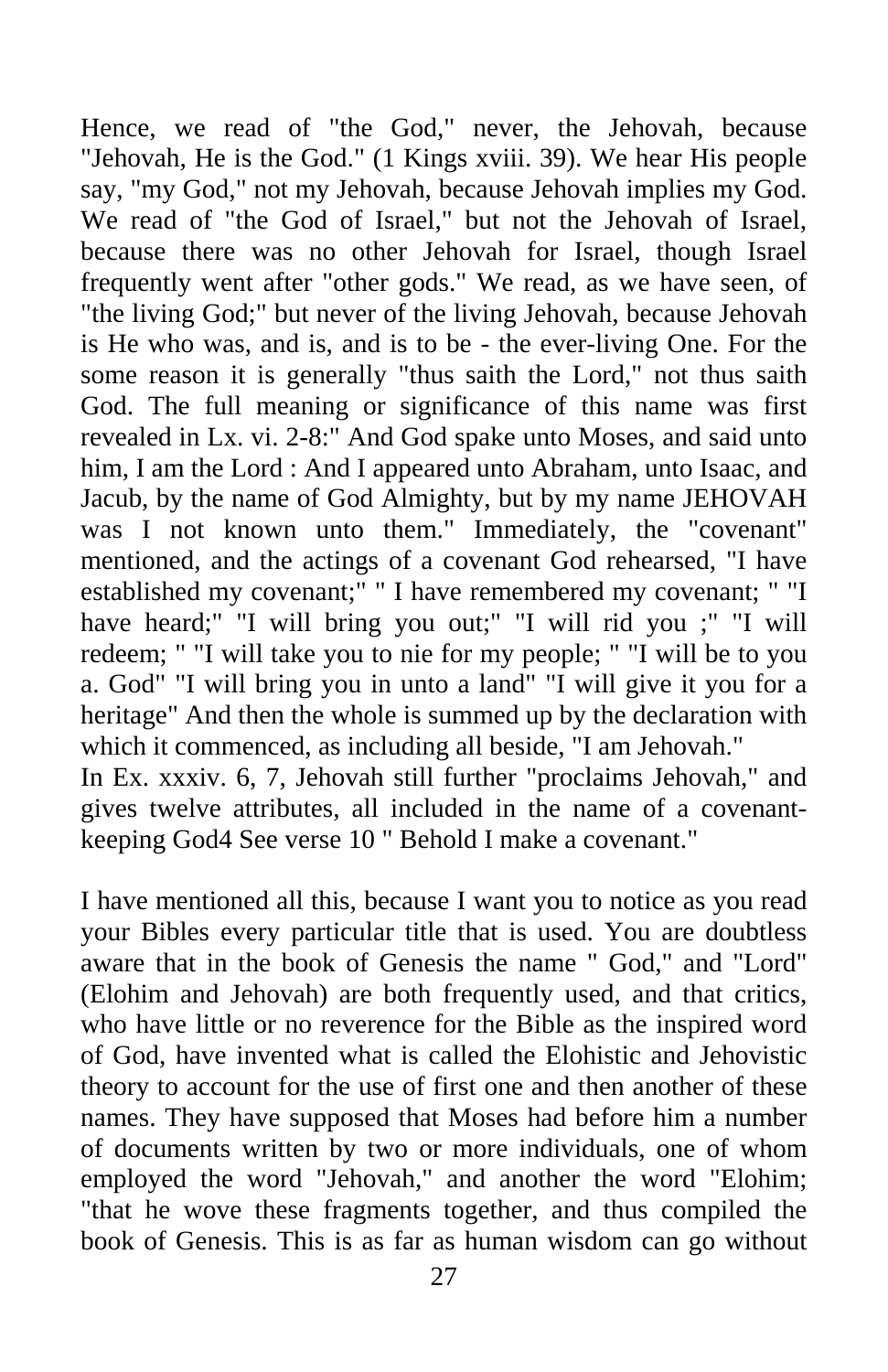the illuminating Spirit of God. It begins with supposition, and ends with a denial of inspiration.

But how wonderfully does this, when properly considered, set forth and "proclaim the name of Jehovah" as He is elsewhere revealed, "A just God and a Saviour." (Isa. xlv. 21). "Just and yet the justifier of him that believeth on Jesus." (Rom. iii. 26).

Have we not here the full Gospel? God so loving the world giving His Son, who, when made sin for His people, was not "cleared," but "visited" with the wages of sin, that God might be gracious, longsuffering, merciful, and the giver of eternal life to all who are sheltered by the substitute He has provided.

And what scope there is, for a mind who goes to the Word fully convinced that it is inspired, and feeling the importance of accuracy when studying the words which the Holy Ghost speaketh.

It is impossible, here, to enter into a full investigation of so great and grand a subject, but sufficient may be said to enable you to study it for yourselves and to search it out. Notice; then, accurately, in a few examples, the use and choice of these two words, connecting the meaning of each.

In Gen. I, it is Elohim, or God, because it is Creation, which is treated of as an act of power, but in chs. ii. and iii., where God enters into communion with man, it is the "Lord God" (Jehovah Elohim). In ch. iii., the tempter avoids the use of the name of Jehovah. In ch. iv., it is "Jehovah "who has respect to the offerings, and it is to Him they are brought. In ch. vii. 1 - 5, it is" Jehovah," because the command is in reference to the "clean beasts" which were to be taken into the ark "by sevens," and therefore for sacrifice, and in respect to covenant relation; while in vv. 7 - 9 it is" God," because the command is in reference to the "unclean," as well as the clean, which "went in two and two," evidently with a view merely to creation-relationship.

Sometimes we have both the names in one verse, notably in 2 Ch. xviii. 81 : "It came to pass when the captains of the chariots saw Jehoshaphat, that they said, He is the King of Israel. Therefore they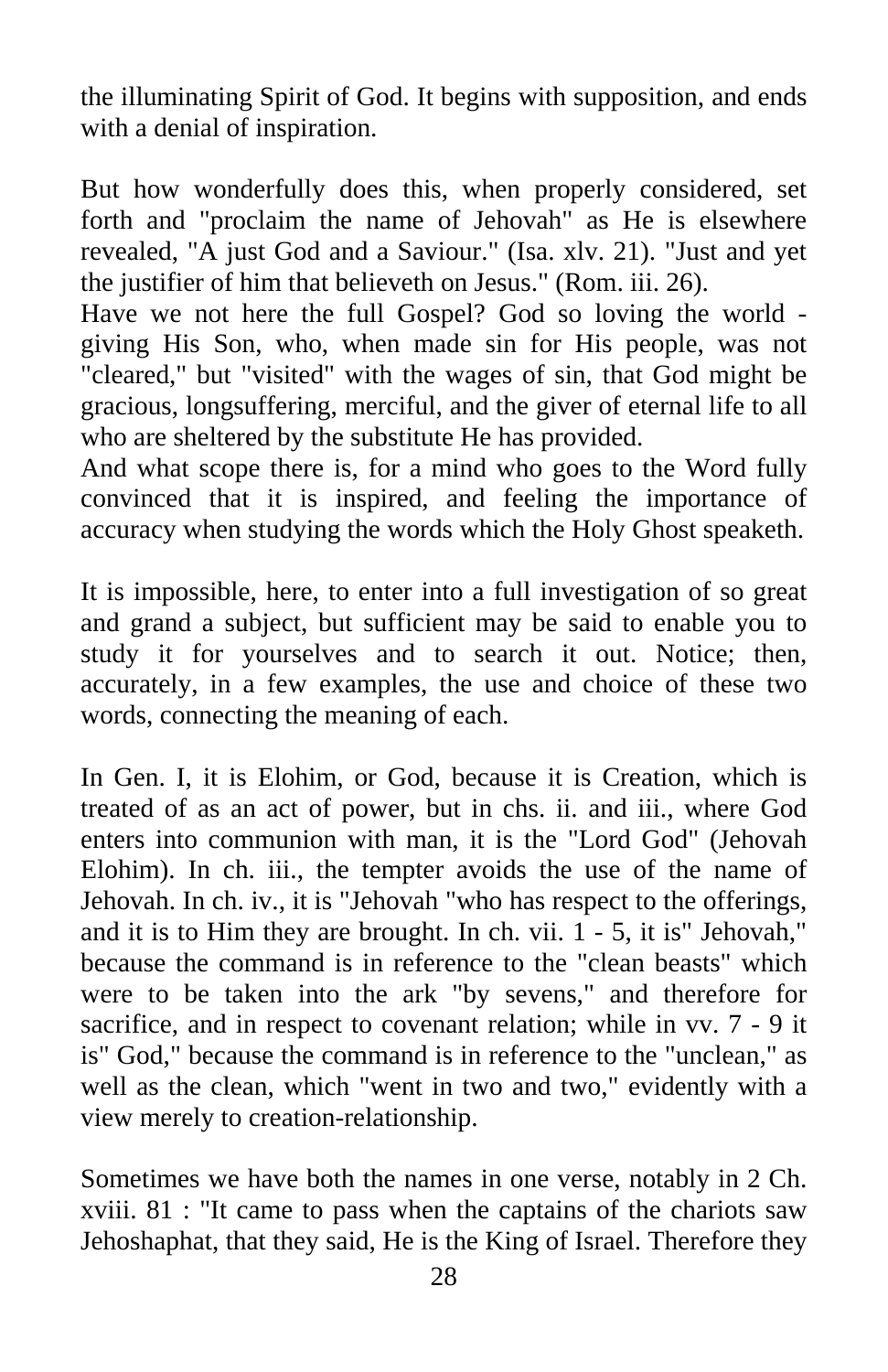compassed about him to fight : but Jehoshaphat cried out and the LORD [Jehovah] helped him; and GOD [Elohim] moved them to depart from him."

How beautiful is this when we notice accurately the choice of the words. It was to " Jehovah" that Jehoshaphat cried out. It was to one whom he knew, in whom he trusted, and to whom he stood in a covenant relation, who had promised to help and deliver them that call upon Him. But the Syrians knew nothing of Him thus: God (Elohim), who had created them, exercised His power and caused them to depart, but they knew not who or what it was that "moved them."

So, in the next chapter (2 Ch. xix. 6, 7) we read that Jehoshaphat said, when speaking to the Lord's people: "Wherefore now let the fear of the LORD [Jehovah] be upon you, take heed and do it" and in v. 9: "Thus shall ye do in the fear of the LORD." But now notice, ch. xx. 29, that when Jehoshaphat had returned with praises from the overthrow of their enemies, who stood in no such covenant relation, it is written: "And the fear of GOD [Elohim] was on all the kingdoms of those countries, when they had heard that the LORD [Jehovah] fought against the enemies of Israel."

Could anything be more beautiful than the wondrous and minute accuracy of these words of our God. The spiritual mind can see in these things a greater proof of inspiration than in the most elaborate arguments, though they are the very things whereat mere human wisdom stumbles.

The Psalms of David afford us much material for the exercise of the principles of careful observation on the use of these names, viz., Jah or Jehovah on the one hand and El, Eloah and Elohim on the other. The Psalms are divided into five books, the first, second, and third ending with "Amen and Amen." The fourth with "Amen Hallelujah," and the fifth with "Hallelujah."

The FIRST book (Psa. i. - xli.) is the "Genesis" book, the book of the divine counsels; and it gives us the purposes of grace in the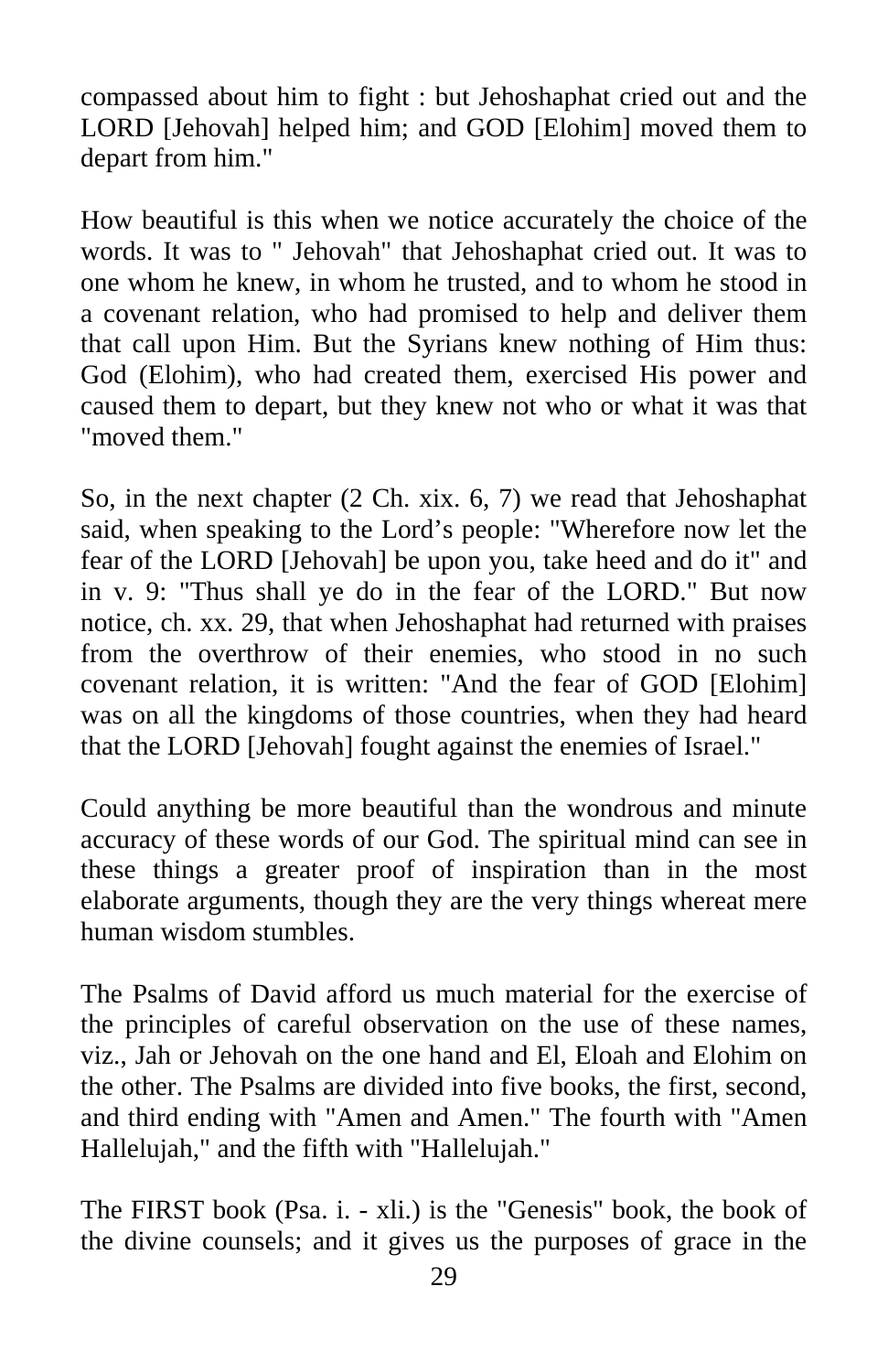person and work of Messiah. Hence we have "Jehovah "272 times, and "Elohim" (God) only 82 times (of which 11 are associated with Jehovah). The SECOND book (Pss. xlii. - lxxii.) is the "Exodus" book: the book that gives us man in ruin, responsibility, and redemption.\*

*(They are not wholly Messianic, but the Psalm which is specially so stands in contrast to others. For, while in Ps. xxii. we have the "sin-offering" aspect, and in Ps. xl. the "burnt-offering," here in Ps. lxix. we have the ~ where sin is regarded as an injury done to God and man, needing restitution (v. 4). The very word for "my sins" in v. 5 is (Ashmothee), a word closely connected with the " Trespass-offering" (Asham). And then Psalms lxx. - lxxii. give the blessing for Israel, flowing from this trespass-offering of Christ.)*  Hence, in this book we have "Elohim" 208 times, and "Jehovah" only 88 times.

The THIRD book (Pss. lxxiii. - lxxxix.) is the "Leviticus" book, the book of the Sanctuary, and gives us, in its 17 Psalms, the holiness of God and His requirements - His way "in the sanctuary." f Hence, in the first section (lxxiii. - lxxxiii.), which gives the requirements of the sanctuary in relation to man (Israel), and the enemy in the midst of the congregation (Pss. lxxiv. 4 and lxxix. 1, &c.), we have "Elohim" 60 times and "Jehovah" only 14; while in the second section (lxxxiv. - lxxxix.), which gives the requirements of the sanctuary as met in Christ, and the Lord loving the gates of Zion and speaking glorious things concerning her, (Ps. lxxxvii. &c.), we have "Elohim" only 20 times (of which 7 are associated with Jehovah), but Jehovah 32 times.

The FOURTH book (Pss. xc. - cvi.) is the "Numbers" book, the book of the wilderness, and, like the third, is short, con taining only 17 Psalms. It begins with "a prayer of Moses the man of God - the funeral Psalm of "the wilderness." Messiah is again introduced as the one who returns to the world, 80 long destitute of His manifested presence, and changes the wilderness into the garden of the Lord. Ps. xc. is an epitome of the whole book, ending "Return, 0 Lord, how long," "0 satisfy us early with Thy mercy," etc Hence, in this book, "Jehovah" as the covenant God, the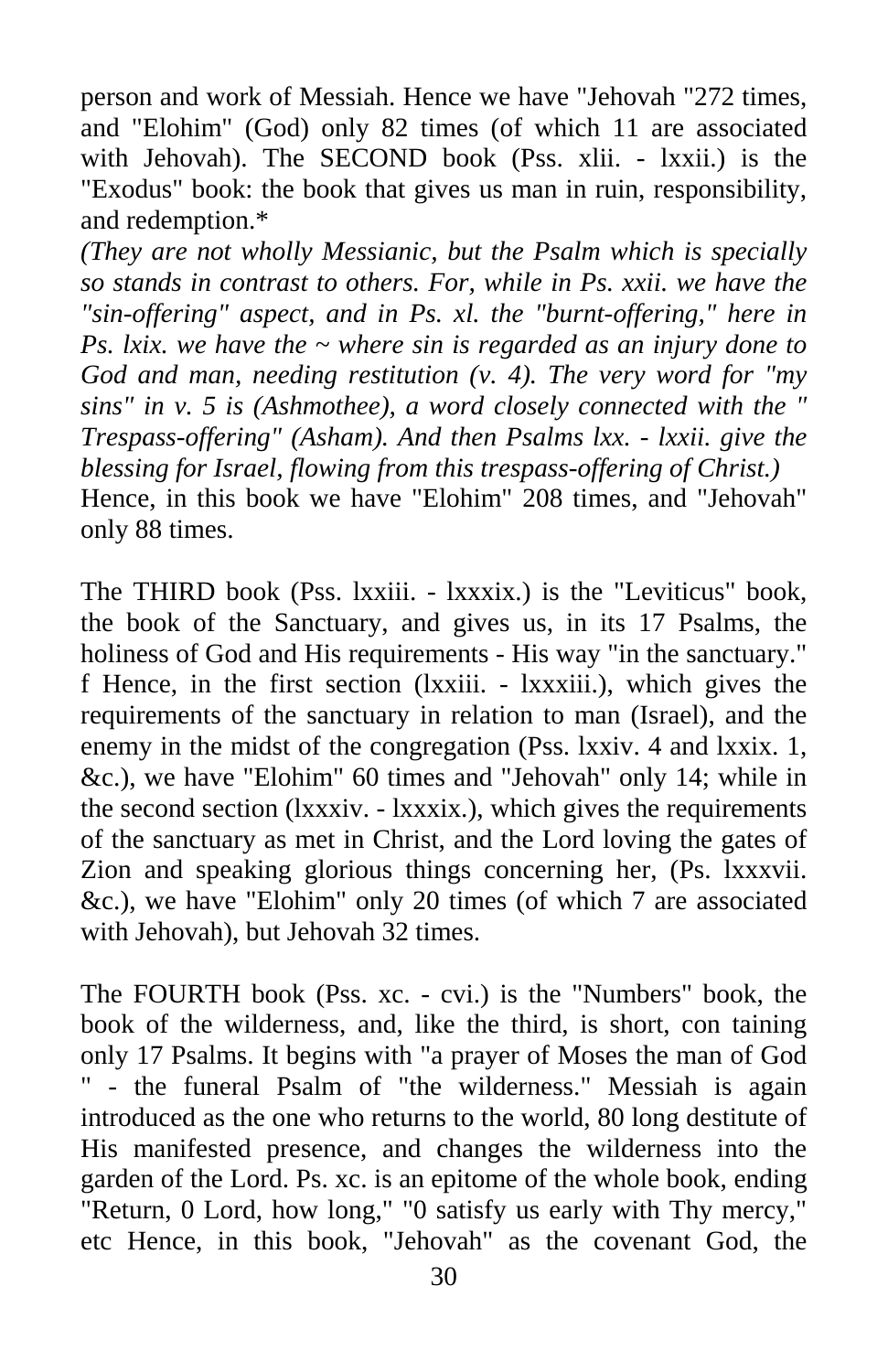coming one, in the prevailing name, and occurs 107 times, while we have " Elohim" (God) only 27 (of which 12 are associated with Jehovah).

The FIFTH book (Pss. cvii. - cl.) is the "Deuteronomy" - book, and gives us the ways of God, and the works of God in grace and glory. Here again the first Ps. (cvii.) (like the first Psalm in each book) gives an epitome of all that follows. We have, in v. 2, redemption, as the starting-point; v. 7, guidance; v. 14, enlightenment; v. 19, deliverance; v. 29, 30, preservation; v. 42, final victory. While in vv. 1, 8, 15, 21, 31, we have a five-fold call to praise God for His goodness, answering to the five sections  $+$  of this fifth book of praise, which alone ends with the single word " Hallelujah" (i.e., Praise ye the Lord). Hence, as we might expect, we have "Jehovah" 268 times, and "Elohim" only 40 times (of which 8 are associated with Jehovah).\*

\* The following is a summary of the whole: -

| <b>JAR OR JEHOVAH</b>            | EL, ELOAH or ELOHIM. |
|----------------------------------|----------------------|
| The First Book 272 32            |                      |
| The Second Book 33 208           |                      |
| The Third Book $\S1$ 14 60       |                      |
| $\ldots$ """ $\frac{1}{2}$ 32 20 |                      |
| The Fourth Book 107 27           |                      |
| The Fifth Book $269$ 40          |                      |

In all these cases the very exceptions prove how exact and true the rule is.

It is impossible to do more here than thus briefly to put, as it were, a key into your hands, which each one must for himself put into the lock of the Word, and pray : "Open Thou mine eyes, that I may behold wondrous things out of Thy law."

If we have in one case (Ps. xiv. 2), "Jehovah looked down from heaven," and in another (Ps. liii. 2), "Elohim looked down from heaven," are we to suppose it is written without design? If we read in one Ps. (xiv. 4), The wicked "call not upon Jehovah," and in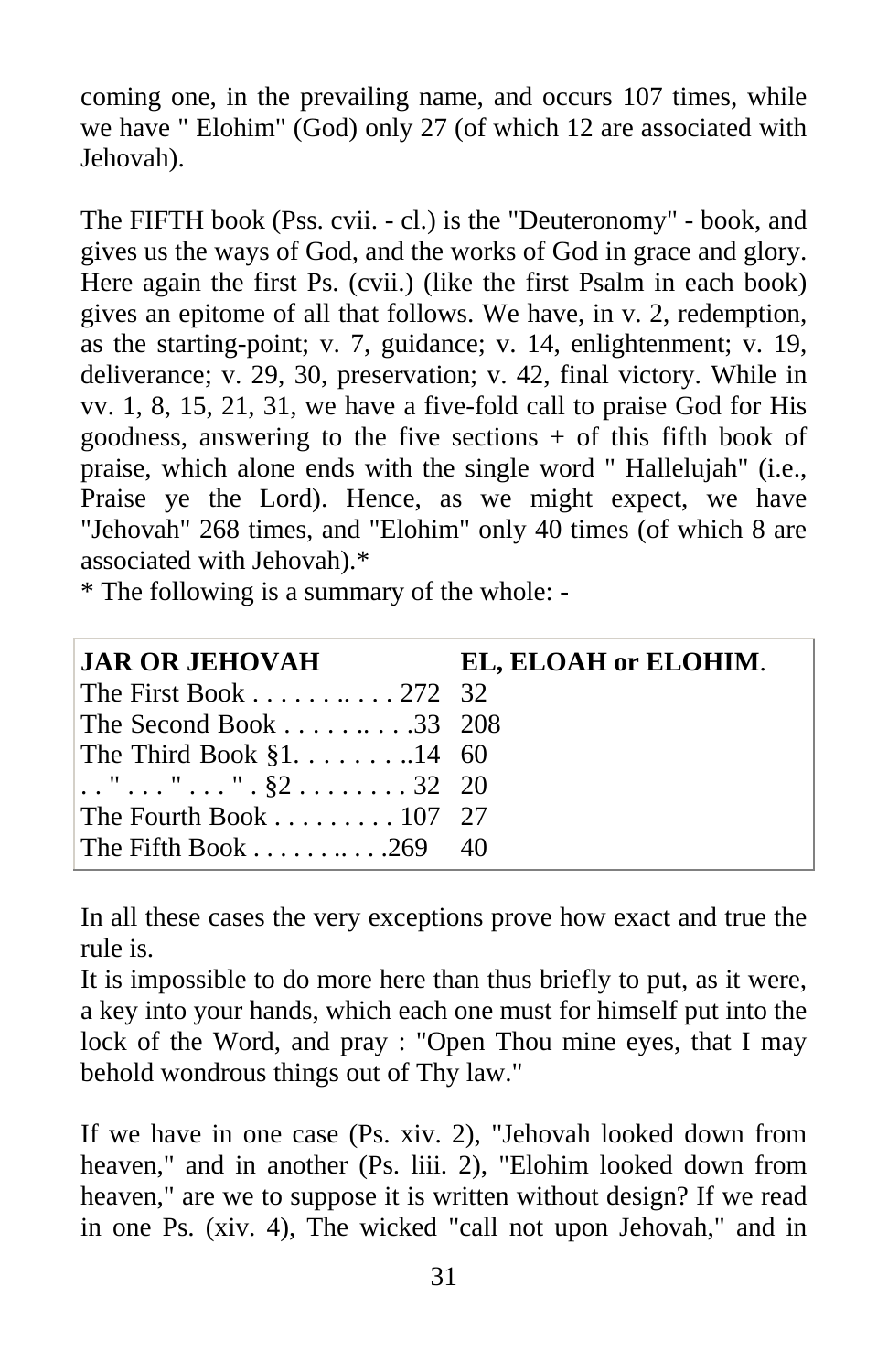another Ps. (liii. 4)," They have not called upon Elohim," are we to profanely call these fanciful distinctions, as though the Holy Ghost had not indited them? Nay, let us carefully study the most apparently trivial difference as a matter of the greatest importance, and then we shall find it to be of the deepest interest to the spiritual mind. Let every word and every sentence of the inspired word be solemnly pondered; let nothing be passed over as unimportant; let us honour God's word and He will honour us.

We must not leave the word "Jehovah" without noticing one of several combinations, viz.

3."Jehovah Elohim.**"** We have this title ("the Lord God ") for the first time in Gen. ii. 4, where the God of creation comes into communion with man as yet unfallen. It is used 20 times in chaps. ii. and iii., and then, after the fall, when man has been driven forth, it is very seldom used. (The title "the Lord God" which occurs so frequently, especially in the prophets, is literally "Adonai Jehovah ") \*

*( \* It ought to be noted that when the word is printed in small ordinary letters "Lord," it is either ADON, ADONIM or ADONAI, and would seem to be used of Messiah, as once humbled but now exalted as Lord over all. The primitive signification of the root word is to be low or humble, but the root is obsolete, and the meaning by a mysterious change has come to be, to judge, to rule. Hence - Adon, denotes the Lord of all power and might, the Lord of the whole earth. (Ex. xxiii. 17; xxxiv. 23; Josh. iii. 11, 13; Ps. cvii. 5; cx. 1; cxiv. 7; Is. i. 24; iii. 1; x. 16, 33; xix. 4; Mic. iv. 13; Zech. iv. 14; vi. 5; and Mal. iii. 1.) Adonim, denotes the Lord, as owner, possessor and proprietor of all. The plural of majesty and authority. (Deut. x. 17; Neh. iii. 5; viii. 10; x. 29; Ps. viii. 1,9; xlv. 11; cxxxv. 5; cxxxvi. 3; cxlvii. 5; Is. li. 22; and Hos. xii. 14.) ADONAI, denotes the Lord who speaks by the prophets, and accomplishes all the purposes of Jehovah; to whom His people address their prayers; and from whom they receive their blessing (in all other passages when "Lord" is used of the Divine Being). )* 

We have already seen from the Psalms that the time is coming when there will be no more curse. Then the word of JEHOVAH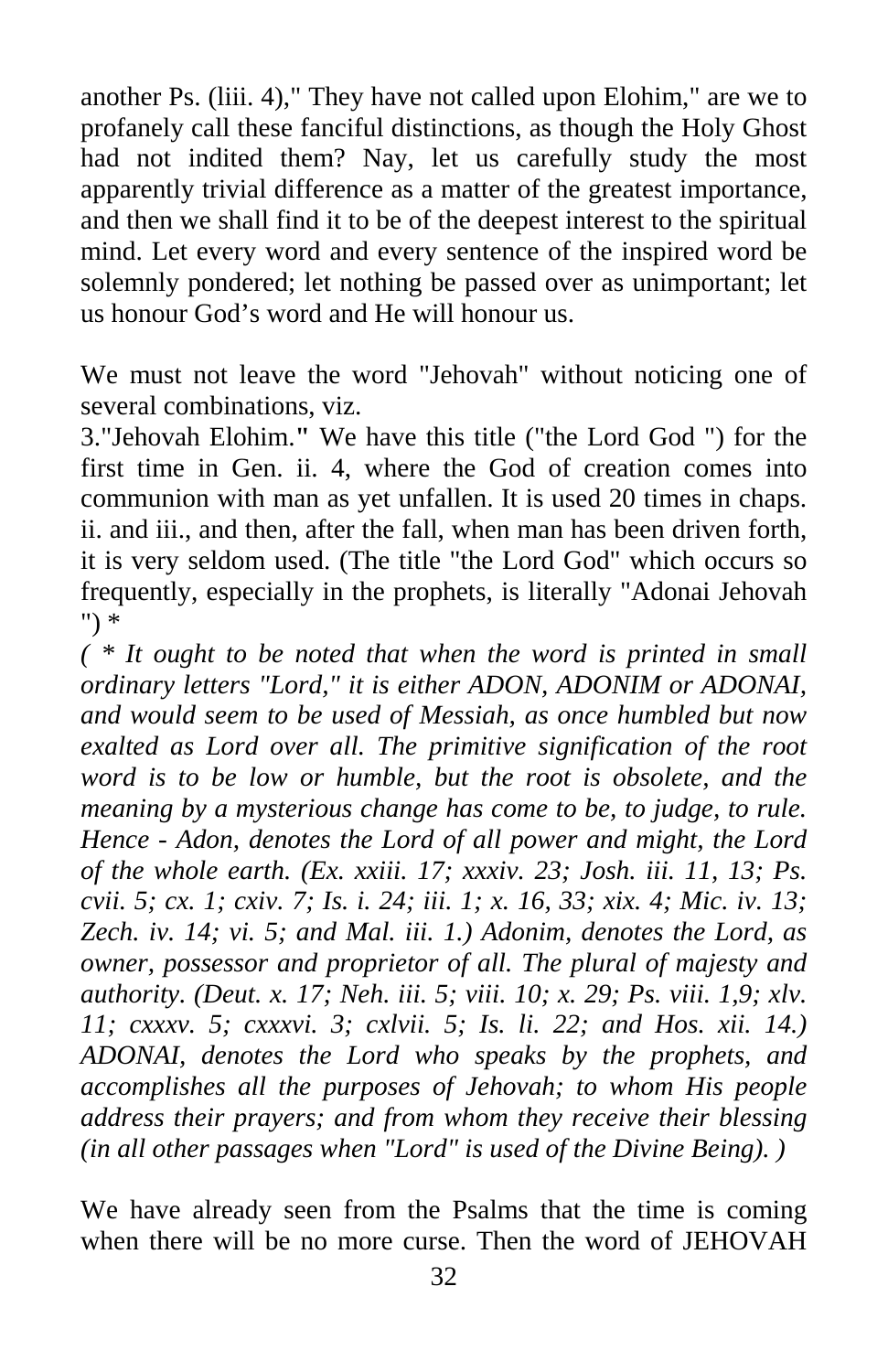will be fulfilled, which He spake when He said "I will be their God," when "the tabernacle of God shall be with men, and He shall dwell among them, and they shall be His people, and God Himself shall be with them, and be their God." That is what the title "Jehovah-Elohim" implies and involves.

4. "Almighty God." (Shaddai), really indicates the power of God in the fulness of His riches and resources, the all bountiful giver. Read Gen. xxviii. 8. "El Shaddai bless thee and make thee fruitful and multiply thee, that thou mayest be a multitude of people." So also Geii. xvii. 1, 6; xxxv. 11; xliii. 14; xlix. 25. Shaddai is used only once again with "EL" V1Z., Ezek. x. 5.t Its first occurrence affords us a beautiful example. Gen.xvii. 1: I am the Almighty God, walk before me and be thou perfect." Here, when God was calling Abraham to walk before Him, and to live the life of faith, the title which he chose to use was not God or Lord, but "EL SHADDAI," the one who was almighty in resources to support and defend him, to supply all his need. On the other hand, the last occurrence of the title, in Rev. xix. 15, shows that the same One is also almighty in resources and power to take vengeance on His enemies. " He treadeth the winepress of the wrath of Almighty God." It is significant that this should be the chosen title of all those who know not God in Christ. They speak of Him as "Almighty God " - by that very title in which He takes vengeance on all who "know not God, and obey not the gospel of our Lord Jesus Christ"

One other passage, in 2 Cor. vi. 14-18, shows that when the child of God is now called out from the world to be separate, and to live the life of faith, a similar title is used to that which was used with Abraham under similar circumstances, and for a similar reason. " Ye shall be my sons and daughters, saith the Lord Almighty."

5. "The Most High God," (Elyon) is the Millennial title, setting forth God's sublimity (as SHADDAI does His bounty, and ELOHIM His power, and JEHOVAH His covenant).

It is His title as ruling over, and acting, on the earth as well as in the heavens. See Gen. xiv. 18-22; Deut. xxxii. 8 (compare Acts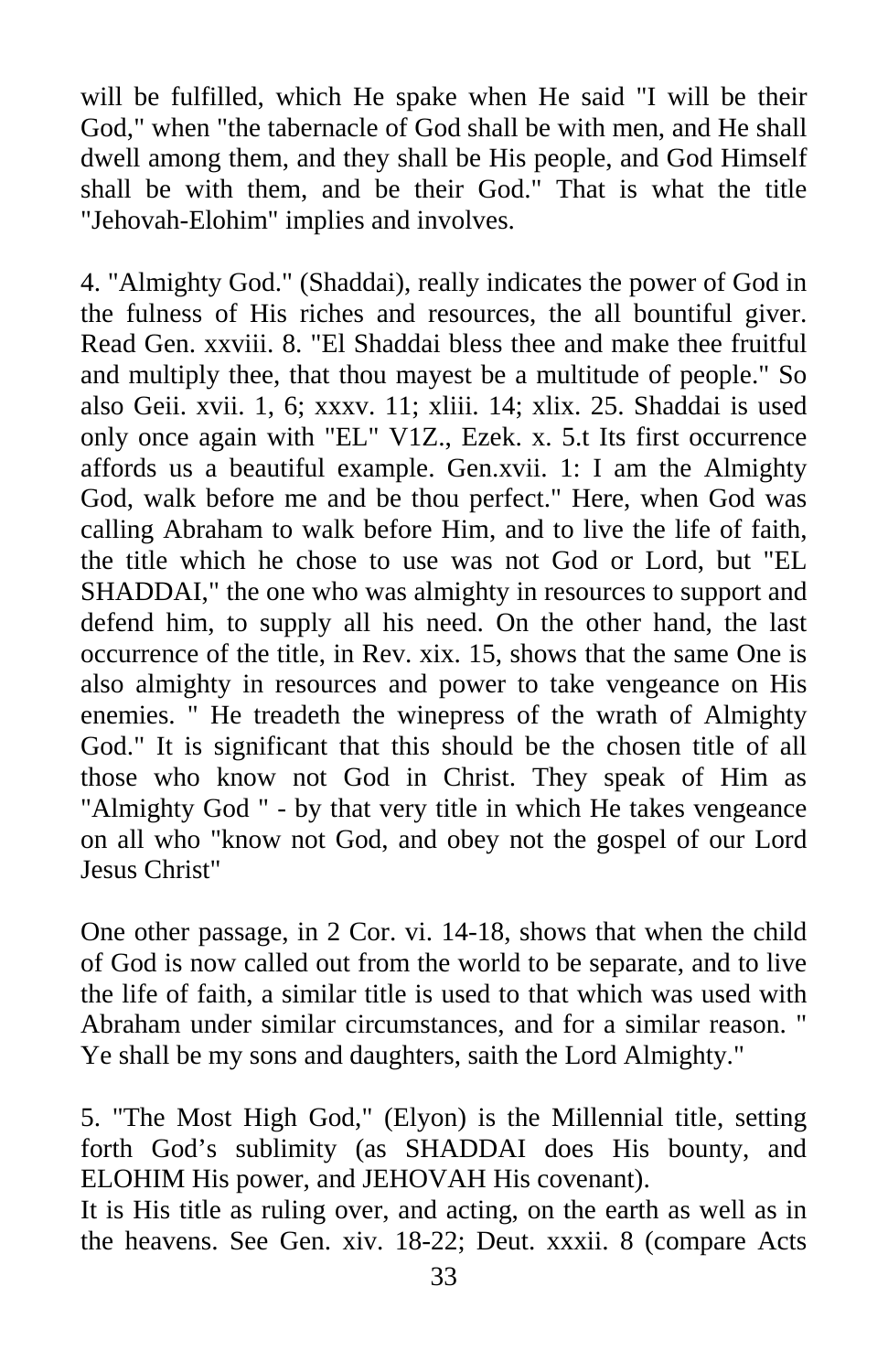xvii. 26); Ps. xviii. 13; lxxviii. 35; lxxxix. 27; xcvii. 9. Wherever this title occurs it embraces and implies the exercise of power and blessing over the earth, when He shall, in His Melchisedec character,be "A priest upon His throne" (Zch.vi. 13).

Five times is "the Most High" used in Dan. iv., and five times in Dan. vii., in order to show that this is the title He assumes when it is declared that it is He who "ruleth in the kingdom of men and giveth it to whomsoever He will."

6. "The Lord of the Whole Earth" is a title which we have first in Josh. iii. 11,13, and used when He took possession of the land. Joshua was the type of Him by whom He would accomplish it, and Canaan was then a pledge of it.

But soon the land was polluted, and Ezekiel sees in vision the glory departing, (i.ix). God no longer finding a throne on it. Afterwards he sees the glory returning (xliii). He sees in vision what will take place when this title will be re-asserted. Rev. xi. 4. (See also Zech. iv. and vi. 5). Men will be willing to own Him as the "God of Heaven (Rev. xi. 13): but not till after the judgments of seals and trumpets and vials will the earth be delivered and the song of praise burst forth (Rev. xi. 15) "The kingdoms of this world are become the kingdoms of our Lord and of His Christ, and He shall reign for ever and ever."

7. "The God of Heaven." This is the title which God assumes during the time of Israel's dispersion.

While they are "lo-ammi, not my people,\* *(\* In the five books written after the captivity they are not once called " my people" by God, - except as they may be viewed prophetically. )* 

He finds no home and throne in this world. He sometimes interferes, it is true, but He acts from heaven, no longer from His place on earth between the cherubim. Hence, this title is almost exclusively confined to the books which refer to that period, Ezra, Nehemiah, Daniel, &c. It is used about 20 times altogether, while He acts in and from heaven, but not upon earth. He controls all, for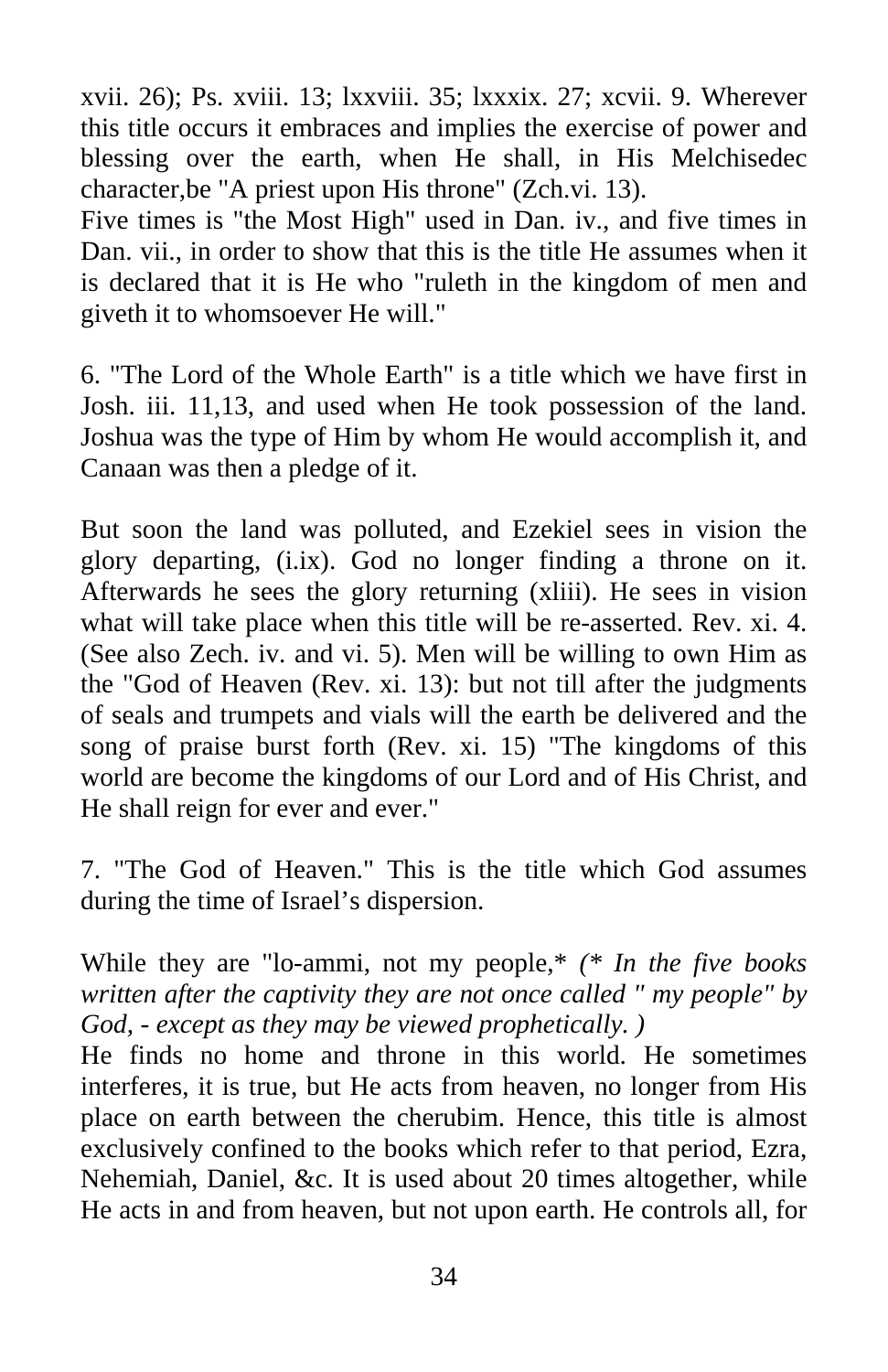the discipline and blessing of His people. The application is too clear to need any citation of passages.

We pass on now to consider the New Testament Divine Titles.So little attention has been paid to these titles of the Lord Jesus Christ, that few imagine there is any significance in their choice or order. But enough has already been said to convince us of the importance of accuracy in noticing and studying every detail. So numerous are these variations, that in Paul's Epistles alone there are seventeen different combinations of the words "Lord," "Jesus," and "Christ." \* Unless these words are used at random, there must be a reason why, if certain words are used, no other words would have answered the same purpose. For example, if it says "Jesus Christ," we must believe that "Christ Jesus" would not have been appropriate. Whether we may ever discover a reason, or whether the reason I now submit may be the right one, does not alter the fact.

I was led to the conclusion at which I have arrived from the circumstance of counting the number of occurrences of each name and the various combinations. When I discovered that the Resurrection was the great line of demarcation, the reason was not far to seek. When I found that in the Gospels "Jesus" occurs alone, 612 times, and in the other books only 71 (out of which 38 are in the transitional book of the Acts) : while in all the four Gospels "CHRIST" occurs alone only 56 times, and in the other books 256, the reason was clear. But let us look at the names in order : -

1. 'Jesus " (lesous). It means not merely "a saviour," because there is another word for that. It means really Jehovah our Saviour. "Thou shalt call His name Jesus, for He shall save His people from their sins" (Matt. i. 21). It was, therefore, the name of His earthly life, and was associated with Him as the sin-bearer the sufferer, the man of sorrows. It was the name of His humiliation and shame. It was the name under which He was crucified. "This is Jesus" was the inscription on the Cross.

Notice then, that though it occurs alone some 683 times, it never occurs with an adjective. Let us learn to observe accurately what is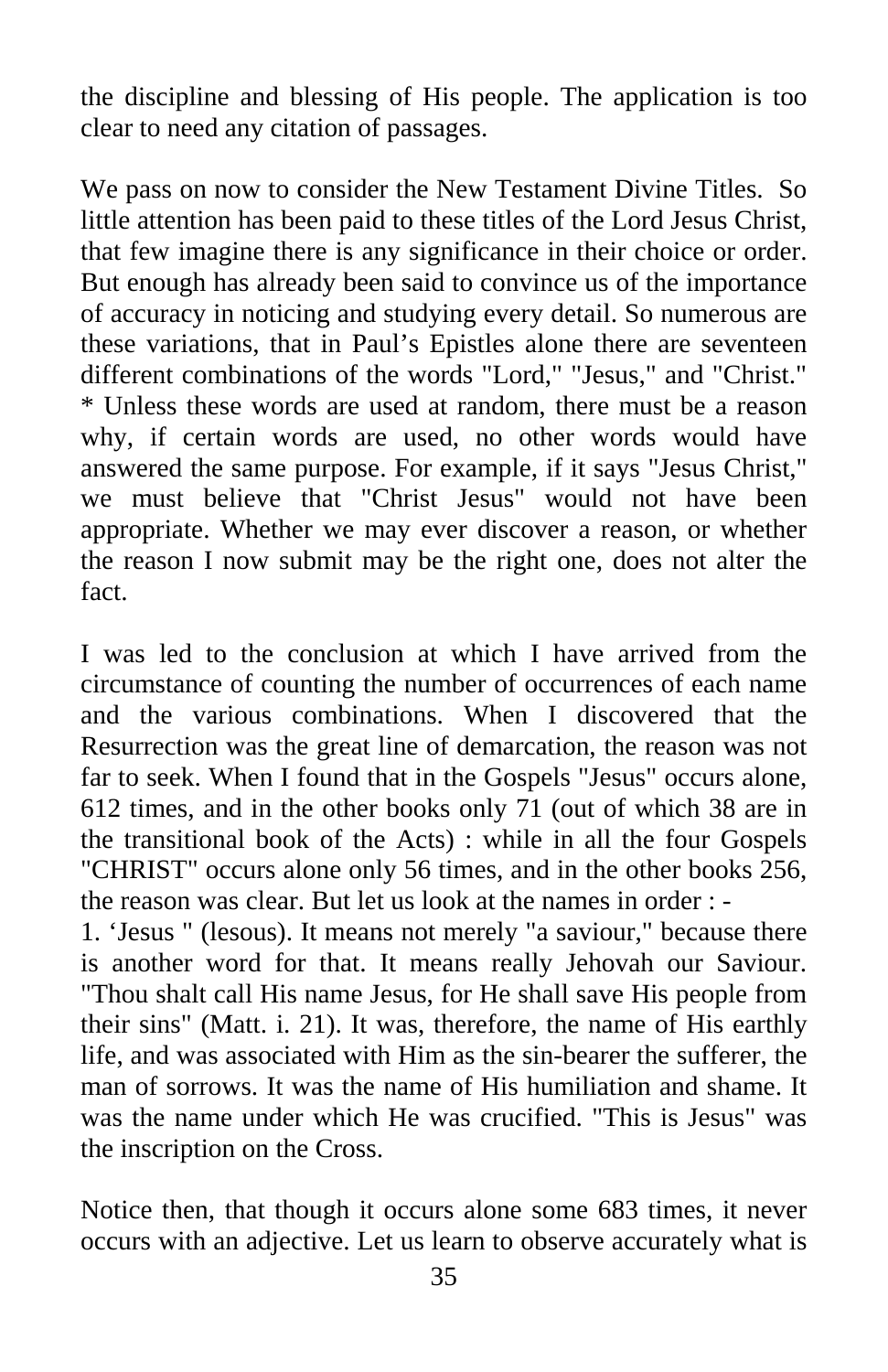omitted, as well as what is written, and never say with Romanists and sentimental Christians, "blessed Jesus," "dear Jesus," "sweet Jesus." Nothing car add to the perfection of His person, His works or His ways : - He needs no adjective to set Him forth. Let us also be accurate in our use of scripture expressions. If we were all more careful in this matter, there would hot be so many and great differences between us. Again, the expression "in Jesus" \* is not a scriptural expression.

*(\*True, the expression does occur once in the English version in 1 Thess. iv. 14, "If we believe that Jesus died and rose again, even so them also which sleep in Jesus will God bring with Him." It is not (en Iesou) in Jesus, but it is (diaton leson) "by means of Jesus," by or through Jesus. It denotes the agent or instrument by which a thing is done, and means here that Jesus will be God's agent to awake the sleeping saints and bring them from their graves. The whole verse teaches that, as God brought Jesus again from the dead (Heb. xlii. 20), so will He bring from the dead, by Jesus, all the sleeping saints. We have the same truth in 2 Cor. iv. 14. "He which raised up the Lord Jesus shall raise up us also by Jesus" )*  "Yours in Jesus" is written in epistolary correspondence, because

the writers have not noticed that we are never said to be "in Jesus:" but, as we shall presently see, we are always said to be "in Christ."

Jesus, was His earthly name; and suffering, sorrow, and death were His earthly lot. But God raised Him from the dead, and then all was changed. "God hath made that same Jesus, whom ye have crucified, both Lord and Christ." (Acts ii. 36). God has now ordained that the scene of His suffering shall be the scene of His glory, and "that at the name of Jesus [not the Lord, or Christ] every knee shall bow . . . and that every tongue should confess that Jesus Christ is LORD, to the glory of God the Father." (Phil. ii. 10, 11).

Whenever, therefore, you meet with the word "Jesus," alone, it bids you think of "the man of sorrows," who humbled Himself to death for you.

2. "Christ" (Christos). This word means "anointed." It speaks of Him as the Anointed One. Anointed and appointed to carry out the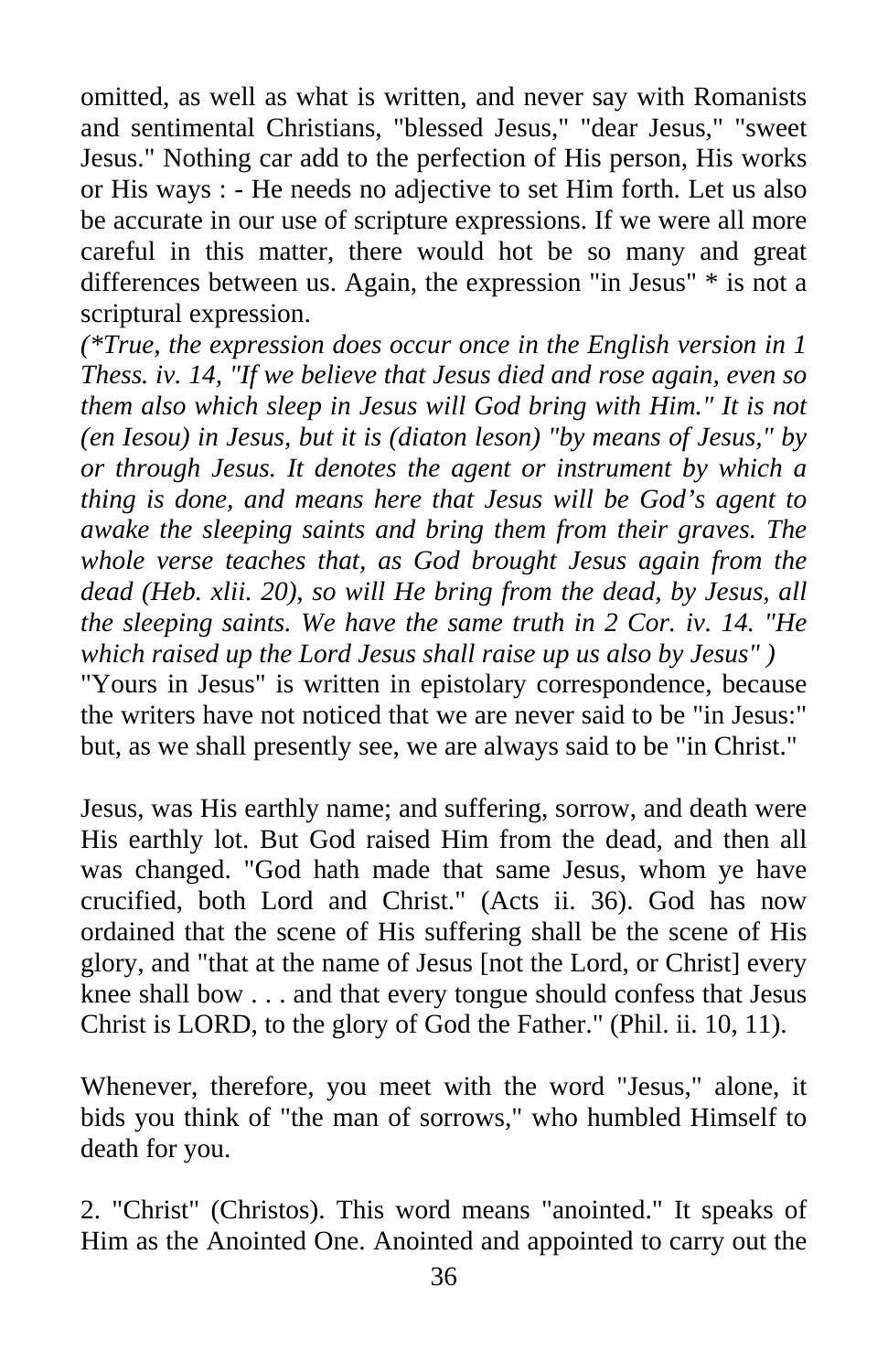gracious covenant of Jehovah as the light to lighten the Gentiles, and the glory of His people Israel.

As I have said, it occurs only about 56 times in the four Gospels, and then it is generally with the article, the Christ, His official title. The Christ, who came unto His own, and was set for the blessing of Israel. But Israel knew not the day of their gracious visitation. They saw no beauty in Him that they should desire Him. But now, as raised from the dead, He is made the head of His body - the church, anointed for blessing to His people. In the other books therefore, we have this title 256 times, setting Him forth as the risen and glorified One defining the believer's position as justified and accepted in Him. And hence, believers are always said to be "in Christ," quickened with Him, raised with Him, sitting together in the heavenlies with Him, blessed with all spiritual blessings in heavenly places in Him. We connect our position with Him as Christ, but we connect our responsibility to Him as -

3. "Lord" (Kurios). This title (according to its meaning) sets Him forth as the One who owns, and therefore as one having power and authority. Whenever we find this title, this is the thought connected with it. It is a title connected with the privileges and responsibilities of our position and standing "IN Christ." All the various conditions of life are associated with Him as "Lord"

Marriage : - " Marry only in the Lord," not merely "in Christ." That would mean you must marry only a Christian, but this means more, - not only that you are to marry a Christian, but, in doing so, you are to say "If the Lord will": you are to recognize His authority whom you are to acknowledge in all your ways.

Wives : - " As it is fit in the Lord" (Col. iii. 18).

Children: - " Children, obey your parents in the Lord (Eph. vi. 1). Servants : - " Do it heartily as to the Lord" (Col. iii. 28).

Believers : - - It is "the Lord's supper," "the cup of the Lord,' the body and blood of the Lord," "the Lord's table" (1 Cor. xi). He, therefore, has a right to command, and say, "Do this in remembrance of me."

Unbelievers : - " No man can say that Jesus is the LORD but by the Holy Ghost." He may say He is Jesus or Christ, but to say that He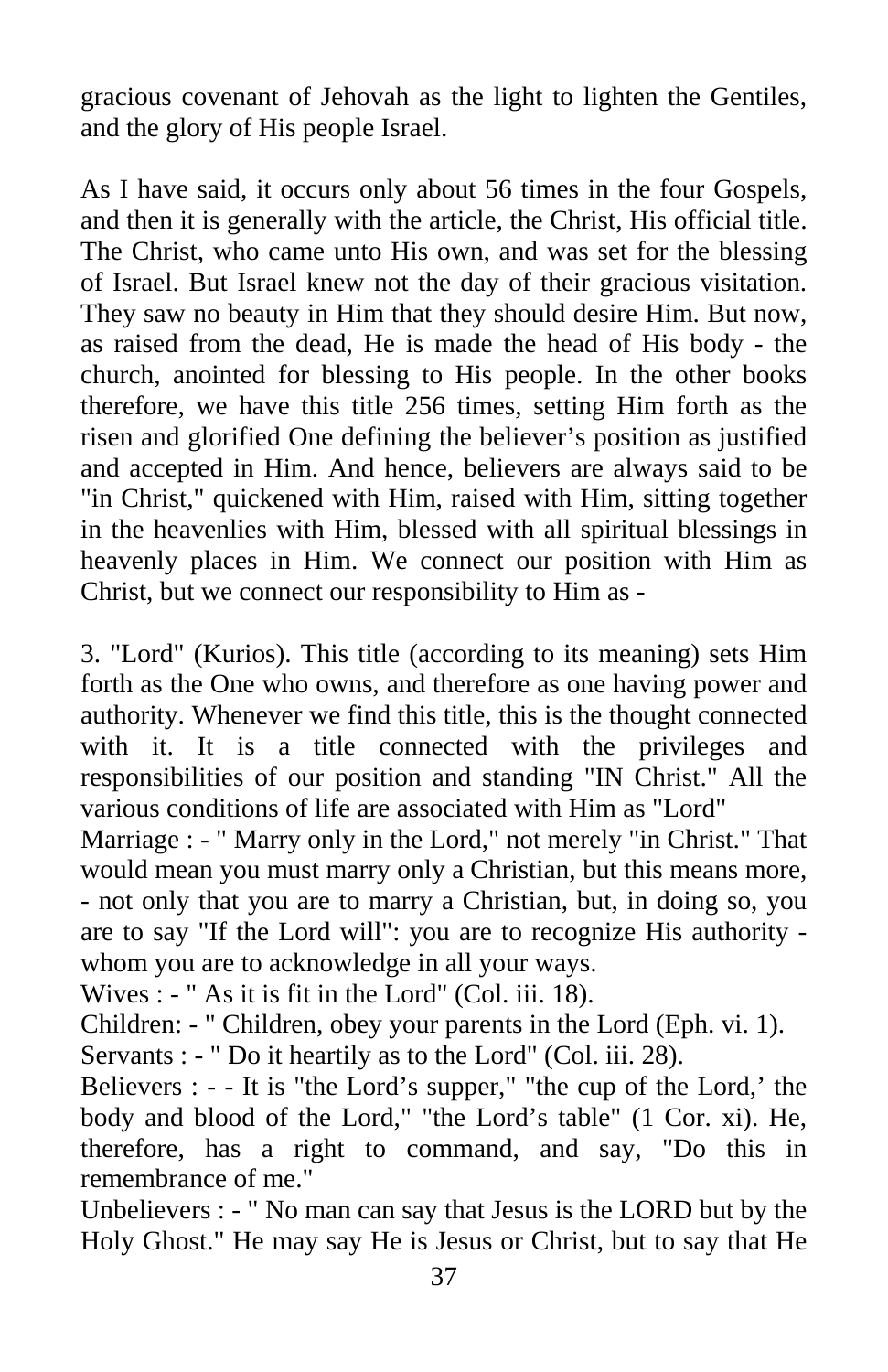is "Lord" is to take Him for our Master as well as our Saviour, it is to bow our wills to His, and take His yoke upon us. That is the work of the Holy Ghost.

4. "Jesus Christ." When we have this combination, the emphasis is on the first word, and our thoughts are conveyed from what He was to what He is, from His humiliation to His exaltation. You may translate it in your own minds as you read, "The humbled one who is now exalted," or "The suffering one who is now glorified." In every instance you will find the most remarkable accuracy.

5. "Christ Jesus" conveys just the opposite thought. The glorified one who was once humbled. The exalted one who once suffered and died.

I must not stop to give you many examples. The whole New Testament is one vast example. You will not find, however, each passage equally clear. Sometimes you will see it at once, and it will give you the thought of the context; at another time, the context will tell you why the titles are used in a particular order.

Look at Phil. ii. 5 : "Let this mind be in you which was also in Christ Jesus." Why "Christ Jesus" ? Why not " Jesus Christ"? Because the thought of the context is - from what He was to what He is. The next verse explains, "Who being in the form of God . . . made Himself of no reputation," &c.

Phil. i. 1, 2 : "Paul and Timotheus, the servants of JESUS CHRIST, to all the saints IN CHRIST JESUS. Grace be unto you and peace from God our Father, and from the LORD JESUS CHRIST."

Here the Apostles were servants of Jesus (now exalted) - servants of tile one who sent them forth even as He was Himself sent forth, as a servant: but they wrote to the saints who were "in Christ" (once humbled) - and they prayed that, as LORD and Master He would send forth to them grace and peace.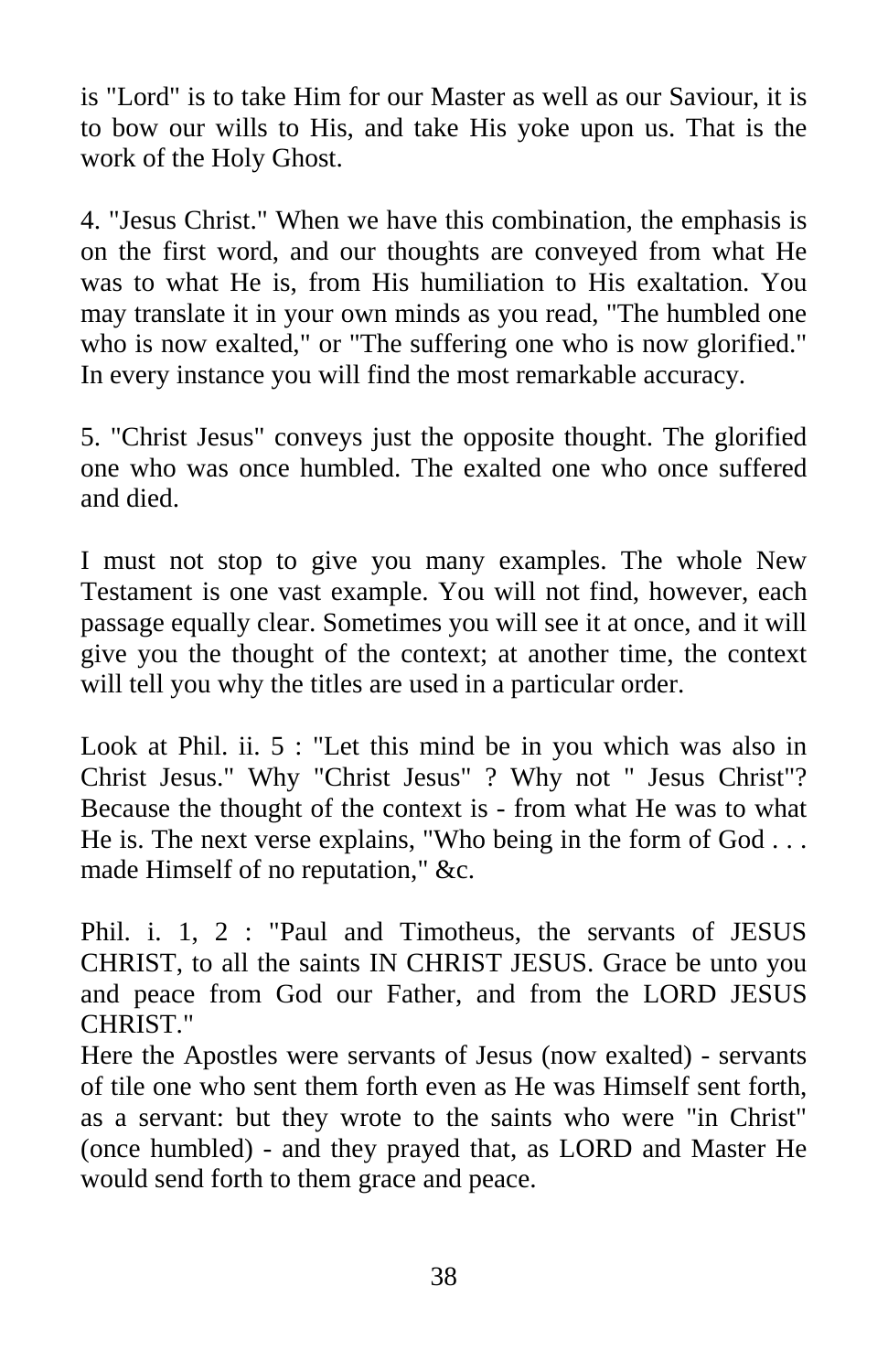6. Son of Man is the title which sets Him forth in His hu man nature, as the "second man," and as the "last Adam."

7. Son of God is the title which reveals Him in His divine nature, and in His relation to God. Hence, in Him all who believe are "called the sons of God."\*

*(\* Similarly the title "Son of Abraham" relates to his being the heir of the promise and the land, as "Son of David" does to his being heir of the kingdom and the throne. )* 

There is an important difference to be observed in the use and choice of these names. Sometimes they occur in close proximity. Notably in John v. 25. The hour is coming "when the dead shall hear the voice of the SON OF GOD and they that hear shall live." It is as Son of God that He is the quickener of the dead, as is explained in the next verse : "For as the Father hath life in Himself; so hath He given to the Son to have life in Himself; and hath given Him authority to execute judgment also, because He is the SON OF MAN." It is as Son of Man that He will judge, as it is written : "God hath appointed a day in the which He will judge the world in righteousness by THAT MAN whom He hath ordained; whereof He hath given assurance unto all men, in that He hath raised Him from the dead" (Acts xvii. 31). In conclusion, let me exhort you to be accurate, not merely in your reading and in your study of the Bible, but in your quotation and interpretation of it.

Do not sit down to interpret it, but sit down before it that it may interpret to you the will and purposes of God.

It is too often assumed that God never means exactly what He says; and persons go to His word not simply to learn what He SAYs, but to tell us what He means, which is very often some thing quite different. But may we not ask: If the Holy Ghost meant just that, why did He not say just that?

For example, if He says Jerusalem or Zion, Why must we suppose that He meant the church? If He says "Euphrates," why are we to assume that He meant to say Turkey, etc.? If we wish to know how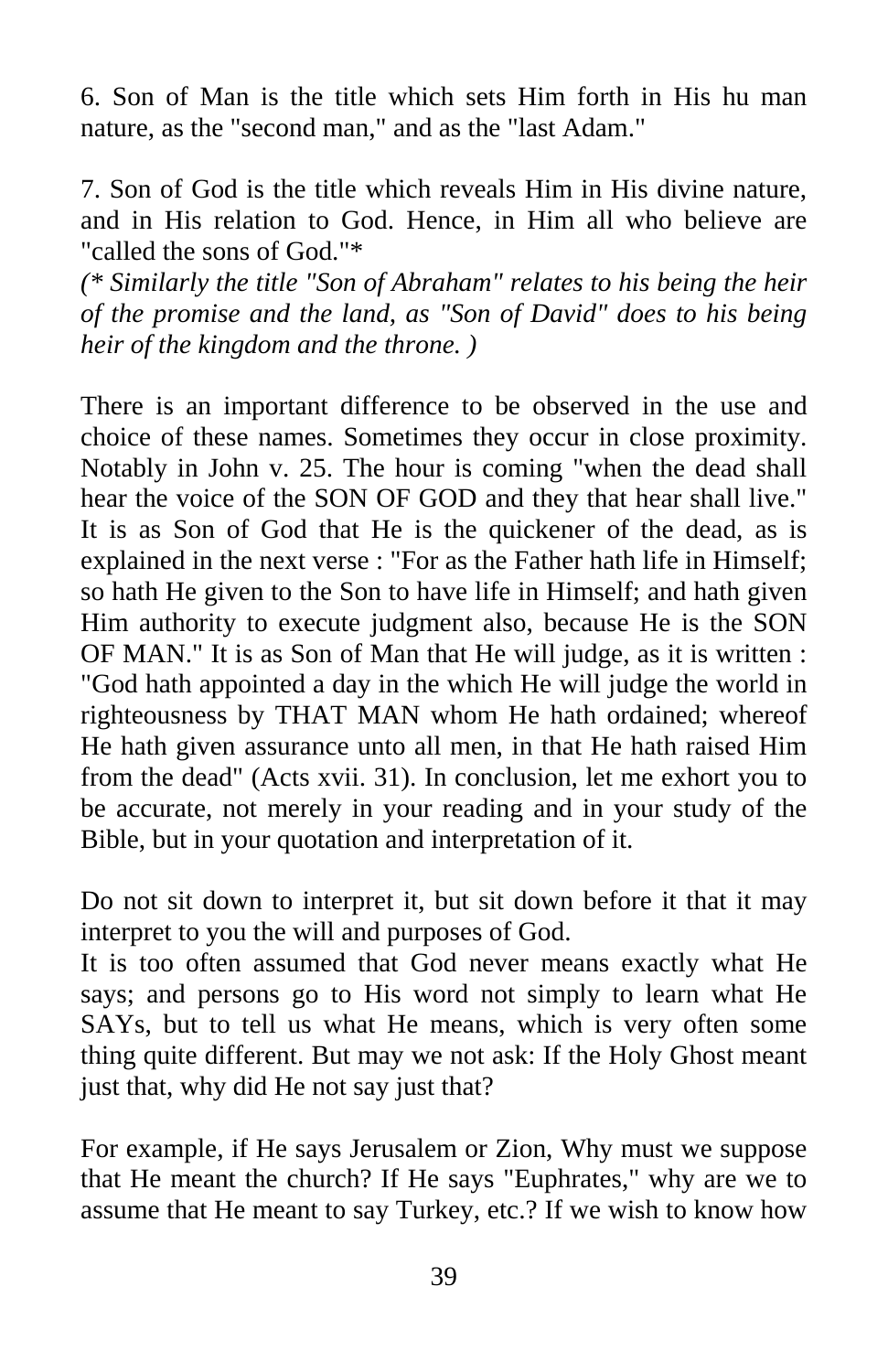we are to interpret unfulfilled prophecy, we have an infallible guide in that which has been already fulfilled.

We have for example Pa. xxii. and Isa. liii., which both speak minutely of the sufferings and death of Christ: and every detail has been fulfilled literally. We have also Ps. lxxii. and Isa. xi., which both speak of the future reign of Christ: and, though each is from another part of the same book, yet a different principle of interpretation is commonly applied.

In the one case, "They pierced my hands and my feet" is literal; in the other, "The wolf shall lie down with the lamb" is said to be figurative!

In the one case, "They cast lots upon my vesture" is literal but in the other, "The leopard shall lie down with the kid" said to be figurative!

In the one case, "They part my garments among them" literal; in the other, "The lion shall eat straw like the ox" is said to be figurative! Does not such a principle of interpreting the scriptures carry its own condemnation with it?

And yet may we not ask how such scriptures as Pss. xxii. xl. lxix. and isa. xlix. and liii. appeared to those who lived before they were fulfilled?

To the great majority, the word of the Prophet applied (Isa. liii. 1), "Who hath believed our report?" Many, who did profess to believe, made the word of God of none effect by their tradition, and dealt with that word precisely in the same way that many do now. They would not have it that their Messiah was to suffer, and so they said that such a passage as Isa. liii. referred to Isaiah himself, or Josiah, or to the whole body of the prophets personified.\*

*(\* As many Christians today declare that, though Christ suffered, He is not "to reign over the house of Jacob for ever" (Luke i. 32, 33). )* 

But thank God there were those who believed and trusted in His word.

If we ask how such men as Hezekiah, Josiah, David, Isaiah, Daniel, Mary, Simeon, and Joseph of Arimathea, treated the Word,